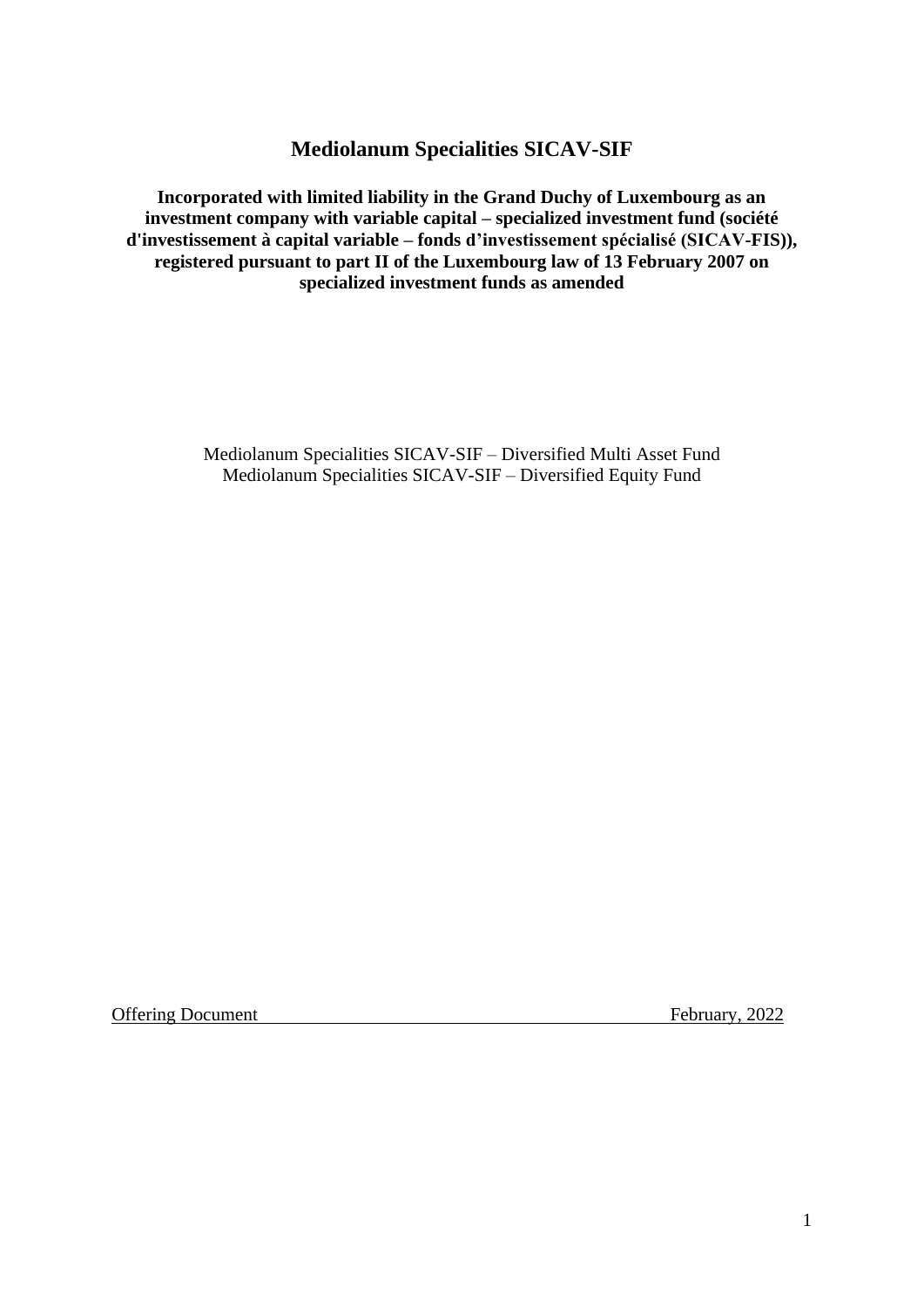### **Important Information**

Mediolanum Specialities SICAV-SIF (the "Fund") is offering shares (the "Shares") of several separate sub-funds (individually a "Sub-Fund" and collectively the "Sub-Funds") on the basis of the information contained in this offering document (the "Offering Document") and in the documents referred to herein. No person is authorized to give any information or to make any representations concerning the Fund other than as contained in the Offering Document and in the documents referred to herein, and any purchase made by any person on the basis of statements or representations not contained in or inconsistent with the information and representations contained in this Offering Document shall be solely at the risk of the investor.

The distribution of the Offering Document is not authorized unless it is accompanied by the most recent annual report (if any) of the Fund. Such report is deemed to be an integral part of the Offering Document.

The Fund shall issue Shares in several separate Sub-Funds of the Fund. A separate portfolio of assets is maintained for each Sub-Fund and is invested in accordance with the investment objective applicable to the relevant Sub-Fund. As a result, the Fund is an "umbrella fund" enabling investors to choose between one or more investment objectives by investing in one or more Sub-Funds. Investors may choose which one or more Sub-Fund(s) may be most appropriate for their specific risk and return expectations as well as their diversification needs. Furthermore, in accordance with the articles of incorporation of the Fund (the "Articles"), the board of directors of the Fund (the "Board of Directors") may issue Shares of different classes (individually a "Class" and collectively the "Classes") in each Sub-Fund; within each Sub-Fund, investors may then also choose the alternative Class features which are most suitable to their individual circumstances, given their qualification, the amount subscribed, the unit currency of the relevant Class and the fee structure of the relevant Class.

The Board of Directors has currently authorized the issuance of the Classes of Shares that are more fully described in Part B of the Offering Document for specific Sub-Funds.

Shares of the different Classes if any, within the different Sub-Funds may be issued, redeemed and converted at prices computed on the basis of the net asset value (the "Net Asset Value") per Share of the relevant Class within the relevant Sub-Fund, as defined in the Articles.

The Board of Directors may, at any time, create additional Classes of Shares whose features may differ from the existing Classes and additional Sub-Funds whose investment objectives may differ from those of the Sub-Funds then existing. Upon creation of new Sub-Funds or Classes, the Offering Document will be updated or supplemented accordingly.

The distribution of the Offering Document and the offering of the Shares may be restricted in certain jurisdictions. The Offering Document does not constitute an offer or solicitation in a jurisdiction where to do so is unlawful or where the person making the offer or solicitation is not qualified to do so or where a person receiving the offer or solicitation may not lawfully do so. It is the responsibility of any person in possession of the Offering Document and of any person wishing to apply for Shares to inform themselves of and to observe all applicable laws and regulations of relevant jurisdictions.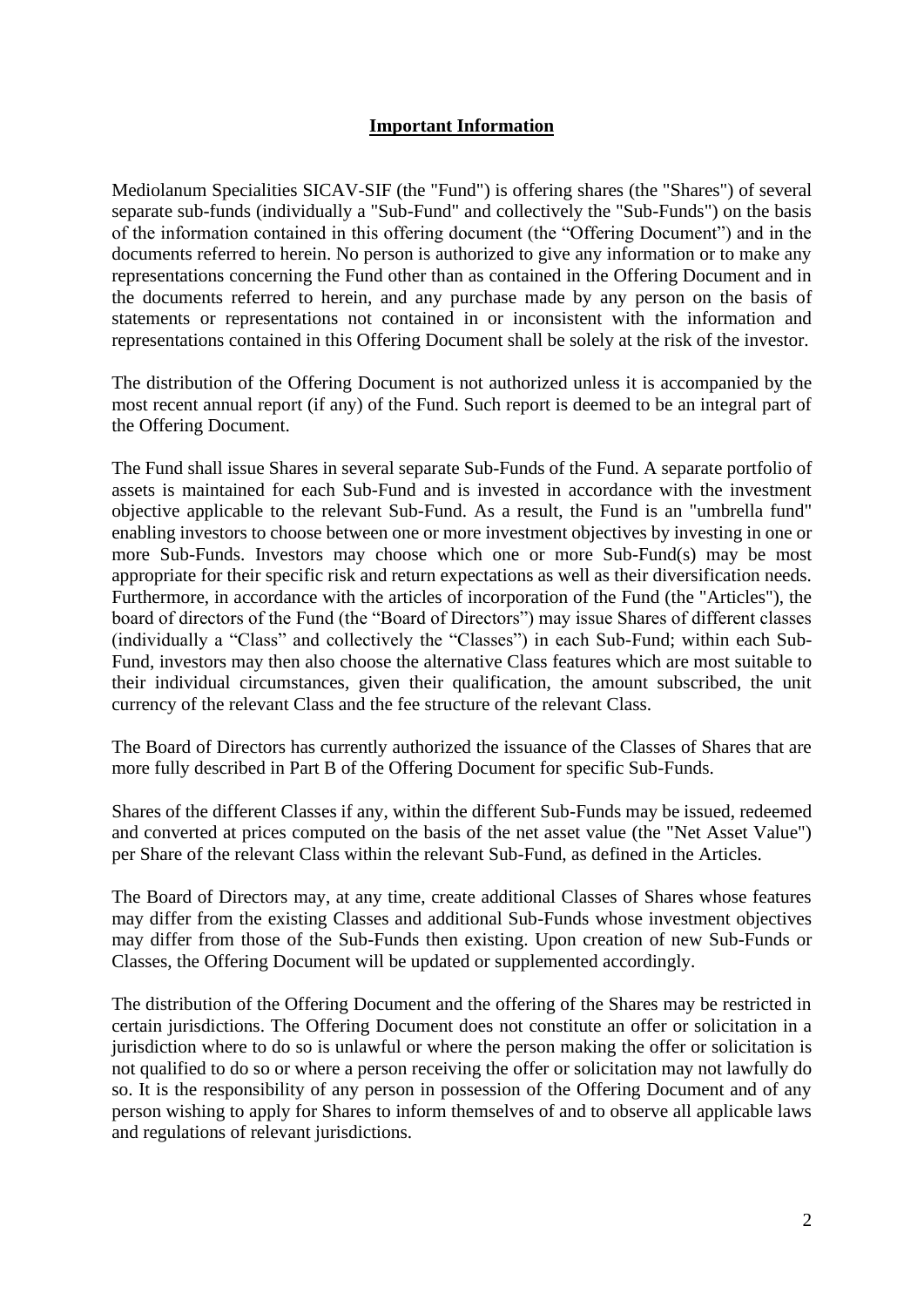**Luxembourg** – The Fund is an open-ended investment company governed by the laws of the Grand Duchy of Luxembourg and is subject to part II of the law of 13 February 2007 on specialized investment funds, as amended (the "Law"). The above registration does not require any Luxembourg authority to approve or disapprove either the adequacy or accuracy of the Offering Document or the assets held in the various Sub-Funds. Any representations to the contrary are unauthorized and unlawful.

The Articles give powers to the Board of Directors to impose such restrictions as they may think necessary for the purpose of ensuring that no Shares are acquired or held by any person in breach of the law or the requirements of any country or governmental authority or by any person in circumstances which in the opinion of the Board of Directors might result in the Fund incurring any liability or taxation or suffering any other disadvantage which the Fund may not otherwise have incurred or suffered (such persons being referred to as the "Prohibited Persons"). The term "Prohibited Persons" include in particular U.S. Persons and Benefit Plan Investors as defined under the United States Employee Retirement Income Security Act of 1974, as amended ("ERISA").

The value of the Shares may fall as well as rise and a shareholder on transfer or redemption of Shares may not get back the amount initially invested. Income from the Shares may fluctuate in money terms and changes in rates of exchange may cause the value of Shares to go up or down. The levels and bases of, and reliefs from, taxation may change.

Investors should inform themselves and should take appropriate advice on the legal requirements as to possible tax consequences, foreign exchange restrictions or exchange control requirements which they might encounter under the laws of the countries of their citizenship, residence, or domicile and which might be relevant to the subscription, purchase, holding, redemption or disposal of the Shares of the Fund.

All references in the Offering Document to EUR are to the legal currency respectively of the Grand Duchy of Luxembourg and to the legal currency of the countries participating in the Economic and Monetary Union.

All references to "Business Day" refer to any day on which banks are open for business in Luxembourg City and Dublin, save as explicitly otherwise provided in respect of a particular sub-fund in Part B hereto.

**United States of America** - The Shares are not being offered in the United States, and may be so offered only pursuant to an exemption from registration under the Securities Act of 1933 (the "1933 Act"), and have not been registered with the Securities and Exchange Commission or any state securities commission nor has the Fund been registered under the Investment Company Act of 1940, as amended (the "1940 Act"). No transfer or sale of the Shares shall be made unless, among other things, such transfer or sale is exempt from the registration requirement of the 1933 Act and any applicable state securities laws or is made pursuant to an effective registration statement under the 1933 Act and such state securities laws and which would not result in the Fund becoming subject to registration or regulation under the 1940 Act.

Furthermore, the Shares shall not be offered directly or indirectly to citizens of the United States which fall within the scope of the Foreign Account Tax Compliance provisions of the U.S. hiring incentives to Restore Employment Act enacted in March 2010 (the "FATCA") or which qualify as Benefit Plan Investors as defined under ERISA.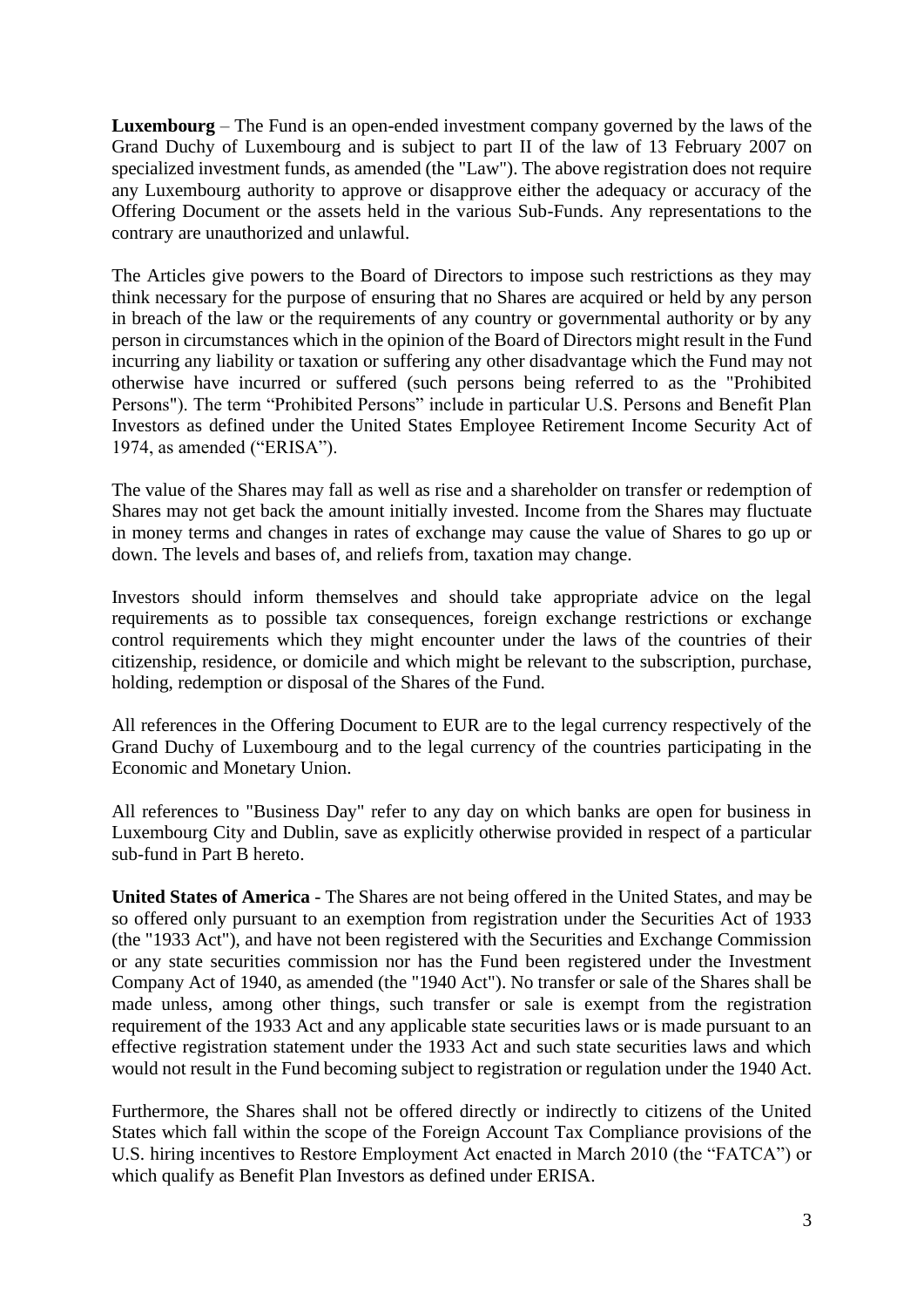FATCA provisions generally impose a reporting obligation to the U.S. Internal Revenue Service of U.S. Persons' direct and indirect ownership of non-U.S. accounts and non-U.S. entities. Failure to provide the requested information will lead to a 30% withholding tax applying to certain U.S. source income (including dividends and interest) and gross proceeds from the sale or other disposal of property that can produce U.S. source interest or dividends.

The term "U.S. Person" means with respect to individuals, any U.S. citizen (and certain former U.S. citizens as set out in relevant U.S. Income Tax laws) or "resident alien" within the meaning of U.S. income tax laws and in effect from time to time.

With respect to persons other than individuals, the term "U.S. Person" means (i) a corporation or partnership or other entity created or organised in the United States or under the laws of the United States or any state thereof; (ii) a trust where (a) a U.S. court is able to exercise primary jurisdiction over the trust and (b) one or more U.S. fiduciaries have the authority to control all substantial decisions of the trust and (iii) an estate (a) which is subject to U.S. tax on this worldwide income from all sources; or (b) for which any U.S. Person acting as executor or administrator has sole investment discretion with respect to the assets of the estate and which is not governed by foreign law. The term "U.S. Person" also means any entity organised principally for passive investment such as a commodity pool, investment company or other similar entity (other than a pension plan for the employees, officers or principals of any entity organised and with its principal place of business outside the United States) which has as a principal purpose the facilitating of investment by a United States person in a commodity pool with respect to which the operator is exempt from certain requirements of part 4 of the United States Commodity Futures Trading Commission by virtue of its participants being non United States persons. "United States" means the United States of America (including the States and the District of Columbia), its territories, its possessions and any other areas subject to its jurisdiction.

On 28 March 2014, Luxembourg has signed an intergovernmental agreement with the United States (the "IGA") in order to facilitate compliance of entities like the Fund with FATCA and avoid the above-described US withholding tax. Under the IGA, some Luxembourg entities like the Fund will have to provide the Luxembourg tax authorities with information on the identity, the investments and the income received by their investors. The Luxembourg tax authorities will then automatically pass the information on to the United States Internal Revenue Service ("IRS"). Under the IGA, the Fund is required to obtain information on the shareholders and, if applicable, inter alia, disclose the name, address and taxpayer identification number of a U.S. Person that owns, directly or indirectly, shares of a Sub-Fund of the Fund, as well as information on the balance or value of the investment.

However, it is not required in case the Luxembourg entity like the Fund can rely on a specific exemption or a deemed-compliant category contained in the IGA. In this respect, the Fund expects to be treated as a deemed-compliant under the "collective investment vehicle" category.

Accordingly, the Fund will not be required to report information on its shareholders and their investment in the Fund under the IGA.

Despite anything else herein contained and as far as permitted by Luxembourg law, the Fund shall have the right to: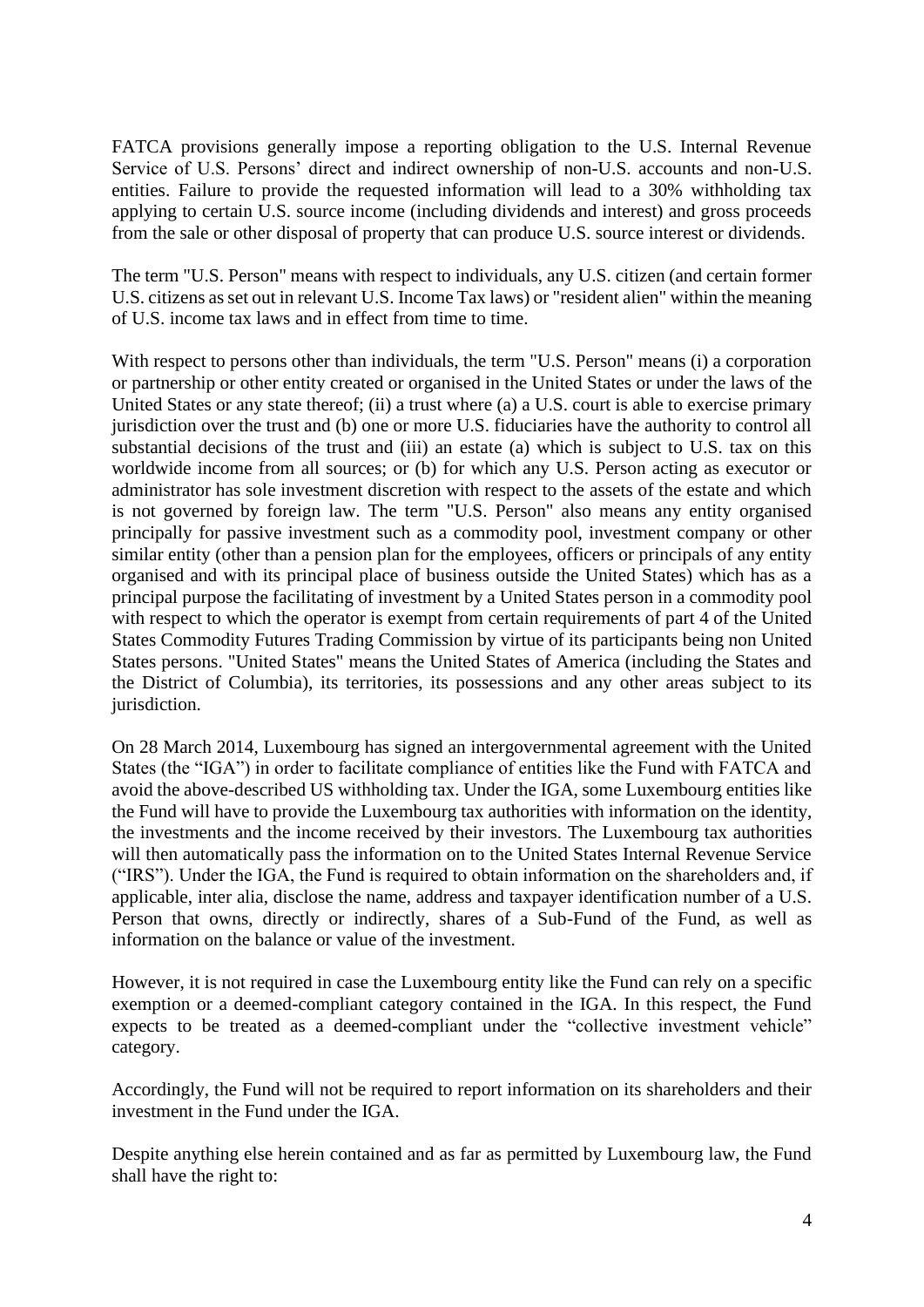- Withhold any taxes or similar charges that it is legally required to withhold, whether by law or otherwise, in respect of any shareholding in the Fund;
- Require any shareholder or beneficial owner of the Shares to promptly furnish such personal data as may be required by the Fund in its discretion in order to comply with any law and/or to promptly determine the amount of withholding to be retained;
- Divulge any such personal information to any tax or regulatory authority, as may be required by law or such authority,
- Withhold the payment of any dividend or redemption proceeds to a shareholder until the Fund holds sufficient information to enable it to determine the correct amount to be withheld.

All prospective investors and shareholders should consult with their own tax advisors regarding the possible implications of FATCA on their investment in the Fund.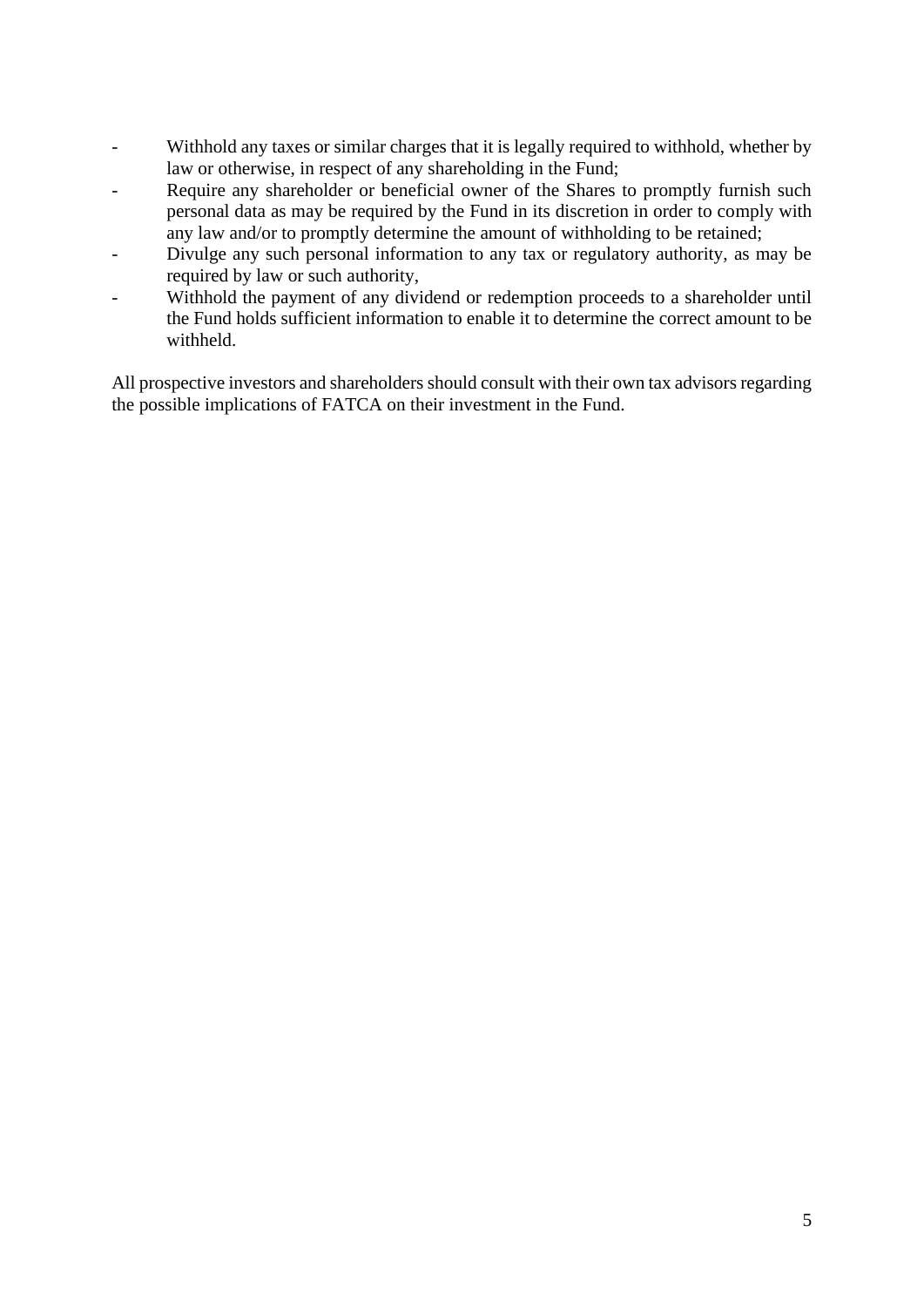#### **DIRECTORY**

#### *Registered Office*

11/13, boulevard de la Foire L-1528 Luxembourg Grand Duchy of Luxembourg

#### *Directors*

#### **Chairperson:**

Mr Paul Guillaume 370, route de Longwy L-1940 Luxembourg

#### **Members:**

Mr Fabio Morvilli 45, boulevard Grande Duchesse Charlotte L-1331 Luxembourg

Mr Michael Paterson 4th Floor, The Exchange, Georges Dock, I.F.S.C, D01 P2V6, Dublin, Ireland

> *Depositary and Paying Agent* RBC Investor Services Bank S.A. 14, Porte de France L-4360 Esch sur Alzette

> *Administrator* RBC Investor Services Bank S.A. 14, Porte de France L-4360 Esch sur Alzette

*Alternative Investment Fund Manager, Portfolio Manager, Cash Manager and Global Distributor* Mediolanum International Funds Limited 4 th Floor, The Exchange, Georges Dock, IFSC, Dublin 1, Ireland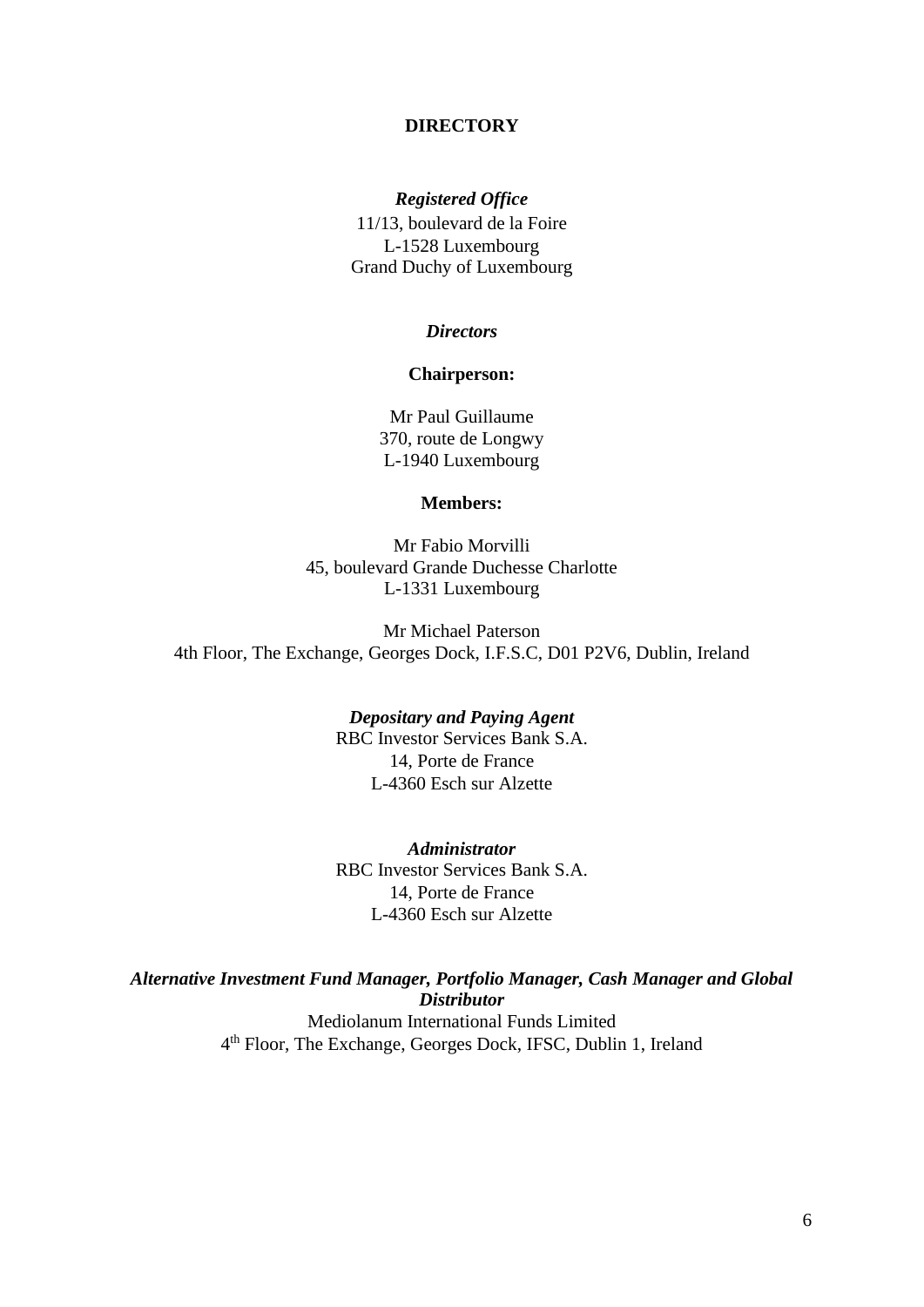#### *Board of Directors of the Alternative Investment Fund Manager*

#### **Chairperson:**

Ms Karen Zachary, Independent Director

#### **Members:**

Mr Martin Nolan, Independent Director Mr Paul O Faherty, Independent Director Mr John Corrigan, Independent Director Mr Furio Pietribiasi, Managing Director Mr Corrado Bocca Corsico Piccolino, Banca Mediolanum S.p.A Mr Gianmarco Gessi, Banca Mediolanum S.p.A. Mr Christophe Jaubert, Chief Investment Officer, Mediolanum International Funds Limited Mr Michael Hodson, Independent Director

*Auditor*

PricewaterhouseCoopers, Société Coopérative 2, rue Gerhard Mercator B.P. 1443 L-1014 Luxembourg Grand Duchy of Luxembourg

#### *Legal Advisers*

Arendt & Medernach S.A. 41A, avenue J.F. Kennedy L-2082 Luxembourg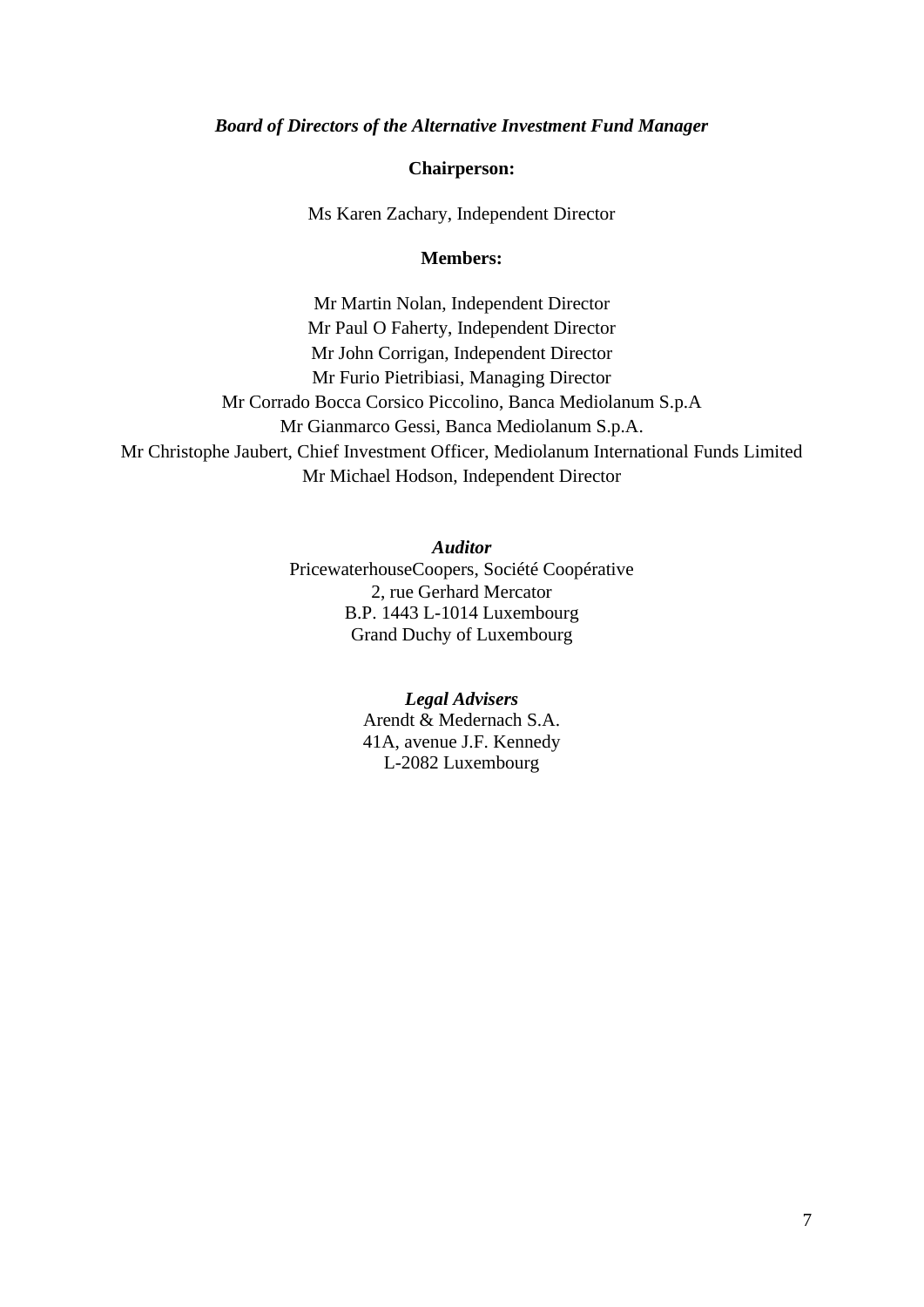|                                                                 | PART A - GENERAL INFORMATION RELATING TO THE FUND11                                                     |     |
|-----------------------------------------------------------------|---------------------------------------------------------------------------------------------------------|-----|
|                                                                 |                                                                                                         |     |
|                                                                 | <b>Structure</b>                                                                                        | 11  |
|                                                                 | <b>Investment Choice</b>                                                                                | 11  |
|                                                                 | <b>Classes</b>                                                                                          | 11  |
|                                                                 | <b>Offer Price</b>                                                                                      | 11  |
|                                                                 | <b>Dealing</b>                                                                                          | 12  |
|                                                                 | Listing                                                                                                 | 12  |
|                                                                 | INVESTMENT OBJECTIVE, STRATEGY AND RESTRICTIONS                                                         | .12 |
|                                                                 | <b>Investment Objective</b>                                                                             | 12  |
|                                                                 | <b>Investment Strategy</b>                                                                              | 12  |
|                                                                 | <b>Investment Restrictions</b>                                                                          | 12  |
| <b>Securities Financing Transactions and Total Return Swaps</b> |                                                                                                         | 13  |
| <b>Level of Leverage</b>                                        |                                                                                                         | 16  |
| <b>Collateral and reinvestment of collateral</b>                |                                                                                                         | 17  |
|                                                                 |                                                                                                         | .18 |
| A.                                                              | <b>General</b>                                                                                          | 18  |
| <b>B.</b>                                                       | <b>U.S. Foreign Account Tax Compliance Requirements</b>                                                 | 19  |
| $\mathbf{C}$ .                                                  | Risks of investing in underlying funds                                                                  | 19  |
| D.                                                              | Risks associated with derivative instruments, securities lending transactions<br>and total return swaps | 21  |
| Е.                                                              | <b>Counterparty risk</b>                                                                                | 26  |
| F.                                                              | <b>Risks of borrowing</b>                                                                               | 26  |
| G.                                                              | <b>Short sales</b>                                                                                      | 27  |
| H.                                                              | <b>Common Reporting Standard</b>                                                                        | 27  |
| I.                                                              | <b>Integration of Sustainability Risks</b>                                                              | 28  |
|                                                                 |                                                                                                         |     |
|                                                                 |                                                                                                         |     |
|                                                                 |                                                                                                         |     |
|                                                                 |                                                                                                         |     |
|                                                                 |                                                                                                         |     |
|                                                                 | RISK MANAGEMENT FUNCTION AND LIQUIDITY RISK MANAGEMENT  36                                              |     |
|                                                                 |                                                                                                         |     |
|                                                                 |                                                                                                         |     |

# **CONTENTS**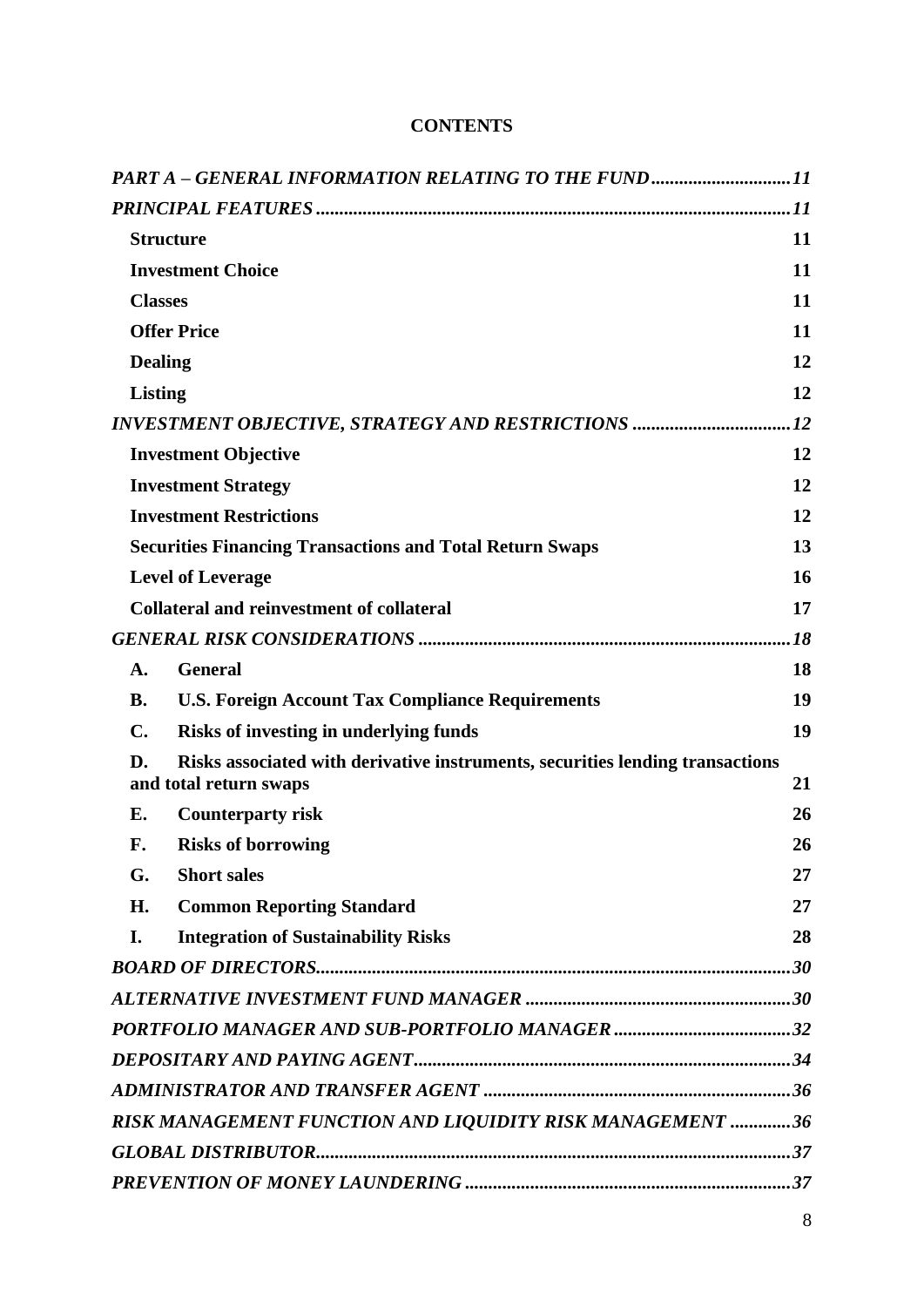| <b>RESTRICTIONS ON THE ISSUE AND THE TRANSFER OF SHARES 45</b>      |    |
|---------------------------------------------------------------------|----|
|                                                                     |    |
|                                                                     |    |
|                                                                     |    |
| 1) Calculation and Publication                                      | 47 |
| 2) Temporary Suspension of the Calculation                          | 49 |
|                                                                     |    |
|                                                                     |    |
|                                                                     |    |
| A. Taxation of the Fund in Luxembourg                               | 51 |
| <b>B. Luxembourg taxation of Shareholders</b>                       | 52 |
|                                                                     |    |
| 1) Corporate Information                                            | 52 |
| 2) Meetings of, and Reports to, Shareholders                        | 53 |
| 3) Dissolution and Liquidation of the Fund                          | 54 |
| 4) Termination and Amalgamation of Sub-Funds / Classes of Shares    | 54 |
|                                                                     |    |
| PART B: SPECIFIC INFORMATION RELATING TO THE SUB-FUNDS57            |    |
| A. Mediolanum Specialities SICAV-SIF - Diversified Multi Asset Fund | 57 |
| 1. Investment Objective and Strategies                              | 57 |
| 2. Share Classes / Distribution policy                              | 58 |
| 3. Sales and Redemption Charge                                      | 58 |
| 4. Subscriptions                                                    | 58 |
| 5. Redemptions                                                      | 59 |
| <b>6. Conversions</b>                                               | 59 |
| <b>7. Reference Currency/ Currency Hedging</b>                      | 59 |
| 8. Frequency of the Net Asset Value calculation and Valuation Day   | 60 |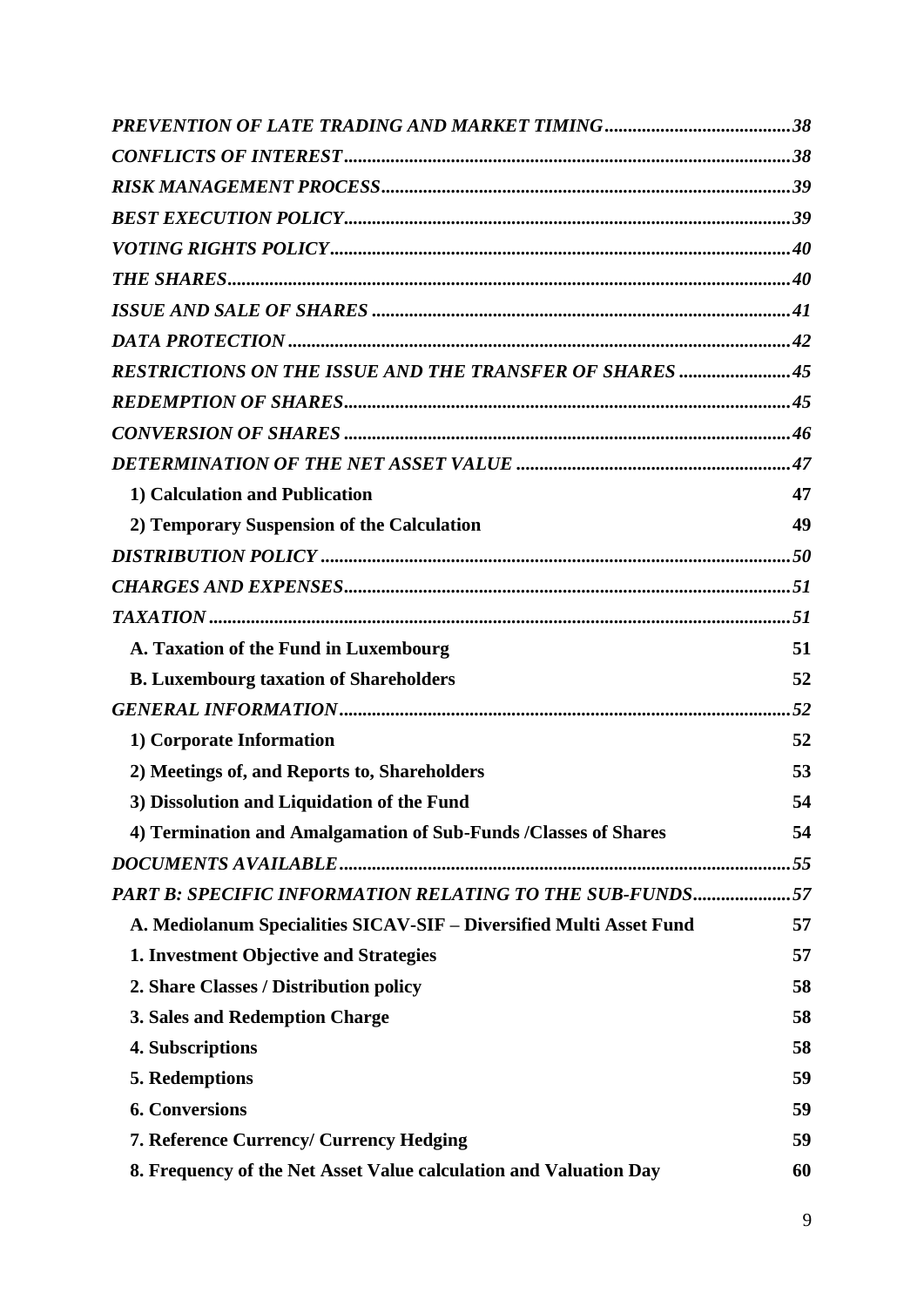| 9. Fees, Costs and expenses                                         |    |
|---------------------------------------------------------------------|----|
| 10. Management Fee                                                  | 60 |
| <b>11. AIFM Administration Expenses</b>                             | 60 |
| 12. Performance Fee                                                 | 61 |
| 13. Cash Management Fee                                             | 62 |
| 14. Administration and Depositary Fee                               | 63 |
| 15. Listing on the Luxembourg Stock Exchange                        | 63 |
| 16. Availability of the Net Asset Value and of other information    | 63 |
| <b>17. Initial Offer Period</b>                                     | 63 |
| 18. Risk warnings                                                   | 64 |
| 19. Duration                                                        | 64 |
| <b>B. Mediolanum Specialities SICAV-SIF-Diversified Equity Fund</b> | 65 |
| 1. Investment Objective and Strategies                              | 65 |
| 2. Share Classes / Distribution policy                              | 66 |
| 3. Sales and Redemption Charge                                      | 66 |
| 4. Subscriptions                                                    | 66 |
| 5. Redemptions                                                      | 67 |
| <b>6. Conversions</b>                                               | 67 |
| <b>7. Reference Currency/ Currency Hedging</b>                      | 67 |
| 8. Frequency of the Net Asset Value calculation and Valuation Day   | 68 |
| 9. Costs and Expenses                                               | 68 |
| 10. Management Fee                                                  | 68 |
| <b>11. AIFM Administration Expenses</b>                             | 68 |
| 12. Performance Fee                                                 | 69 |
| 13. Cash Management Fee                                             | 70 |
| 14. Administration and Depositary Fee                               | 71 |
| 15. Listing on the Luxembourg Stock Exchange                        | 71 |
| 16. Availability of the Net Asset Value and of other information    | 71 |
| 17. Subscription Tax                                                | 71 |
| <b>18. Initial Offer Period</b>                                     |    |
| 19. Risk warnings                                                   | 72 |
| 20. Duration                                                        | 72 |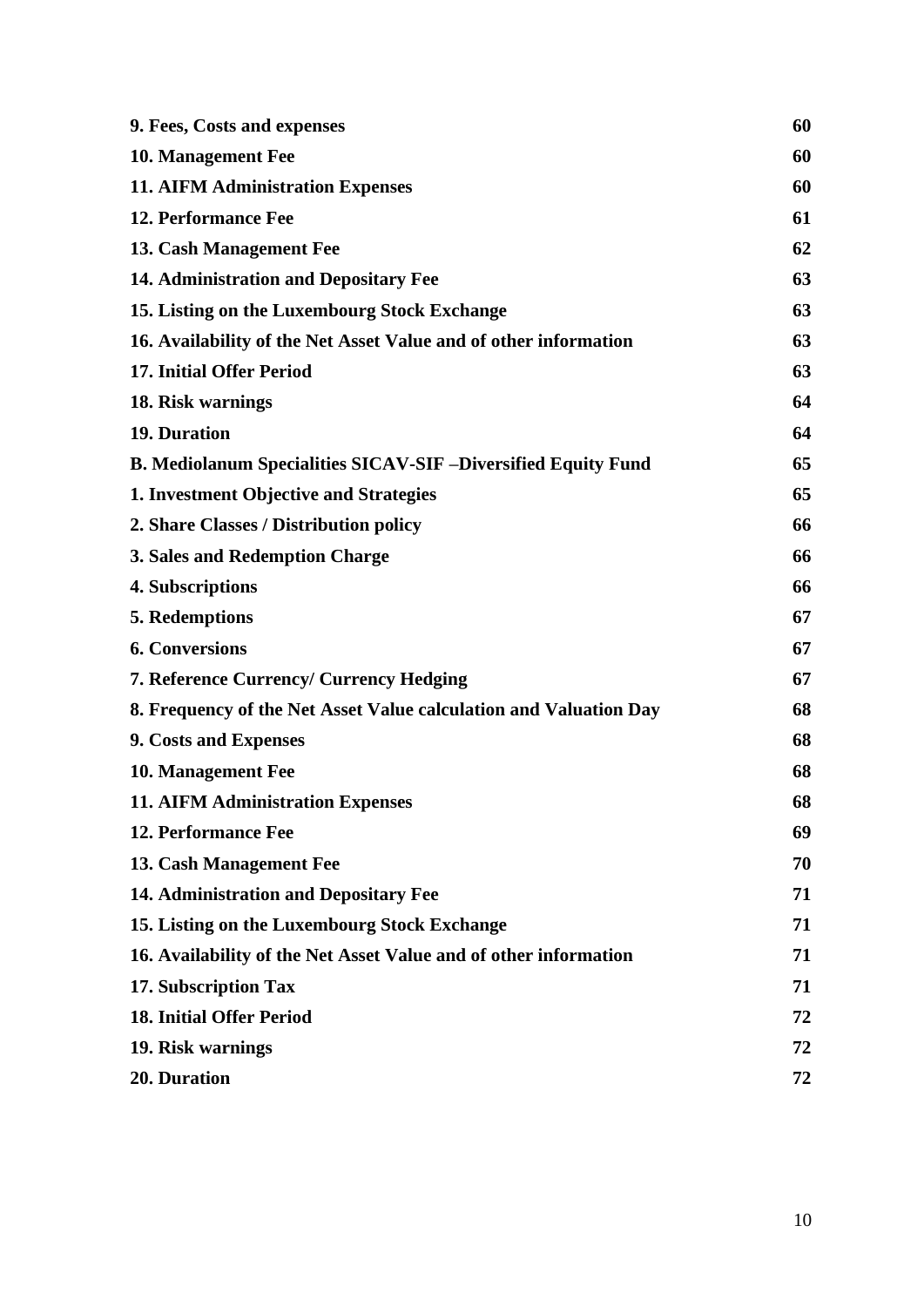# **PART A – GENERAL INFORMATION RELATING TO THE FUND**

# <span id="page-10-1"></span><span id="page-10-0"></span>**PRINCIPAL FEATURES**

#### <span id="page-10-2"></span>*Structure*

The Fund is an incorporated under the laws of the Grand Duchy of Luxembourg as an investment company with variable capital – specialized investment fund ("société d'investissement à capital variable – fonds d'investissement specialize") qualifying as public limited company ("société anonyme").

The Fund has been incorporated under the name of Mediolanum Specialities SICAV-SIF on 6 November 2007, for an unlimited period. The Articles have been published on 26 November 2007 in the Mémorial C, Recueil des Sociétés et Associations (the "Mémorial C").

The Fund qualifies as an alternative investment fund (the "AIF") within the meaning of the directive 2011/61/EU of the European Parliament and of the Council of 8 June 2011 on alternative investment fund managers and amending directives 2003/41/EC and 2009/65/EC and regulations (EC) n°1060/2009 and (EU) n°1095/2010 (the "Directive 2011/61/EU") and the articles 1 (39) and 4 of the law of 12 July 2013 on alternative investment fund managers (the "2013 Law").

The Fund is an umbrella Fund and as such provides investors with the choice of investment in a range of several separate Sub-Funds each of which relates to a separate portfolio of liquid assets and other securities and assets permitted by law with specific investment objectives, as described in Part B of the Offering Document.

### <span id="page-10-3"></span>*Investment Choice*

For the time being, the Fund offers Shares in those Sub-Funds as further described individually in Part B of the Offering Document.

Upon creation of new Sub-Funds, the Offering Document shall be updated accordingly.

### <span id="page-10-4"></span>*Classes*

All Sub-Funds may offer more than one Class. Each Class within a Sub-Fund may have different features or be offered to different types of investors, but will form part of the assets of that relevant Sub-Fund.

### <span id="page-10-5"></span>*Offer Price*

After the Initial Offer Period (specified for each Sub-Fund/Class in Part B of the Offering Document), the Offer Price of the Shares will be equal to the Net Asset Value per Share of the relevant Class within the relevant Sub-Fund as at the relevant Valuation Day plus the sales charge (if any) specified for each Sub-Fund/Class in Part B of the Offering Document.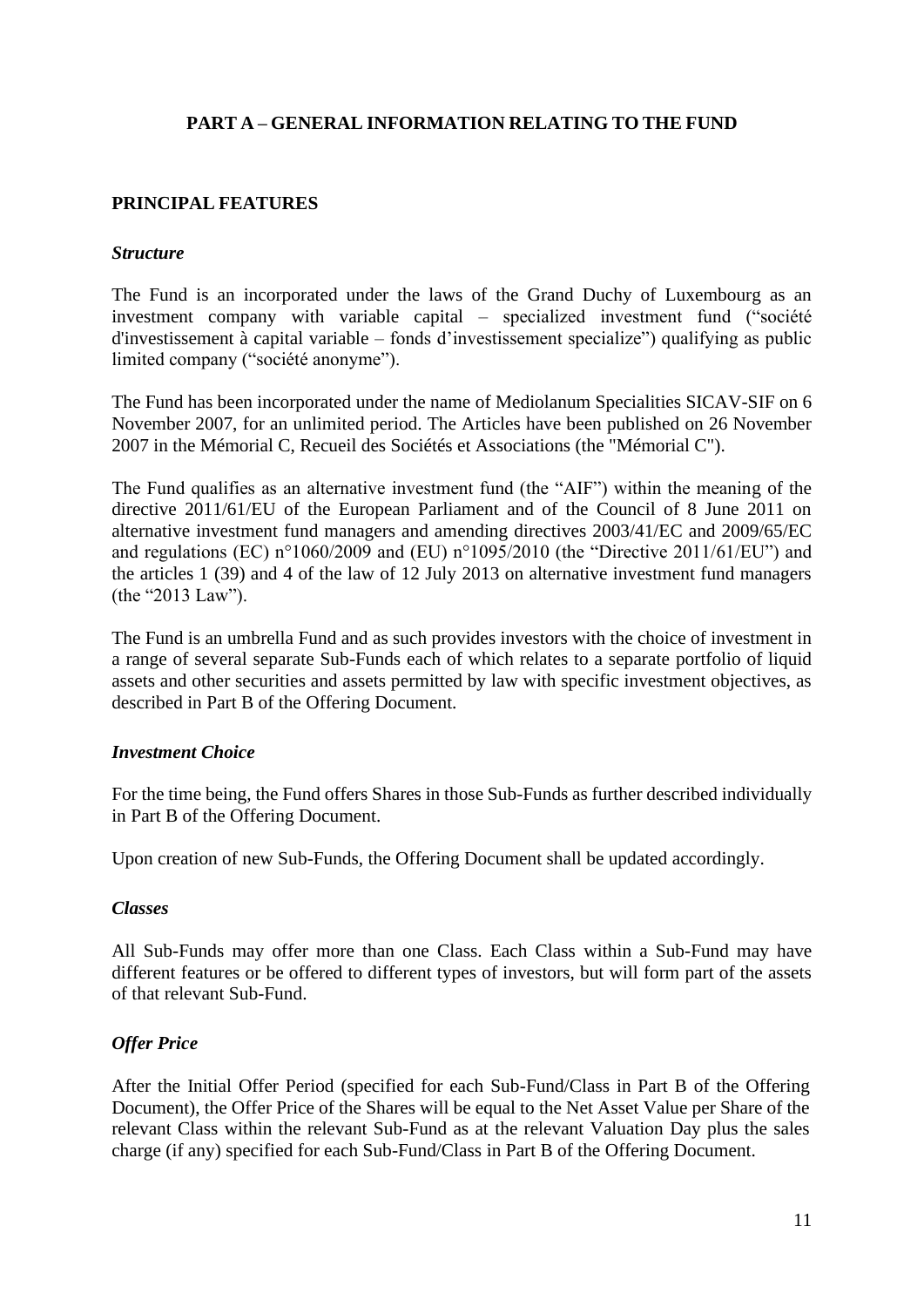# <span id="page-11-0"></span>*Dealing*

Shares may normally be purchased or redeemed at prices based on the Net Asset Value per Share of the relevant Class within the relevant Sub-Fund as of the relevant Valuation Day of each Sub-Fund, subject to subscription or redemption charges, if any (specified for each Sub-Fund in Part B of the Offering Document).

# <span id="page-11-1"></span>*Listing*

The Shares of each Sub-Fund may be listed on the Luxembourg Stock Exchange. Part B of the Offering Document will specify if the Shares of a particular Sub-Fund are to be listed.

# <span id="page-11-2"></span>**INVESTMENT OBJECTIVE, STRATEGY AND RESTRICTIONS**

### <span id="page-11-3"></span>*Investment Objective*

The Fund has as investment objective to provide a favourable rate of return, while controlling risk and to achieve long term capital growth from investment through the Sub-Funds.

## <span id="page-11-4"></span>*Investment Strategy*

The investment strategy of each Sub-Fund is individually set out in Part B of the Offering Document. Different portfolio managers may be appointed by the Fund to manage each Sub-Fund (each a "Portfolio Manager", together the "Portfolio Managers"). Part B of the Offering Document clarifies the identity of the Portfolio Manager appointed for a particular Sub-Fund.

### <span id="page-11-5"></span>*Investment Restrictions*

Unless otherwise stated in Part B of the Offering Document, the investment restrictions set out below are applicable to each Sub-Fund. To the extent that due to the specific investment strategy of a Sub-Fund, certain of the investment restrictions set out below are not applicable to the relevant Sub-Fund, this will be specifically set out in Part B of the Offering Document.

- − Each Sub-Fund may, in principle, not invest more than 20% of its net assets in securities issued by the same underlying fund.
- − Each Sub-Fund may invest up to 100% of its assets in either listed or unlisted transferable securities.
- − Each Sub-Fund shall not acquire more than 20% of the securities of the same nature issued by the same issuer.
- − Each Sub-Fund shall not invest more than 20% of its assets in securities issued by the same issuer.
- − Notwithstanding the foregoing, each Sub-Fund is authorised to invest in accordance with the principle of risk spreading, up to 100% of its net assets in transferable securities and money market instruments issued or guaranteed by a Member State of the European Union,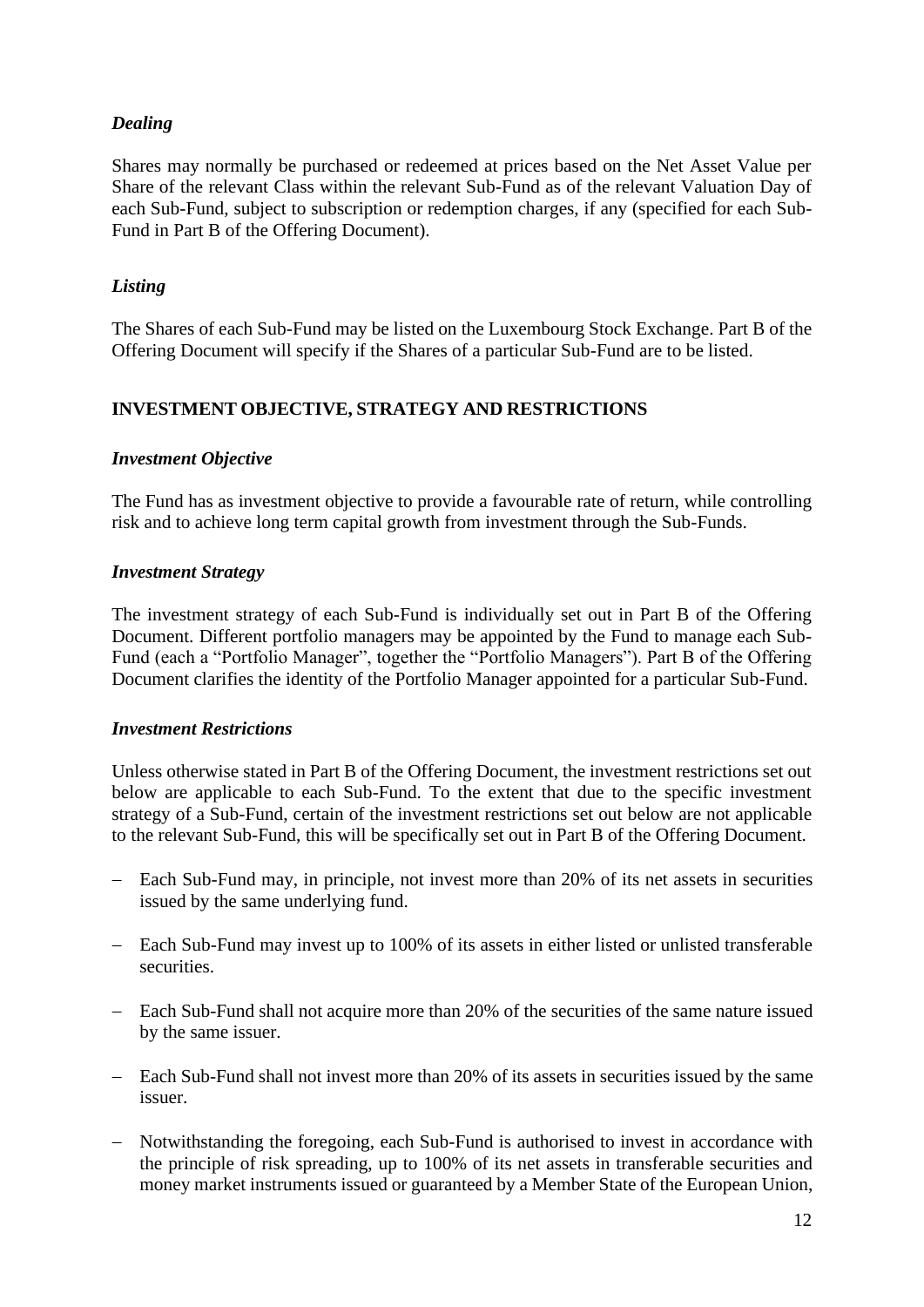by its local authorities, by an OECD country being FATF member or public international bodies of which one or more Member State(s) of the European Union are members provided that (i) such securities are part of at least six different issues, and (ii) the securities from any one issue do not account for more than 30% of the net assets of such Sub-Fund.

- − The aggregate commitments of a Sub-Fund resulting from short sales may at no time exceed 50% of the assets of the relevant Sub-Fund. If the Sub-Fund enters into short sales transactions, it must hold sufficient assets enabling it at any time to close the open positions resulting from such short sales.
- − A Sub-Fund may borrow permanently and for investment purposes from first class professionals specialised in this type of transaction. Such borrowings are limited to 25% of the net assets of the relevant Sub-Fund.
- − A Sub-Fund is authorized to employ financial derivative instruments and use the techniques specified hereafter. These financial derivative instruments may, amongst others, include options, financial futures and related options as well as swap contracts by private agreement on any type of financial instruments. The used financial derivative instruments must be dealt in on an organized market or contracted by private agreement with first class professionals specialized in these transactions. In addition, each Sub-Fund may employ techniques consisting in securities lending transactions. When using financial derivative instruments, the respective Sub-Fund must ensure, via appropriate diversification of the underlying assets, a similar level of risk-spreading. Similarly, the counterparty risk in an OTC transaction must, where applicable, be limited having regard to the quality and qualification of the counterparty.
- − Each Sub-Fund must ensure an adequate spread of investment risks by sufficient diversification.
- − In order to protect its present and future liabilities against the fluctuation of currencies, each Sub-Fund may enter into transactions the object of which is the purchase or the sale of forward foreign exchange contracts, the purchase or sale of options in respect of currencies, the purchase and sale of currencies forward or the exchange of currencies on a mutual agreement basis provided that these transactions be made either (i) on a stock exchange or another recognized exchange or (ii) by private agreement with first class financial institutions specializing in these types of transactions and being participants in the overthe-counter-markets.
- − Each Sub-Fund may hold up to 100% of its assets in cash and other liquid assets, provided that no more than 30% of its assets are held by the same entity.

### <span id="page-12-0"></span>*Securities Financing Transactions and Total Return Swaps*

### General Provisions

As of the date of this Offering Document, the Fund may enter into securities lending transactions as well as total return swaps, if specifically mentioned for a particular Sub-Fund in Part B of the Offering Document. Apart from securities lending transactions as well as total return swaps, the Fund does not make use of securities financing transactions in the meaning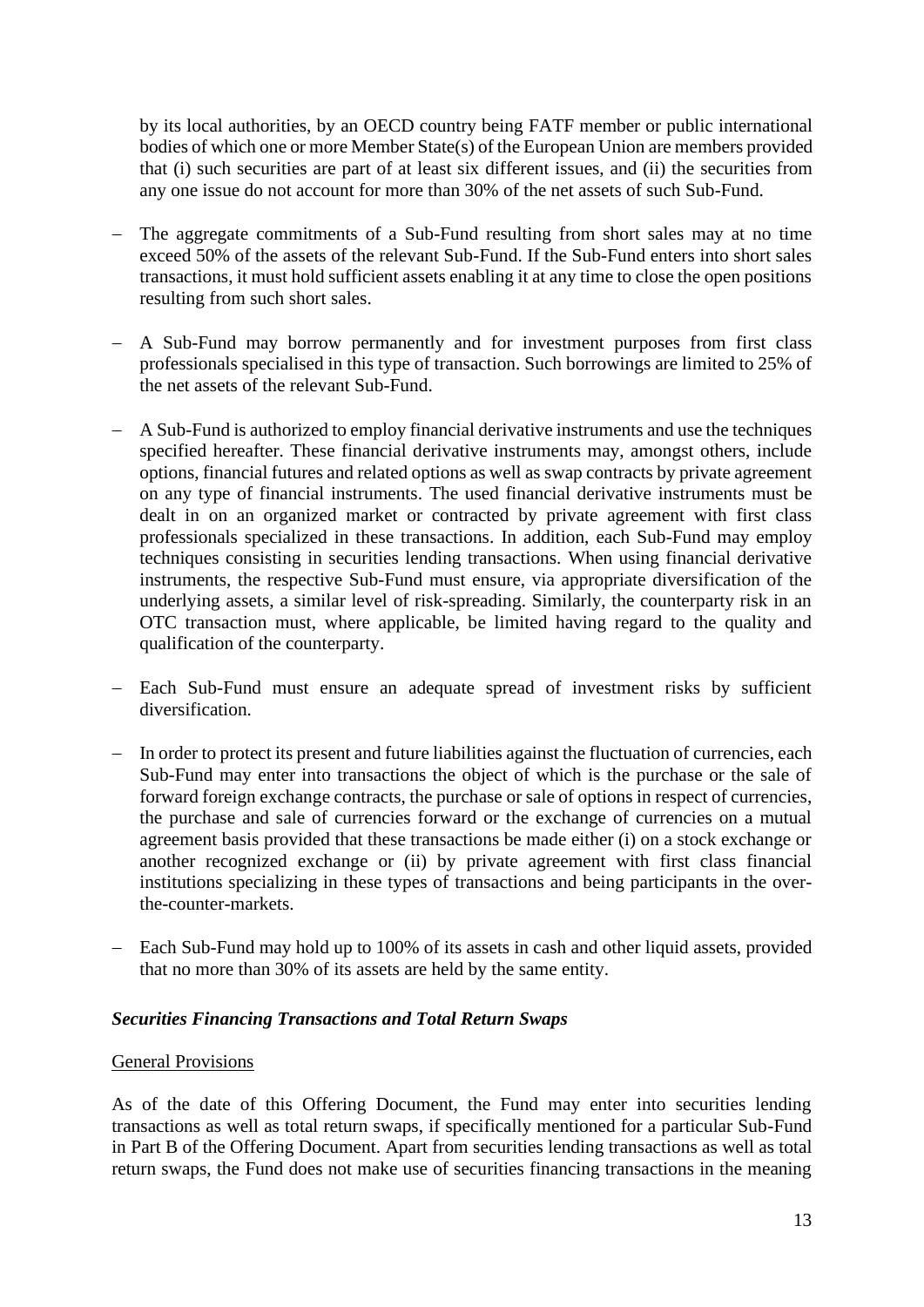of article 3 (11) of Regulation (EU) 2015/2365. If at a future point in time the Fund decides to make use of further securities financing instruments, this Offering Document will be updated accordingly.

#### Securities Lending Transactions:

In accordance with the investment policy provisions described in this section, the Sub-Funds may enter into securities lending transactions, if specifically mentioned in the Sub-Fund related Part B of the Offering Document. The Sub-Funds may conclude securities lending transactions within the framework of the investment principles for the purpose of efficient portfolio management. In particular, those securities lending transactions should not result in a change of the investment objective of the relevant Sub-Fund or add substantial supplementary risks in comparison to the stated risk profile of such Sub-Fund.

Securities lending transactions consist in transactions whereby a lender transfers securities to a borrower, subject to a commitment that the borrower will return equivalent securities on a future date or when requested to do so by the lender, such transaction being considered as securities lending for the counterparty transferring the securities and being considered as securities borrowing for the counterparty to which they are transferred.

As securities lending transactions consist of a transfer of ownership of securities to the borrower, these securities are no longer subject to safekeeping and oversight by the Depositary. However, collateral received by the respective Sub-Fund in a securities lending transaction under a title transfer arrangement will become subject to safekeeping and oversight by the Depositary. For other types of collateral arrangement, the collateral can be held by a third party custodian which is subject to prudential supervision, and which is unrelated to the provider of the collateral.

The Sub-Funds may enter into securities lending transactions only in respect of transferable securities which are compliant with the investment policy and restrictions set out for the relevant Sub-Fund.

Under normal circumstances and unless otherwise stated in the Sub-Fund related Part B of the Offering Document, it is generally expected that the actual percentage of the assets held by a Sub-Fund that may be subject to securities lending transactions at any time will not exceed 60 % of such Sub-Fund's Net Asset Value. However, the Portfolio Manager does not anticipate that a Sub-Fund's exposure to securities lending will exceed 20% of the Net Asset Value of the relevant Sub-Fund. The actual percentage depends on factors including but not limited to, the amount of relevant transferable securities held by such Sub-Fund and the market demand for such securities at any given time. The Fund will ensure that the volume of the securities lending transactions of a Sub-Fund is kept at an appropriate level or that it is entitled to request the return of the securities lent in a manner that enables it, at all times, to meet its redemption obligations.

Securities borrowed by a Sub-Fund may not be disposed of during the time during which they are in the possession of the Sub-Fund, unless they are sufficiently secured by financial instruments that enable the Sub-Fund to refund the borrowed securities by the expiration of the contract.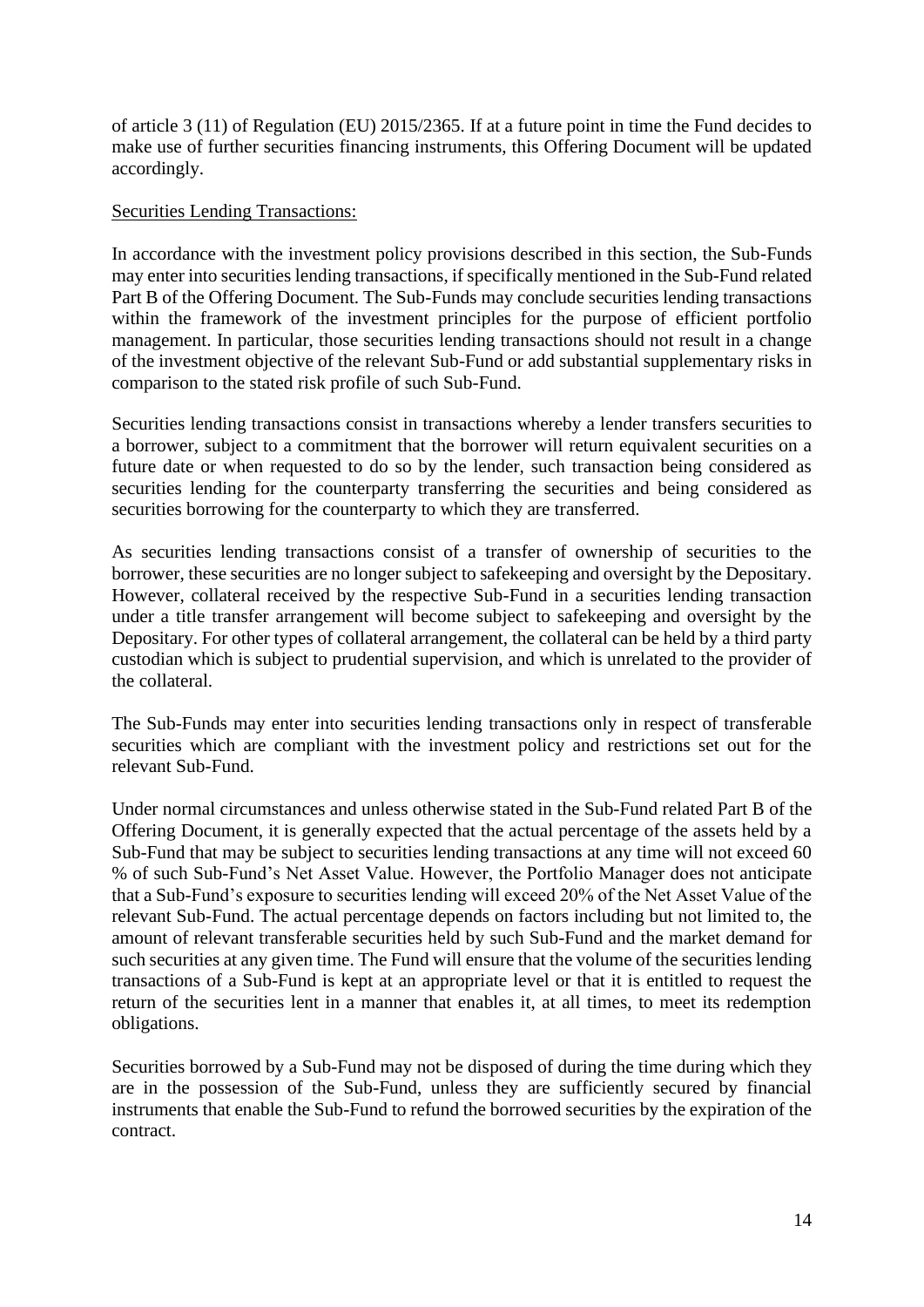All revenues arising from securities lending transactions, net of direct and indirect operational costs and fees, will be returned to the respective Sub-Fund. In particular, fees and costs may be paid to agents of the Fund and other intermediaries providing services in connection with securities lending transactions as compensation for their services. Such fees may be calculated as a percentage of gross revenues earned by the Sub-Fund through the use of such techniques. In respect to securities lending revenues, the income generated by the transactions is credited for 90 % to the participating Sub-Fund and for 10 % to the securities lending agent in these transactions. The Alternative Investment Fund Manager does not receive any of the securities lending revenue.

The counterparties of securities lending transactions must be regulated first class financial institutions of any legal form with a minimum credit rating of investment grade quality specialised in this type of transaction which have their registered offices in one of the OECD countries. They must be subject to prudential supervision rules considered by the CSSF as equivalent to those prescribed for by EU law.

The participating Sub-Funds will receive cash and/or non-cash collateral for securities lending transactions entered into which is compliant with applicable Luxembourg laws and regulations and the requirements described in section "Collateral and reinvestment of collateral" below.

The risk exposure to the counterparty arising from securities lending transactions and OTC financial derivative instruments must be combined when calculation the counterparty risk limits provided for in section "Investment Restrictions" above. The counterparty risk may be disregarded provided that the value of the collateral valued at market price, taking into account appropriate haircuts, exceeds the value of the amount exposed to risk.

### Total Return Swaps:

In accordance with the investment policy provisions described in this section, the Sub-Funds may enter into total return swaps, if specifically mentioned for a particular Sub-Fund in Part B of the Offering Document. The Fund may conclude total return swaps on behalf of the respective Sub-Fund within the framework of the investment principles for the purpose of efficient portfolio management or for investment purposes. In particular, those total return swaps should not result in a change of the investment objective of the relevant Sub-Fund or add substantial supplementary risks in comparison to the stated risk profile of such Sub-Fund.

A total return swap is on OTC derivative contract in which the total return payer transfers the total economic performance, including income from interest and fees, gains and losses from price movements, and credit losses, of a reference obligation to the total return receiver. In exchange, the total return receiver either makes an upfront payment to the total return payer, or makes periodic payments based on a rate which can either be fixed or variable.

The Fund on behalf a Sub-Fund may enter into total return swaps only in respect of transferable securities which are compliant with the investment policy and restrictions set out for the relevant Sub-Fund.

Under normal circumstances and unless otherwise stated in the Sub-Fund related Part B of the Offering Document, it is generally expected that the Fund will not invest more than 20 % of the respective Sub-Fund's Net Asset Value in total return swaps. In exceptional circumstances,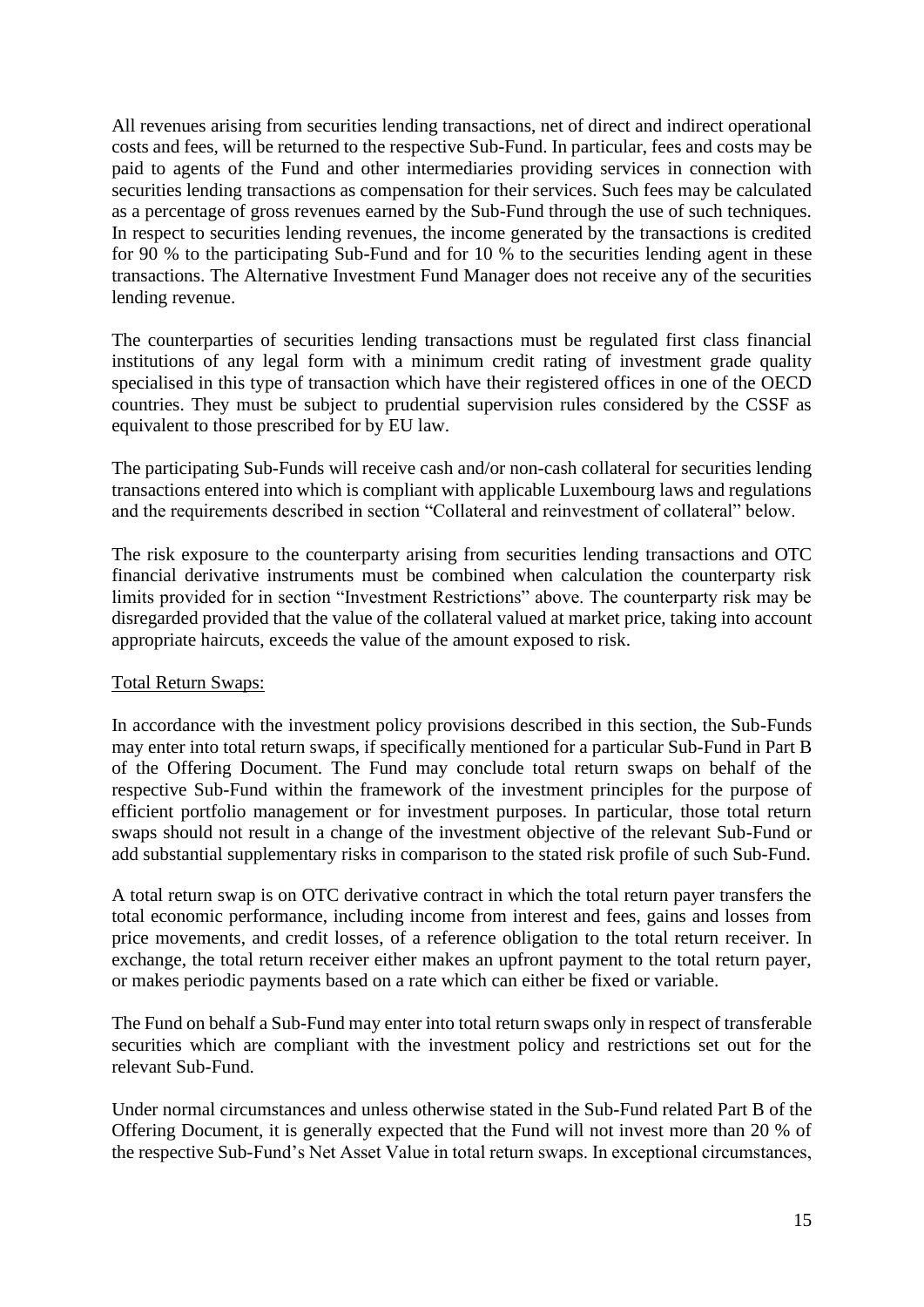such percentage may be increased up to a maximum of 100 % of the Sub-Fund's Net Asset Value.

Assets which are subject to total return swaps will be safe kept by the respective counterparty. However, collateral received by the Fund on behalf of the respective Sub-Fund in a total return swap under a title transfer arrangement will become subject to safekeeping and oversight by the Depositary. For other types of collateral arrangement, the collateral can be held by a third party custodian which is subject to prudential supervision, and which is unrelated to the provider of the collateral.

The Sub-Fund will get 100% of the net return generated from total return swaps after deduction of costs, including in particular transaction costs and fees for collateral paid to the swap counterparty. For unfunded total return swaps, such transaction fees are typically paid under the form of an agreed interest rate, which may be either fixed or floating. For funded total return swaps, the Fund will make an upfront payment of the notional amount of the total return swap, typically with no further periodic transaction costs. A partially funded total return swap combines the characteristics and cost profile of both funded and unfunded total return swaps, in the relevant proportions. Costs for collateral typically depend on the mark-to-market value of the respective instrument and on the amounts and frequency of collateral being exchanged. The Alternative Investment Fund Manager does not receive any of the revenues from total return swaps.

The counterparties are not related to the Portfolio Manager.

The Fund on behalf of a Sub-Fund will only enter into total return swaps through regulated first class financial institutions of any legal form with a minimum credit rating of investment grade quality specialised in this type of transaction which have their registered offices in one of the OECD countries. They must be subject to prudential supervision rules considered by the CSSF as equivalent to those prescribed for by EU law.

The participating Sub-Funds may receive cash and/or non-cash collateral for total return swap transactions entered into which is compliant with applicable Luxembourg laws and regulations and the requirements described in section "Collateral and reinvestment of collateral" below.

# <span id="page-15-0"></span>*Level of Leverage*

The Sub-Funds' maximum level of leverage calculated and monitored by the AIFM in accordance with the gross method as defined in article 7 of the Commission Delegated Regulation (EU) No 231/2013 is generally expected to amount to up to 500% of the respective Sub-Fund's Net Asset Value.

<span id="page-15-1"></span>The Sub-Funds' maximum level of leverage calculated and monitored by the AIFM in accordance with the commitment method as defined in article 8 of the Commission Delegated Regulation (EU) No 231/2013 is generally expected to amount to up to 200% of the respective Sub-Fund's Net Asset Value.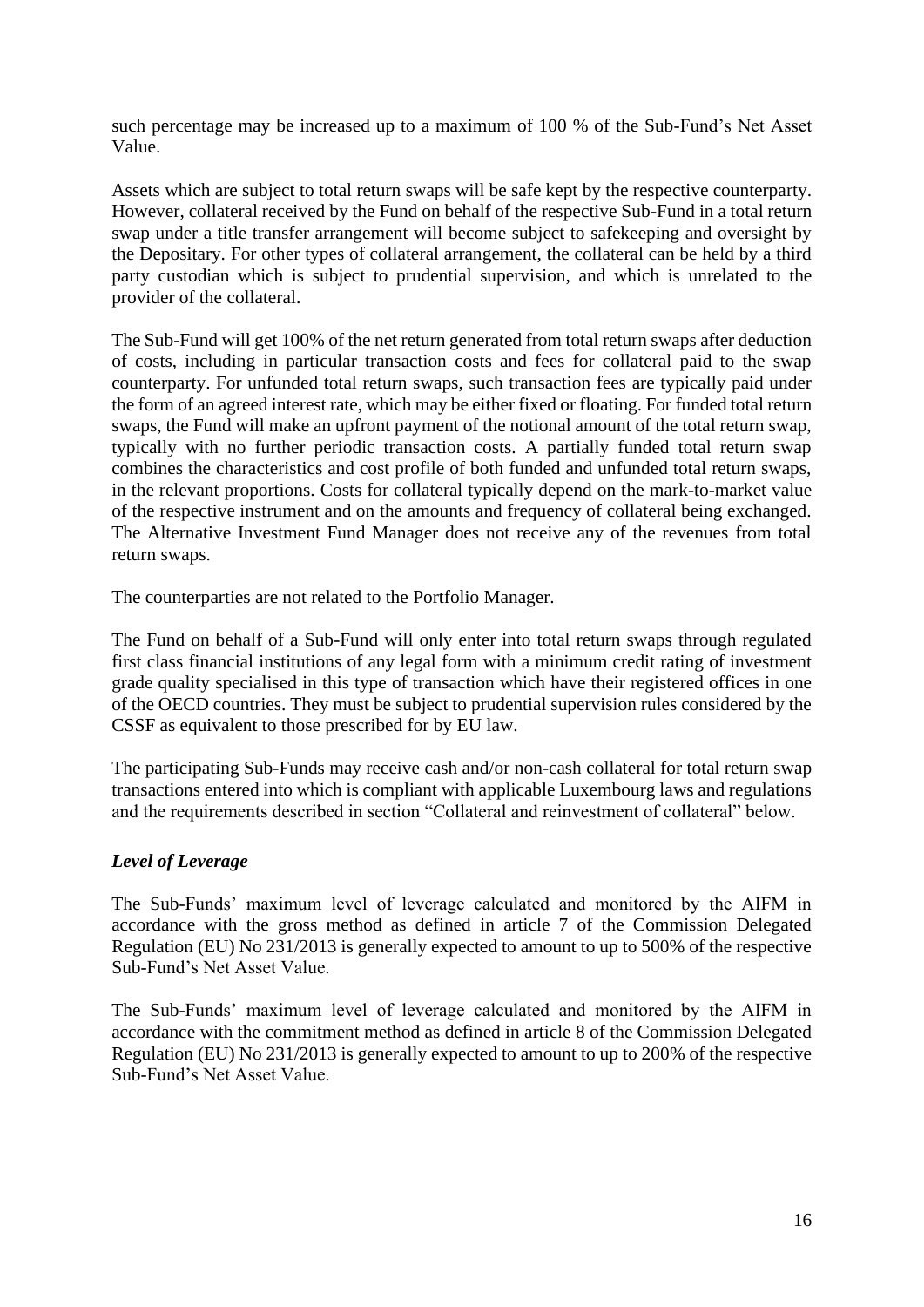# *Collateral and reinvestment of collateral*

In connection with OTC derivative transactions, securities lending transactions and total return swaps, the Fund may receive collateral as part of the strategy to reduce counterparty risk. This section specifies the strategy for managing collateral for the relevant Sub-Funds. All assets that are received by the Fund on behalf of the respective Sub-Fund in connection with securities lending transactions, total return swaps and OTC derivative transactions are to be viewed as collateral in this section.

### General regulations

Collateral that is received by the Fund may only be used to reduce the counterparty risk to which the Sub-Funds are exposed, if it fulfils the requirements listed in the CSSF circulars, especially regarding liquidity, valuation, the solvency of issuers, correlation, risk relating to the management of collateral and enforceability. In particular, collateral should comply with the following conditions:

- (i) Any collateral received other than cash should be of high quality, highly liquid and traded on a regulated market or multilateral trading facility with transparent pricing so that it may be sold quickly at a price that is close to pre-sale valuation;
- (ii) It should be valued on at least a daily basis and assets that exhibit high price volatility should not be accepted as collateral unless suitable conservative haircuts are in place;
- (iii) The issuer of collateral must be of high quality;
- (iv) It should be issued by an entity that is independent from the counterparty and is expected not to display a high correlation with the performance of the counterparty;
- (v) It should be sufficiently diversified in terms of country, markets and issuers with a maximum exposure of 20% of the respective Sub-Fund's Net Asset Value to any single issuer. If a fund is exposed to different counterparties, the different baskets of collateral will be aggregated to calculate the 20% limit of exposure to a single issuer. Deviating from the diversification requirement above, a Sub-Fund can be fully secured by various securities and money market instruments issued or guaranteed by a Member State of the European Union, one or more of its local authorities, a third country or an international establishment under public law of which at least one Member State of the European Union is a member. This Sub-Fund should hold securities that have been issued within the framework of at least six different issues; the securities from any one issue should not exceed 30% of the Net Asset Value of the Sub-Fund. The following Member States, local authorities or international bodies under public law issue or guarantee securities that can accept a fund for more than 20% of its Net Asset Value: France, Germany, Netherlands, Sweden, Switzerland, USA, Canada, Belgium and the United Kingdom;
- (vi) Risks linked to the management of collateral, such as operational and legal risks, should be identified, managed and mitigated by the risk management process;
- (vii) Where there is a title transfer, the collateral received should be held by the Depositary. For other types of collateral arrangement, the collateral can be held by a third party custodian which is subject to prudential supervision, and which is unrelated to the provider of the collateral;
- (viii) It should be capable of being fully enforced by the Fund at any time without reference to or approval from the counterparty.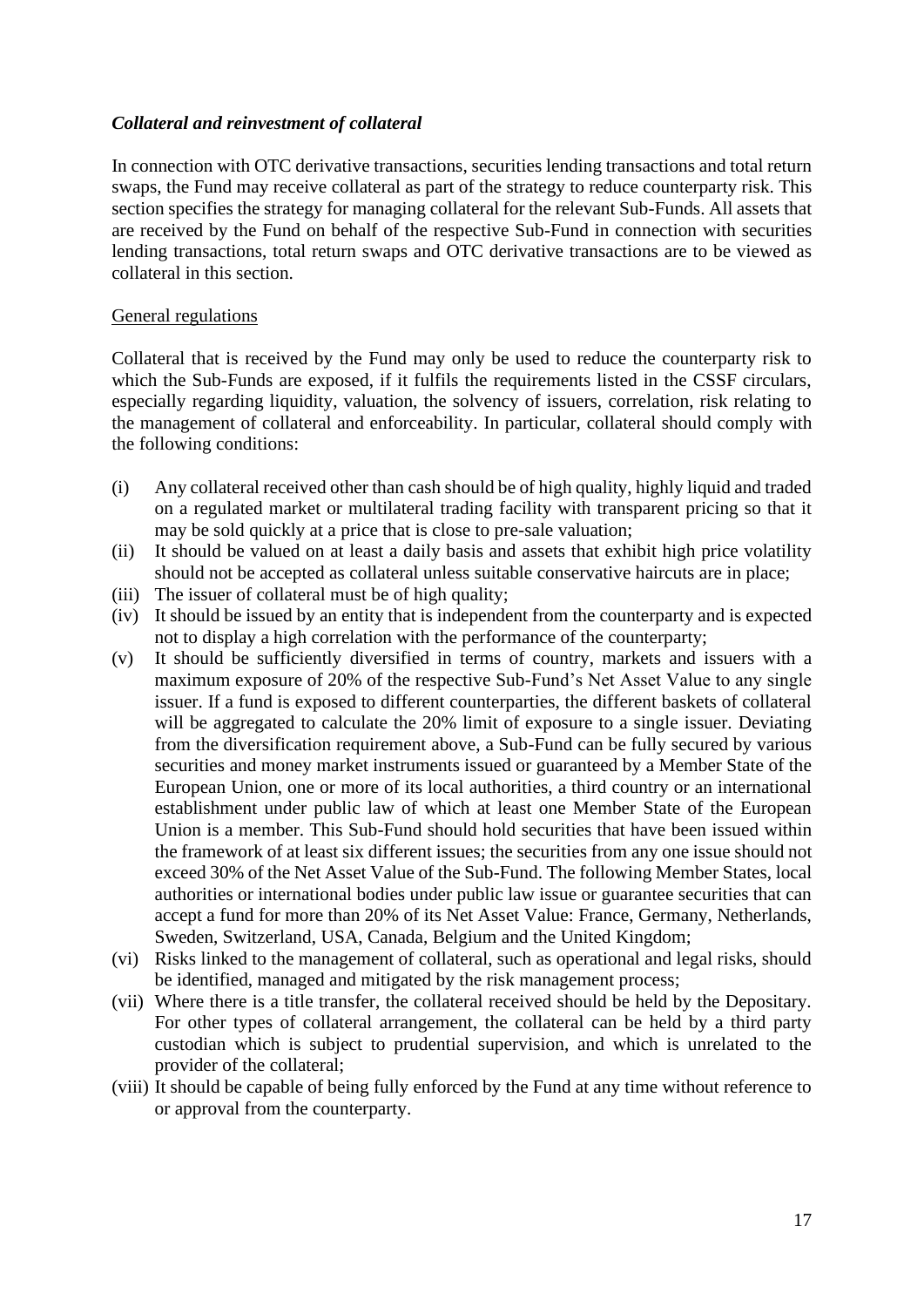Any collateral received by a Sub-Fund shall comprise of cash collateral and/or government backed securities of varying maturity which satisfy the requirements relating to non-cash collateral imposed by the CSSF. Any collateral received will not be reinvested.

### Scope of collateral

The Fund will specify the necessary scope of collateral for OTC derivative transactions, securities lending transactions and total return swaps for the relevant Sub-Fund depending on the nature and the characteristics of the transactions executed, the creditworthiness and identity of the counterparties and the corresponding market conditions.

For securities lending transactions, the required minimum level of collateral amounts to 105% (in relation to the securities subject to securities lending transactions).

For total return swaps, the required minimum level of collateral amounts to 100% (in relation to the assets subject to total return swaps).

In the case of OTC derivatives, only transactions with a minimum volume of EUR 500,000 will be hedged insofar as the maximum counterparty risk referred to in section "Investment Restrictions" is also observed without collateral. The exposure of the respective Sub-Fund, which exceeds the permissible maximum value of counterparty risk, is 100% hedged.

## Valuation policy

Collateral received will be valued mark-to-market, on each valuation day, based on existing market prices and taking into account appropriate discounts which will be determined by the Fund for each asset class based on its haircut policy. Daily variation margins will be used if the value of the collateral falls below coverage requirements.

# <span id="page-17-0"></span>**GENERAL RISK CONSIDERATIONS**

### <span id="page-17-1"></span>*A. General*

An investment in a Sub-Fund involves certain risks relating to the particular Sub-Fund's structure and investment objectives which investors should evaluate before making a decision to invest in such Sub-Fund.

The investments within each Sub-Fund are subject to market fluctuations and to the risks inherent in all investments; accordingly, no assurance can be given that the investment objective will be achieved.

Investors should make their own independent evaluation of the financial, market, legal, regulatory, credit, tax and accounting risks and consequences involved in investment in a Sub-Fund and its suitability for their own purposes. In evaluating the merits and suitability of an investment in the Sub-Fund, careful consideration should be given to all of the risks attached to investing in the Sub-Fund.

The following is a brief description of certain risk factors which should be considered along with other matters discussed elsewhere in this Offering Document. The following however,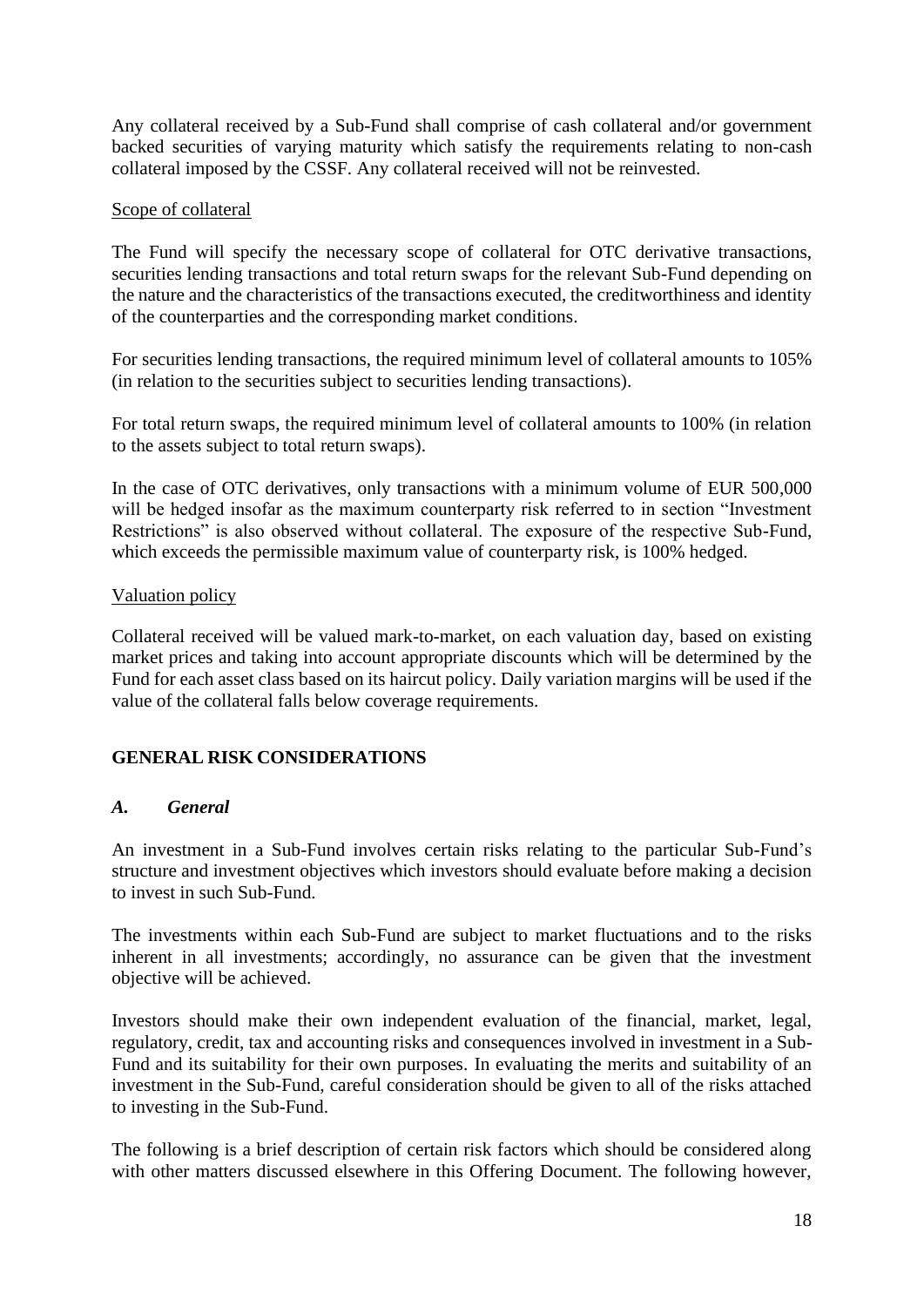does not purport to be a comprehensive summary of all the risks associated with investments in any Sub-Fund.

An investment in Shares in the relevant Sub-Fund carries substantial risk and is suitable only for investors who accept the risks, can assume the risk of losing their entire investment and who understand that there is no recourse other than to the assets of the relevant Sub-Fund.

# <span id="page-18-0"></span>*B. U.S. Foreign Account Tax Compliance Requirements*

FATCA rules being particularly complex, the Fund cannot accurately assess the extent of the requirements that FATCA provisions will place upon it.

Although the Fund will attempt to satisfy any obligations imposed on it to avoid the imposition of the 30% withholding tax, no assurance can be given that the Fund will be able to satisfy these obligations. If the Fund becomes subject to a withholding tax as a result of FATCA, the value of Shares held by all shareholders may be materially affected.

The Fund and/or its shareholders may also be indirectly affected by the fact that a non U.S. financial entity does not comply with FATCA regulations even if the Fund satisfies its own obligations under FATCA.

# <span id="page-18-1"></span>*C. Risks of investing in underlying funds*

Certain Sub-Funds may invest in underlying funds. Such investments are subject to the following risks:

**Severalty of underlying funds:** In order to ensure diversification in terms of management strategies and markets, the Portfolio Manager(s) will select a certain number of underlying funds who operate independently. Although such diversification intends to reduce the risk of loss while preserving the ability to benefit from price fluctuations, no guarantee can be given that the diversification of the underlying funds shall not result globally in losses recorded on certain underlying funds exceeding the profits generated by others.

**Inadvertent concentration:** It is possible that a number of underlying funds might take substantial positions in the same security at the same time. This inadvertent concentration would interfere with the Fund's goal of diversification. The Fund will attempt to alleviate such inadvertent concentration as part of its regular monitoring and reallocation process. Conversely the Fund may at any given time, hold opposite positions, such position being taken by different underlying funds. Each such position shall result in transaction fees for the Fund without necessarily resulting in either a loss or a gain. Moreover, the Fund may proceed to a reallocation of assets between underlying funds and liquidate investments made in one or several of them. Finally, the Fund may also, at any time, select additional underlying funds. Such assets reallocations may impact negatively the performance of one or several of the underlying funds.

**Future returns:** No assurance can be given that the strategies employed by the underlying funds in the past to achieve attractive returns will continue to be successful or that the return on the Fund's investments will be similar to that achieved by the Fund or such underlying funds in the past.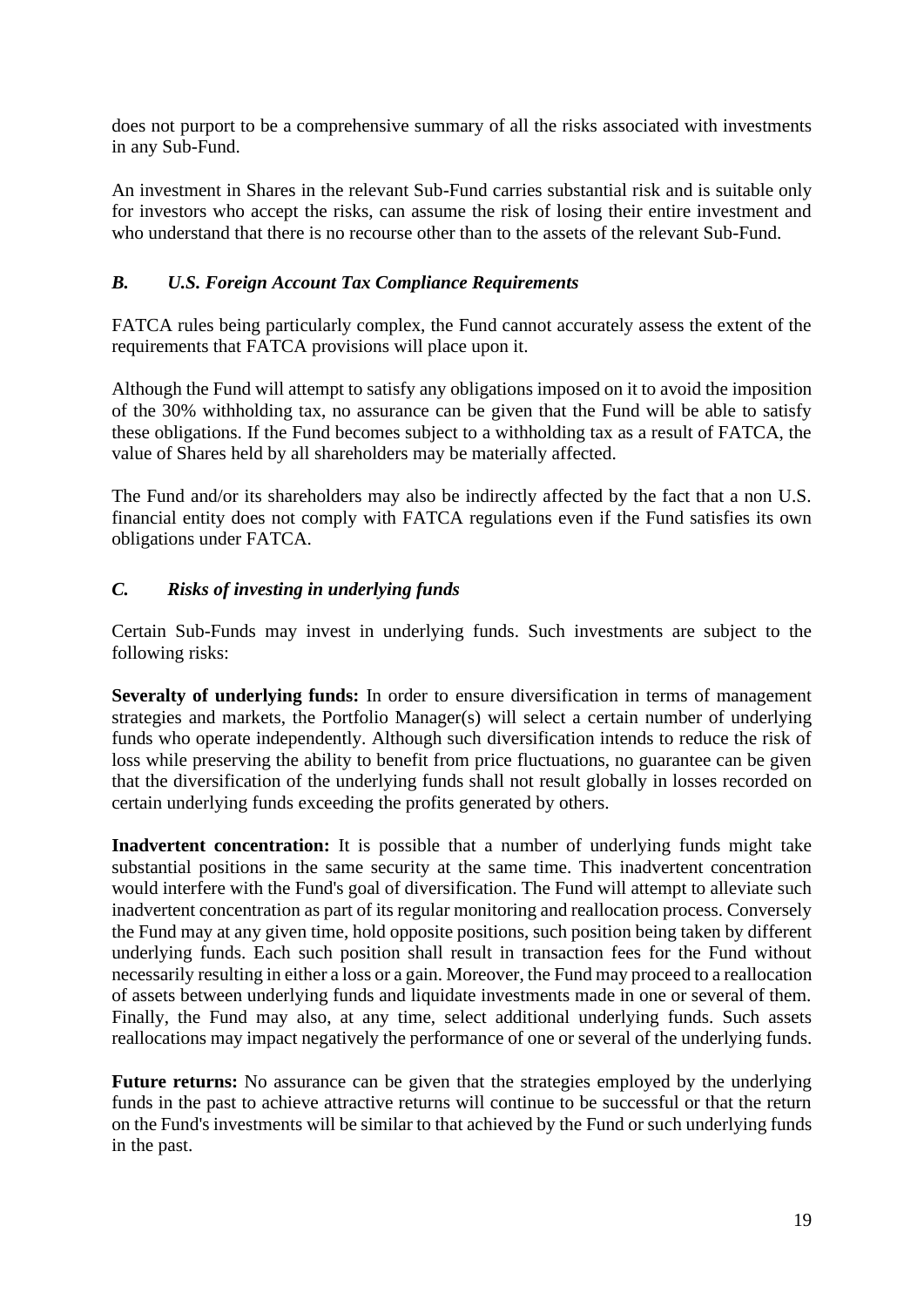**Risks of special techniques used by underlying funds:** Many of the underlying funds in which the Fund will invest will use special investment techniques that may subject the Fund's investments to risks different from those posed by investments in equity and fixed income funds. The Fund in any event is not designed to correlate to the broad equity market, and should not be viewed as a substitute for equity or fixed income investments.

**Risks of leverage:** The investment strategies adopted by the underlying funds often employ leverage. Some of the Sub-Funds will not pre-determine any maximum leverage, as certain investment strategies such as pure arbitrage based strategies by default utilize more leverage than other strategies without necessarily incurring higher risk. Such Sub-Funds will, therefore, view leverage on an individual basis, based on investment strategy and event risk.

**Risks of borrowing:** The underlying funds may borrow funds for the purpose of a leveraged trading technique. A particular underlying fund may not be subject to any limitations on the amount of its borrowings, and the amount of borrowings that the underlying fund may have outstanding at any time may be large in comparison to its capital. Furthermore, given that the Fund may borrow up to a maximum limit as indicated under Section "Investment Objective, Strategy and Restrictions" above, the investors must be aware that they may suffer a greater risk resulting from the decline of the net asset value of the underlying funds invested with this borrowing facility and therefore, the Fund's capital risk exposure will be higher.

Borrowing money to purchase securities may provide an underlying fund with the opportunity for greater capital appreciation, but, at the same time, will increase the underlying fund's, and indirectly the Fund's, exposure to capital risk and higher current expenses. Moreover, if the underlying fund's assets are not sufficient to pay the principal of, and interest on, the underlying fund's debt when due, the Fund could sustain a total loss of its investment in the underlying fund.

**Investment in unregulated underlying funds:** As the Fund within each Sub-Fund may invest its net assets in shares or units of underlying funds which are not submitted in their State of origin to a permanent control exercised by a regulatory authority set up by law in order to ensure the protection of the investors, investments in any of the Sub-Funds of the Fund are subject to a corresponding risk. Although the risks inherent to investments in underlying funds (whether regulated or unregulated) are limited to the loss of the initial investment contributed by the relevant Sub-Funds of the Fund, investors should nevertheless be aware that investments in unregulated underlying funds are more risky than investments in regulated underlying funds. This may be due to the absence of accounting standards and the absence of a regulatory authority imposing rules and regulations to the entity exercising the depositary and/or central administration functions. Investors should note that the Fund may invest a large part of its net assets in unregulated underlying funds notwithstanding that it may also invest part of its net assets in regulated underlying funds.

**Currency risk:** The value of an investment represented by an underlying fund in which the Sub-Funds of the Fund invest may be affected by fluctuations in the currency of the country where such underlying fund invests, by foreign exchange rules, or by the application of the various tax laws of the relevant countries (including withholding taxes), government changes or variations of the monetary and economic policy of the relevant countries.

**Volatility/Concentration:** Investments by the Sub-Funds will be made in regulated or nonregulated underlying funds that are generally set up in the form of a limited partnership,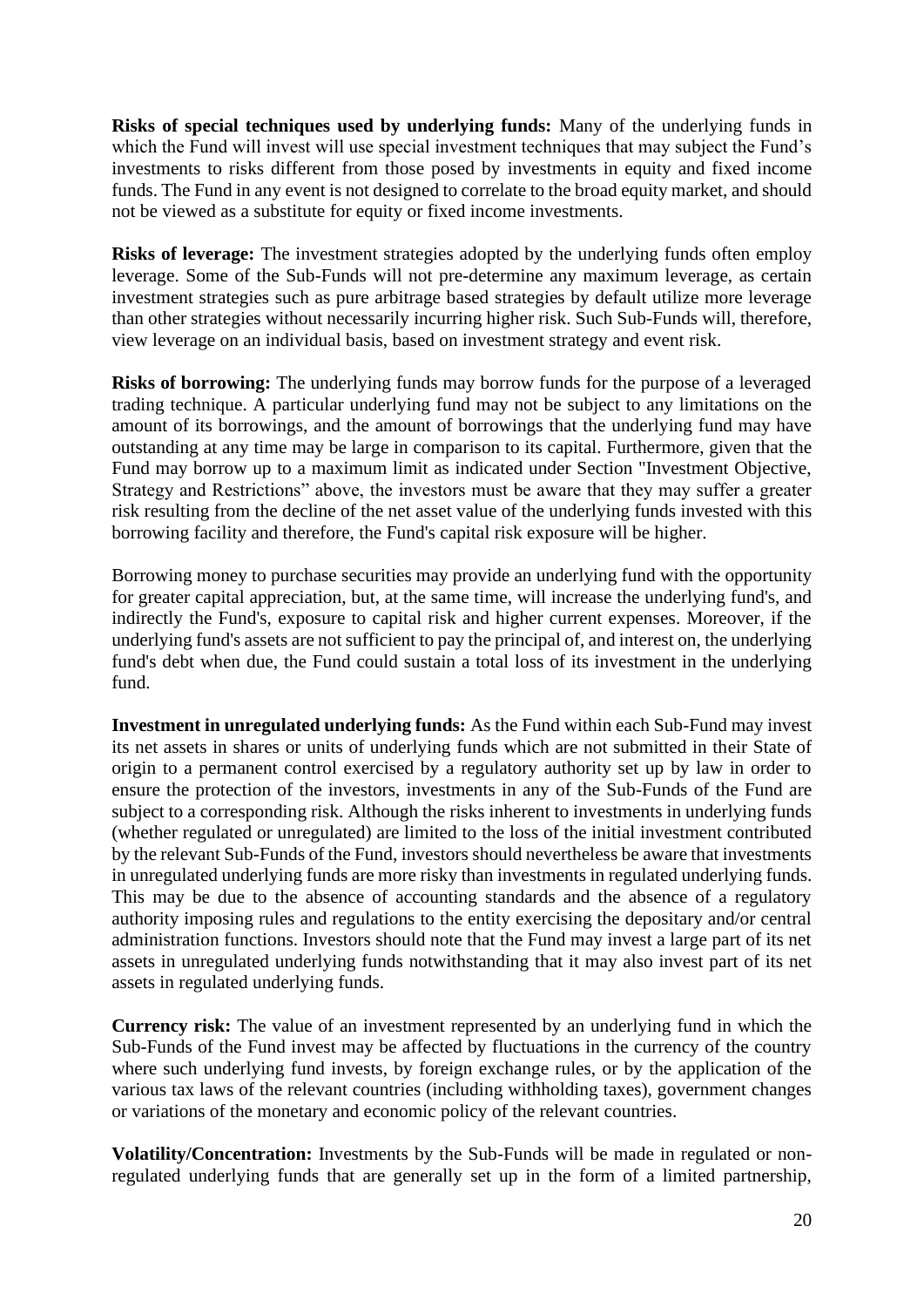corporation or unit trust. The Sub-Funds shall only invest in such limited partnerships where the Sub-Funds shall be free to realize their investment at any time and independently from the other partners. Many of these underlying funds can be highly leveraged and sometimes take large positions with high volatility. Underlying funds may concentrate in only one geographic area or asset investment category, thereby taking on the risk of the market and of rapid changes to the relevant geographic area or investment category. These investments may be speculative.

**Valuation of underlying funds:** The method by which the Net Asset Value per Share of the Sub-Funds will be calculated presumes the Fund's ability to value its holdings in underlying funds. In valuing those holdings, the Fund will need to rely on financial information provided by the underlying funds themselves. Independent valuation sources such as exchange listing may not be available for underlying funds.

In particular, investors are warned that:

- the Net Asset Value per Share of the Sub-Funds may be determined only after the value of their investments itself is determined, which may take a certain time after the relevant Valuation Day;

- that the number of Shares subscribed by an investor may therefore not be determined until the Net Asset Value per Share is determined.

Furthermore, the legal infrastructure and accounting, auditing and reporting standards in certain countries in which investment may be made may not provide the same degree of investor protection or information to investors as would generally apply in major securities markets.

*Other:* The Sub-Funds' assets, through the underlying funds, may be invested in non-regulated markets. Investments in the securities based in or with substantial business activities in nonregulated countries may involve different or greater risks than investments in the securities of issuers based in such regulated markets. Political or economic instability in certain countries or in geographic regions part of, proximate to or interdependent with certain of these countries may affect the performance or liquidity of the Sub-Funds' investment. There may be less publicly available information about such issuers, and valuation, disclosure, reporting and auditing practices may vary from country to country, and between issuers. With respect to certain countries, there may be the possibility of expropriation or confiscatory taxation or the imposition of other governmental limitations on liquidity of securities or similar political or economic developments which could adversely affect investments of the Sub-Funds.

Although the Sub-Funds may not invest in undertakings for collective investment which may require additional payment from the Sub-Funds apart from the amount paid for the investment, it cannot be excluded that some of the underlying funds may lose all of their assets.

## <span id="page-20-0"></span>*D. Risks associated with derivative instruments, securities lending transactions and total return swaps*

The Sub-Funds of the Fund may use futures, options and swap contracts (including total return swaps), securities lending transactions and enter into forward foreign exchange transactions for the purposes of efficient portfolio management and risk reduction or to protect or enhance investment performance. Trading call and put options entails risks. Although an option buyer's risk is limited to the amount of the purchase price of the option, an investment in an option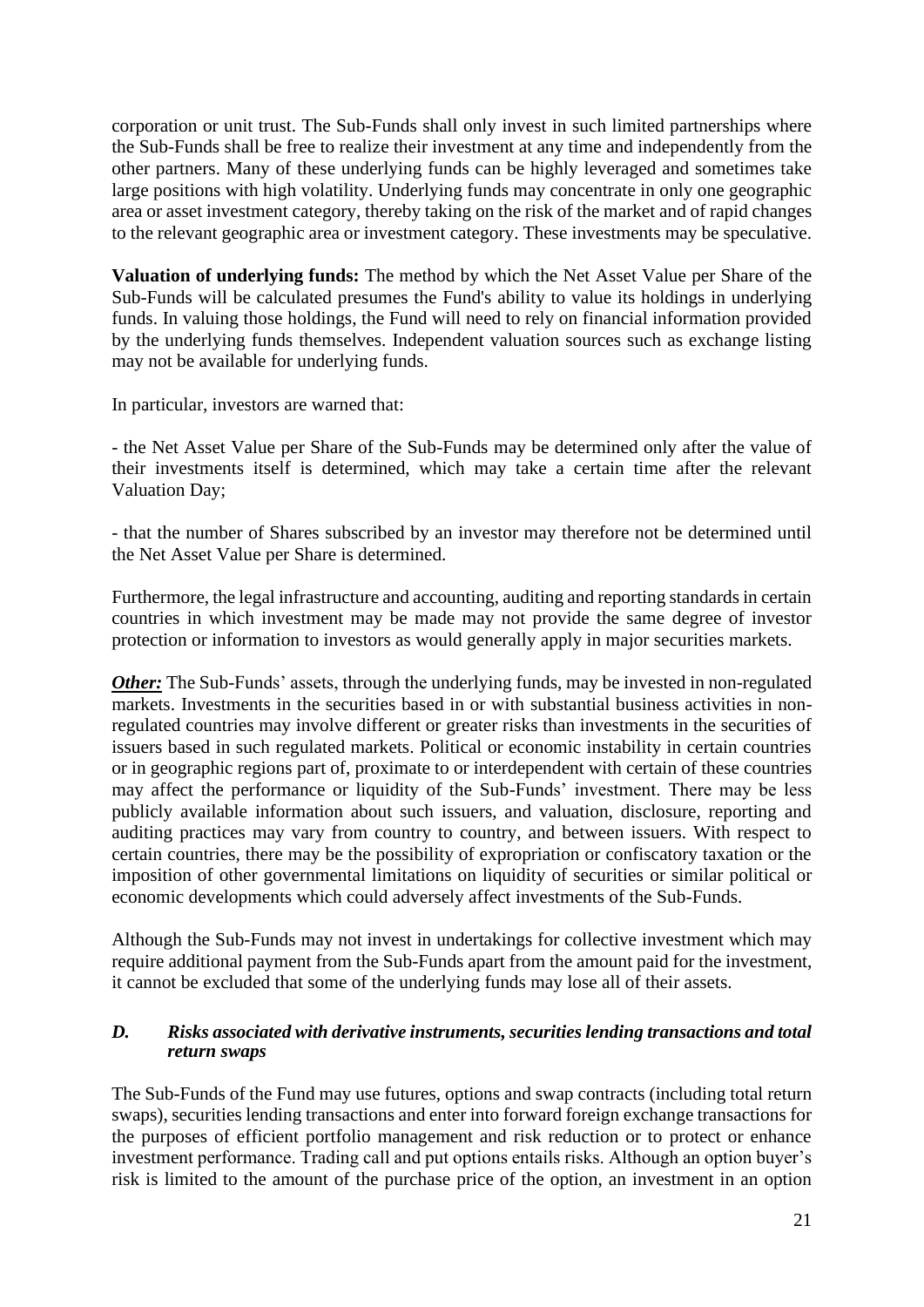may be subject to greater fluctuation than an investment in the underlying securities. In theory, an uncovered call writer's loss is potentially unlimited, but in practice the loss is limited by the term of existence of the call. The risk for a writer of a put option is that the price of the underlying security may fall below the exercise price.

The Sub-Funds' ability to use futures may be limited by market conditions, regulatory limits and tax considerations. The use of futures involves certain specific risks, including (i) dependence on the Portfolio Manager's ability to predict movements in the price of interest rates, securities on currency markets; (ii) imperfect correlation between movements in the securities or currency on which a futures or options contract is based and movements in the securities or currencies; (iii) the absence of a liquid market for any particular instrument at any particular time.

## *a. OTC Financial Derivative Instruments*

In general, there is less government regulation and supervision of transactions in OTC markets than of transactions entered into on organised exchanges. OTC derivatives are executed directly with the counterparty rather than through a recognised exchange and clearing house. Counterparties to OTC derivatives are not afforded the same protections as may apply to those trading on recognised exchanges, such as the performance guarantee of a clearing house.

The principal risk when engaging in OTC derivatives (such as non-exchange traded options, forwards, swaps or contracts for difference) is the risk of default by a counterparty who has become insolvent or is otherwise unable or refuses to honour its obligations as required by the terms of the instrument. OTC derivatives may expose a fund to the risk that the counterparty will not settle a transaction in accordance with its terms, or will delay the settlement of the transaction, because of a dispute over the terms of the contract (whether or not bona fide) or because of the insolvency, bankruptcy or other credit or liquidity problems of the counterparty. Counterparty risk is generally mitigated by the transfer or pledge of collateral in favour of the Fund. The value of the collateral may fluctuate, however, and it may be difficult to sell, so there are no assurances that the value of collateral held will be sufficient to cover the amount owed to a fund.

The Fund may enter into OTC derivatives cleared through a clearinghouse that serves as a central counterparty. Central clearing is designed to reduce counterparty risk and increase liquidity compared to bilaterally-cleared OTC derivatives, but it does not eliminate those risks completely. The central counterparty will require margin from the clearing broker which will in turn require margin from the Fund. There is a risk of loss by a Sub-Fund of its initial and variation margin deposits in the event of default of the clearing broker with which the Fund has an open position or if margin is not identified and correctly report to the particular Sub-Fund, in particular where margin is held in an omnibus account maintained by the clearing broker with the central counterparty. In the event that the clearing broker becomes insolvent, the Fund may not be able to transfer or "port" its positions to another clearing broker.

EU Regulation 648/2012 on OTC derivatives, central counterparties and trade repositories (also known as the European Market Infrastructure Regulation or EMIR) requires certain eligible OTC derivatives to be submitted for clearing to regulated central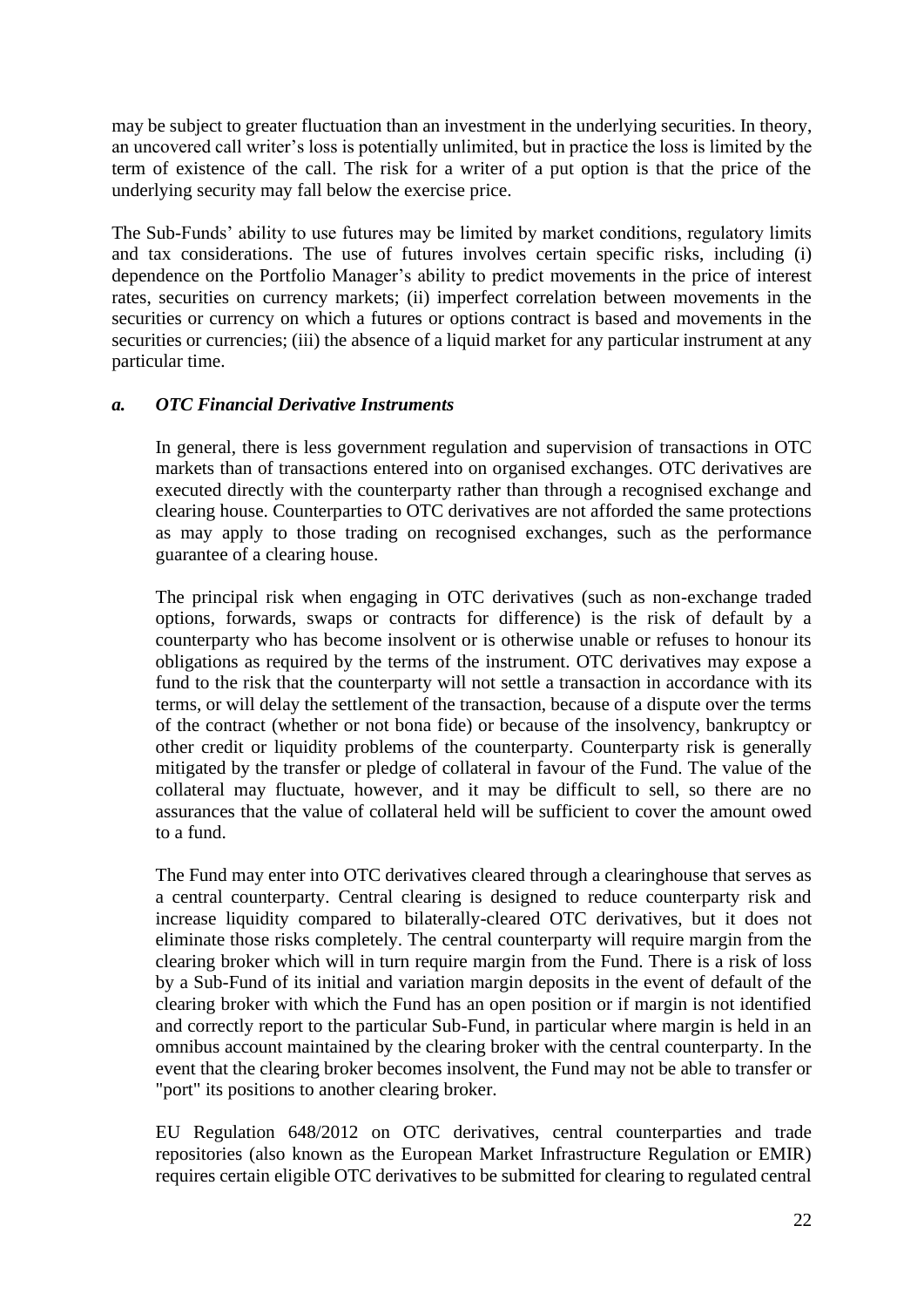clearing counterparties and the reporting of certain details to trade repositories. In addition, EMIR imposes requirements for appropriate procedures and arrangements to measure, monitor and mitigate operational and counterparty risk in respect of OTC derivatives which are not subject to mandatory clearing.

Investors should be aware that the regulatory changes arising from EMIR and other applicable laws requiring central clearing of OTC derivatives may in due course adversely affect the ability of the Sub-Funds to adhere to their respective investment policies and achieve their investment objective.

Investments in OTC derivatives may be subject to the risk of differing valuations arising out of different permitted valuation methods. Although the Fund has implemented appropriate valuation procedures to determine and verify the value of OTC derivatives, certain transactions are complex and valuation may only be provided by a limited number of market participants who may also be acting as the counterparty to the transactions. Inaccurate valuation can result in inaccurate recognition of gains or losses and counterparty exposure.

Unlike exchange-traded derivatives, which are standardised with respect to their terms and conditions, OTC derivatives are generally established through negotiation with the other party to the instrument. While this type of arrangement allows greater flexibility to tailor the instrument to the needs of the parties, OTC derivatives may involve greater legal risk than exchange-traded instruments, as there may be a risk of loss if the agreement is deemed not to be legally enforceable or not documented correctly. There also may be a legal or documentation risk that the parties may disagree as to the proper interpretation of the terms of the agreement. However, these risks are generally mitigated, to a certain extent, by the use of industry-standard agreements such as those published by the International Swaps and Derivatives Association (ISDA).

In particular, the use of OTC financial derivative instruments, securities lending transactions and total return swaps may result in specific risks described below.

### *b. Collateral Management*

Risks linked to the management of collateral will be identified, managed and mitigated in accordance with the risk management policy.

The main risk when concluding investments in OTC financial derivative instruments, securities lending transactions or total return swaps is the risk of default of a counterparty due to insolvency or an inability or refusal to meet their obligations to return securities or cash to the respective Sub-Funds, as regulated in the transaction contract conditions. If a counterparty defaults, the Fund may need to sell non-cash collateral received at prevailing market prices. In such a case the Fund could realise a loss due, inter alia, to inaccurate pricing or monitoring of the collateral, adverse market movements, deterioration in the credit rating of issuers of the collateral or illiquidity of the market on which the collateral is traded. Difficulties in selling collateral may delay or restrict the ability of the Fund to meet redemption requests.

The counterparty risk can be reduced by transferring or pledging collateral for the benefit of the respective Sub-Fund. However, securities lending transactions and total return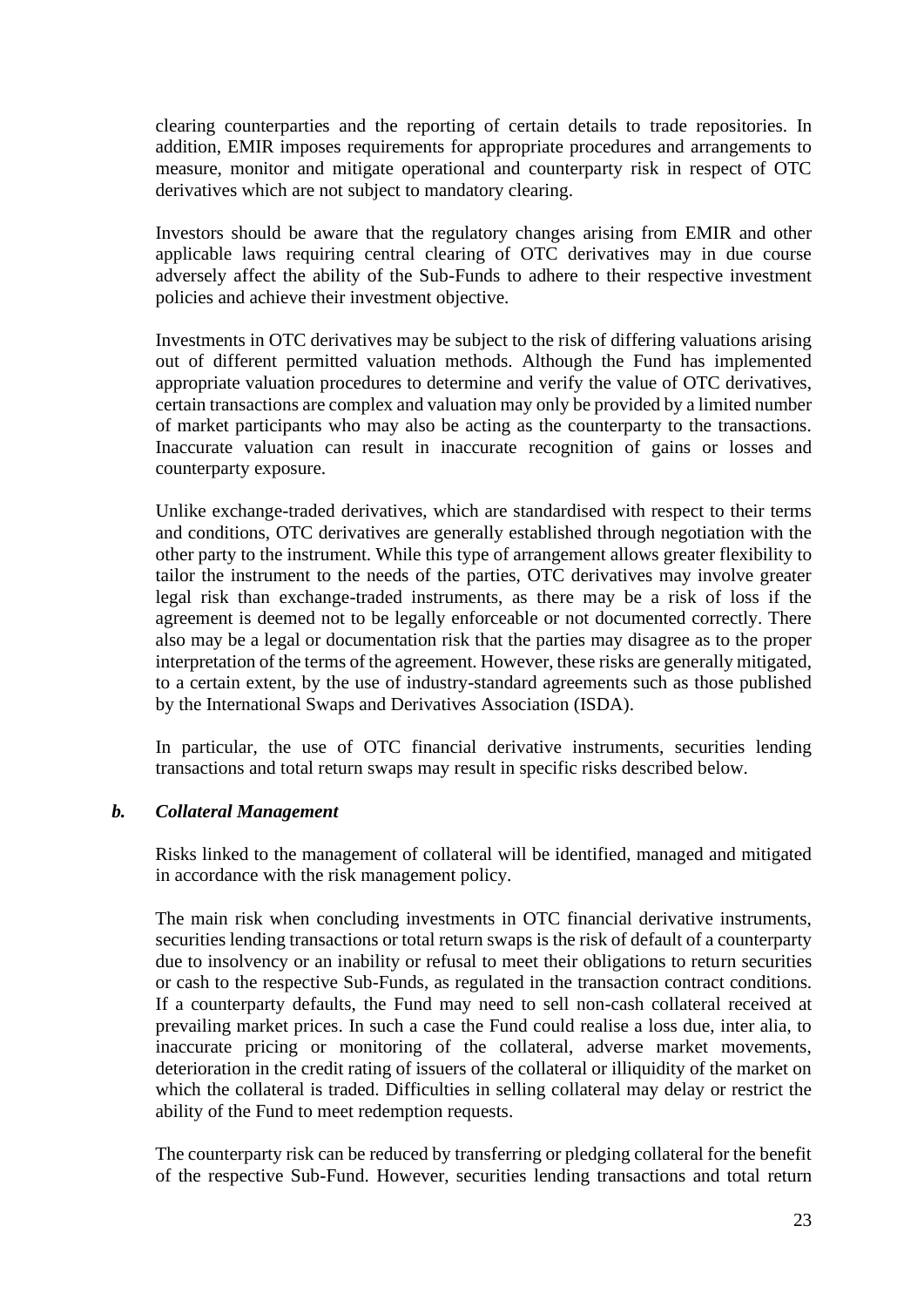swaps cannot be completely hedged. Fees and income for the respective Sub-Fund as a result of securities lending transactions or total return swaps cannot be hedged. Furthermore, the value of the collateral may fall between several reweighting periods, or the collateral may be incorrectly defined or monitored.

Collateral received in form of transferable securities is subject to market risk. Although the Fund tries to reduce this risk by applying appropriate haircuts, daily collateral valuation and requesting high quality collateral, such risk cannot be entirely avoided.

The exchange of collateral involves further risks, such as operational risk relating to the actual exchange, transfer and booking of the collateral. Collateral received under a title transfer will be held by the Depositary in accordance with the terms and provisions of the Depositary Bank and Paying Agent Agreement. Collateral can also be held by a third party custodian which is subject to prudential supervision, and which is unrelated to the provider of the collateral. The use of a third party custodian may involve additional operational, clearing, settlement and counterparty risks.

#### *c. Operational Risks*

Securities lending transactions and total return swaps also contain operational risks such as the non-fulfilment or a delay in executing instructions and legal risks with regard to the documentation underlying the transactions.

#### *d. Conflicts of Interest*

The respective Sub-Fund can conclude securities lending transactions or total return swaps with other companies within the Group that the Alternative Investment Fund Manager and the Portfolio Manager belong to. Counterparties that are part of this group shall, if applicable, execute their obligations from the securities lending transactions or total return swaps with due care and diligence. Furthermore, the Fund will select counterparties and enter into transactions for the relevant Sub-Fund in accordance with best execution principles and shall also select the relevant counterparties in accordance with these regulations, while acting in the best interest of the respective Sub-Fund and its investors. However, investors must be made aware that the Alternative Investment Fund Manager and the Portfolio Manager may be exposed to conflicts of interests with regard to their respective roles, their internal interests or the interest of counterparties within the same group.

In addition, the following risks should be taken into account:

### **a. Liquidity Risk**

Liquidity refers to the speed and ease with which investments can be sold or liquidated or a position closed. On the asset side, liquidity risk refers to the inability of a Sub-Fund to dispose of investments at a price equal or close to their estimated value within a reasonable period of time. On the liability side, liquidity risk refers to the inability of a Sub-Fund to raise sufficient cash to meet a redemption request due to its inability to dispose of investments. In principle, each Sub-Fund will only make investments for which a liquid market exists or which can otherwise be sold, liquidated or closed at any time within a reasonable period of time. However, in certain circumstances,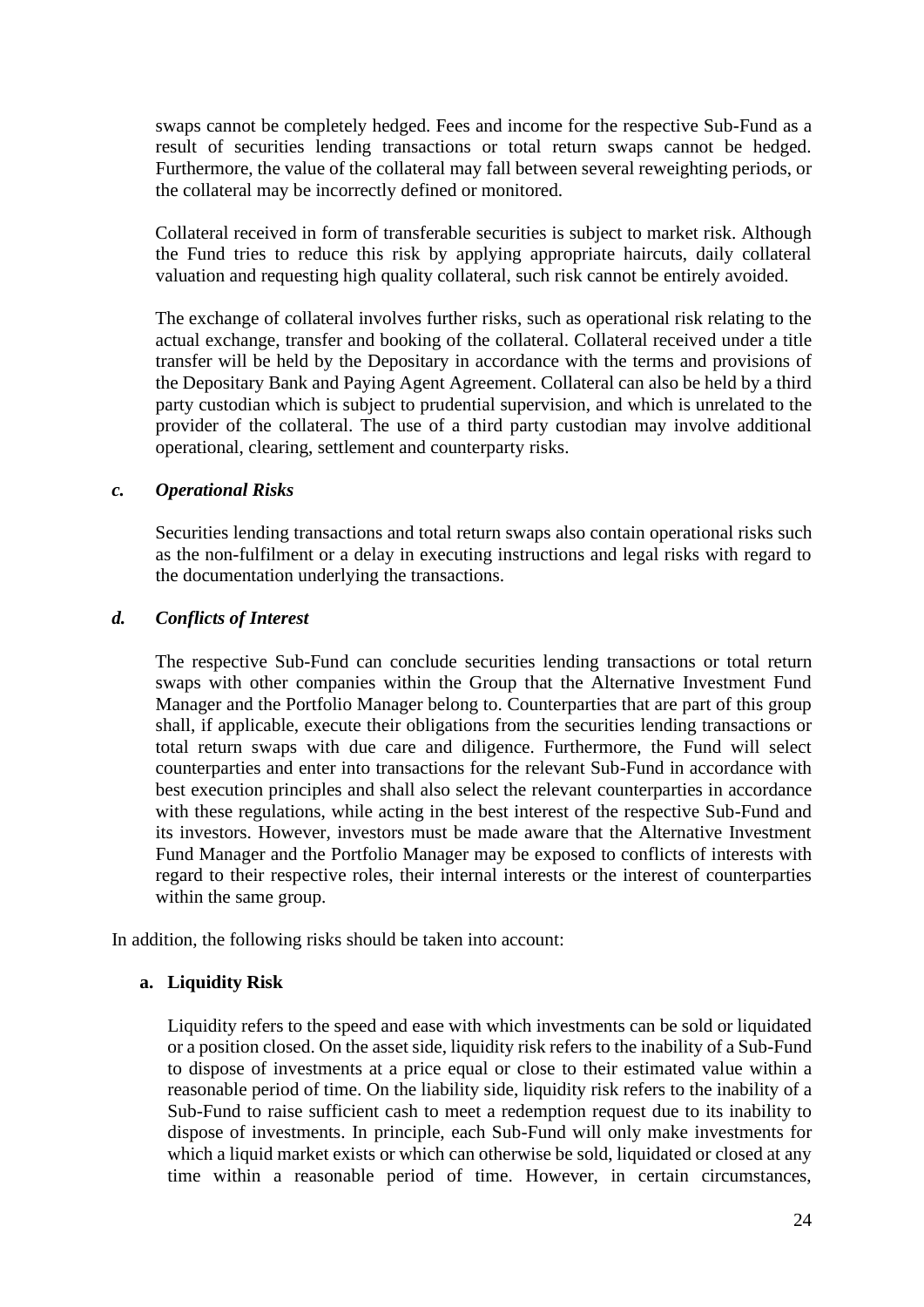investments may become less liquid or illiquid due to a variety of factors including adverse conditions affecting a particular issuer, counterparty, or the market generally, and legal, regulatory or contractual restrictions on the sale of certain instruments. In addition, a Sub-Fund may invest in financial instruments traded over-the-counter or OTC, which generally tend to be less liquid than instruments that are listed and traded on exchanges. Market quotations for less liquid or illiquid instruments may be more volatile than for liquid instruments and/or subject to larger spreads between bid and ask prices. Difficulties in disposing of investments may result in a loss for a Sub-Fund and/or compromise the ability of the Sub-Fund to meet a redemption request.

### **b. Laws and Regulations**

The Fund may be subject to a number of legal and regulatory risks, including contradictory interpretations or applications of laws, incomplete, unclear and changing laws, restrictions on general public access to regulations, practices and customs, ignorance or breaches of laws on the part of counterparties and other market participants, incomplete or incorrect transaction documents, lack of established or effective avenues for legal redress, inadequate investor protection, or lack of enforcement of existing laws. Difficulties in asserting, protecting and enforcing rights may have a material adverse effect on the Sub-Funds and their operations.

### **c. Custody Risk**

Custody risk describes the risk arising from the fundamental possibility that a Sub-Fund's access to the assets held in custody may be partly or fully withdrawn to its detriment in the event of insolvency or negligent, deceitful or fraudulent dealings by the Depositary or a sub-custodian.

### **d. Particular Risks of Securities Lending Transactions**

Securities lending transactions involve certain risks and there can be no assurance that the objective sought to be obtained from the use of such transactions will be achieved.

The principal risk when engaging in securities lending transactions is the risk of default by a counterparty who has become insolvent or is otherwise unable or refuses to honour its obligations to return securities or cash to the fund as required by the terms of the transaction. Counterparty risk is generally mitigated by the transfer or pledge of collateral in favour of the fund. However, there are certain risks associated with collateral management, including difficulties in selling collateral and/or losses incurred upon realization of collateral.

Securities lending transactions also entail liquidity risks due, inter alia, to locking cash or securities positions in transactions of excessive size or duration relative to the liquidity profile of the respective Sub-Fund or delays in recovering cash or securities paid to the counterparty. These circumstances may delay or restrict the ability of the Sub-Fund to meet redemption requests. The Sub-Fund may also incur operational risks such as, inter alia, non-settlement or delay in settlement of instructions, failure or delays in satisfying delivery obligations under sales of securities, and legal risks related to the documentation used in respect of such transactions.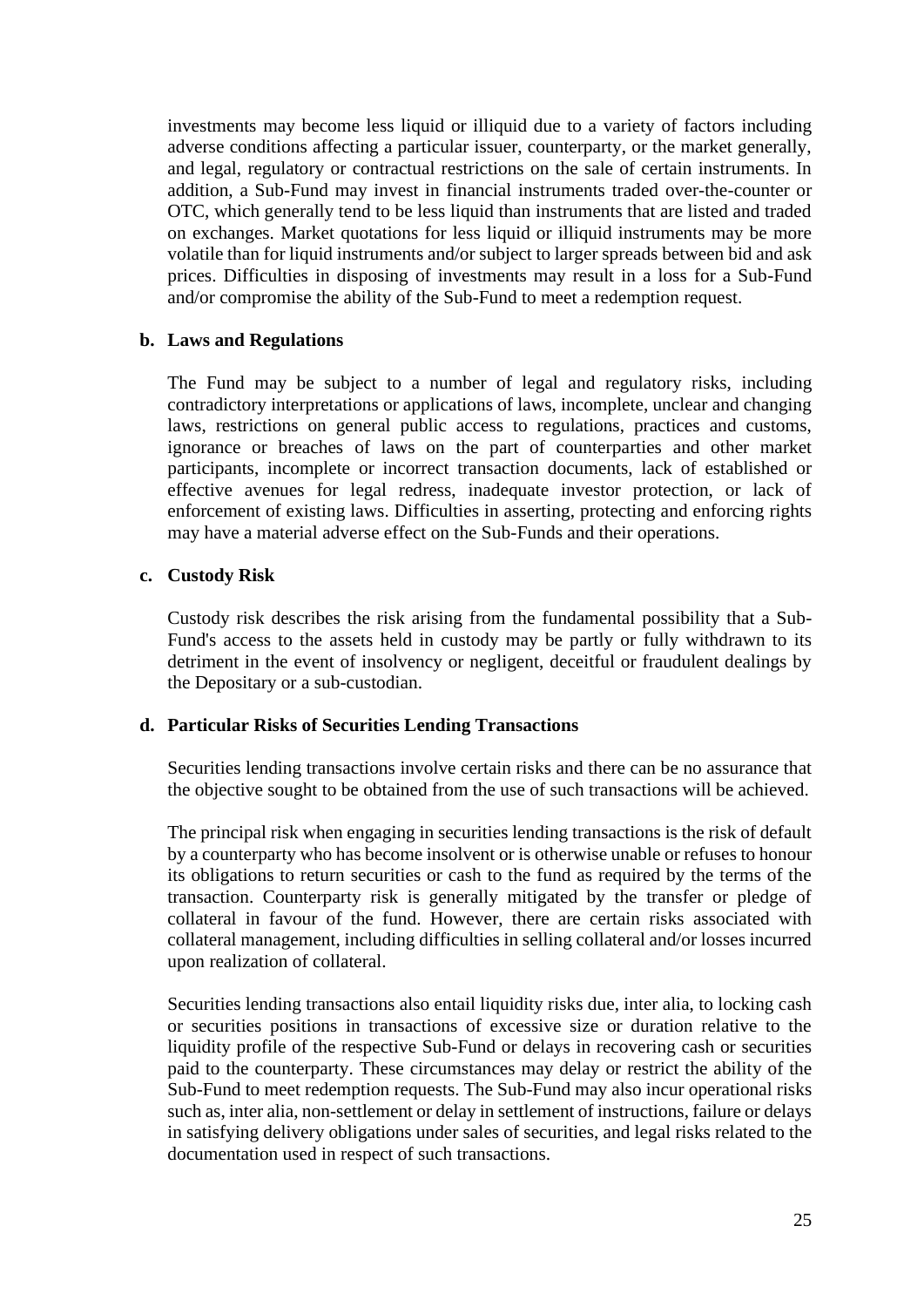## **e. Particular Risks of Total Return Swaps**

A total return swap is an OTC derivative contract in which the total return payer transfers the total economic performance, including income from interest and fees, gains and losses from price movements, and credit losses, of a reference obligation to the total return receiver. In exchange, the total return receiver either makes an upfront payment to the total return payer, or makes periodic payments based on a rate which can be either fixed or variable. A total return swap thus typically involves a combination of market risk and interest rate risk, as well as counterparty risk.

In addition, due to the periodic settlement of outstanding amounts and/or periodic margin calls under the relevant contractual agreement, a counterparty may, under unusual market circumstances, have insufficient funds available to pay the amounts due. Moreover, each total return swaps is a bespoke transaction amongst others with respect to its reference obligation, duration, and contractual terms, including frequency and conditions for settlement. Such lack of standardisation may adversely affect the price or conditions under which a total return swap can be sold, liquidated or closed out. Therefore, any total return swap involves a certain degree of liquidity risk.

Finally, as any OTC derivative, a total return swap is a bilateral agreement which involves a counterparty which may, for any reason, not be in a position to fulfil its obligations under the total return swap. Each party to the total return swap is therefore exposed to counterparty risk and, if the agreement include the use of collateral, to the risks related to collateral management.

# <span id="page-25-0"></span>*E. Counterparty risk*

Counterparty risk refers to the risk of loss for a Sub-Fund resulting from the fact that the counterparty to a transaction entered into by the Sub-Fund may default on its contractual obligations. There can be no assurance that an issuer or counterparty will not be subject to credit or other difficulties leading to a default on its contractual obligations and the loss of all or part of the amounts due to the Sub-Fund. This risk may arise at any time the assets of a Sub-Fund are deposited, extended, committed, invested or otherwise exposed through actual or implied contractual agreements. For instance, counterparty risk may arise when a Sub-Fund has deposited cash with a financial institution, or invests into debt securities and other fixed income instruments. Counterparty risk may also arise when a Sub-Fund enters into OTC financial derivative instruments, or enters into securities lending transactions.

# <span id="page-25-1"></span>*F. Risks of borrowing*

<span id="page-25-2"></span>The Sub-Funds may borrow funds for the purpose of a leveraged trading technique. Borrowing money to purchase securities may provide the Sub-Funds with the opportunity for greater capital appreciation, but, at the same time, will increase the Sub-Funds' exposure to the loss of capital and higher current expenses. The withdrawal of credit lines may, furthermore, result in the necessity to disinvest assets of the Sub-Funds at unfavorable prices.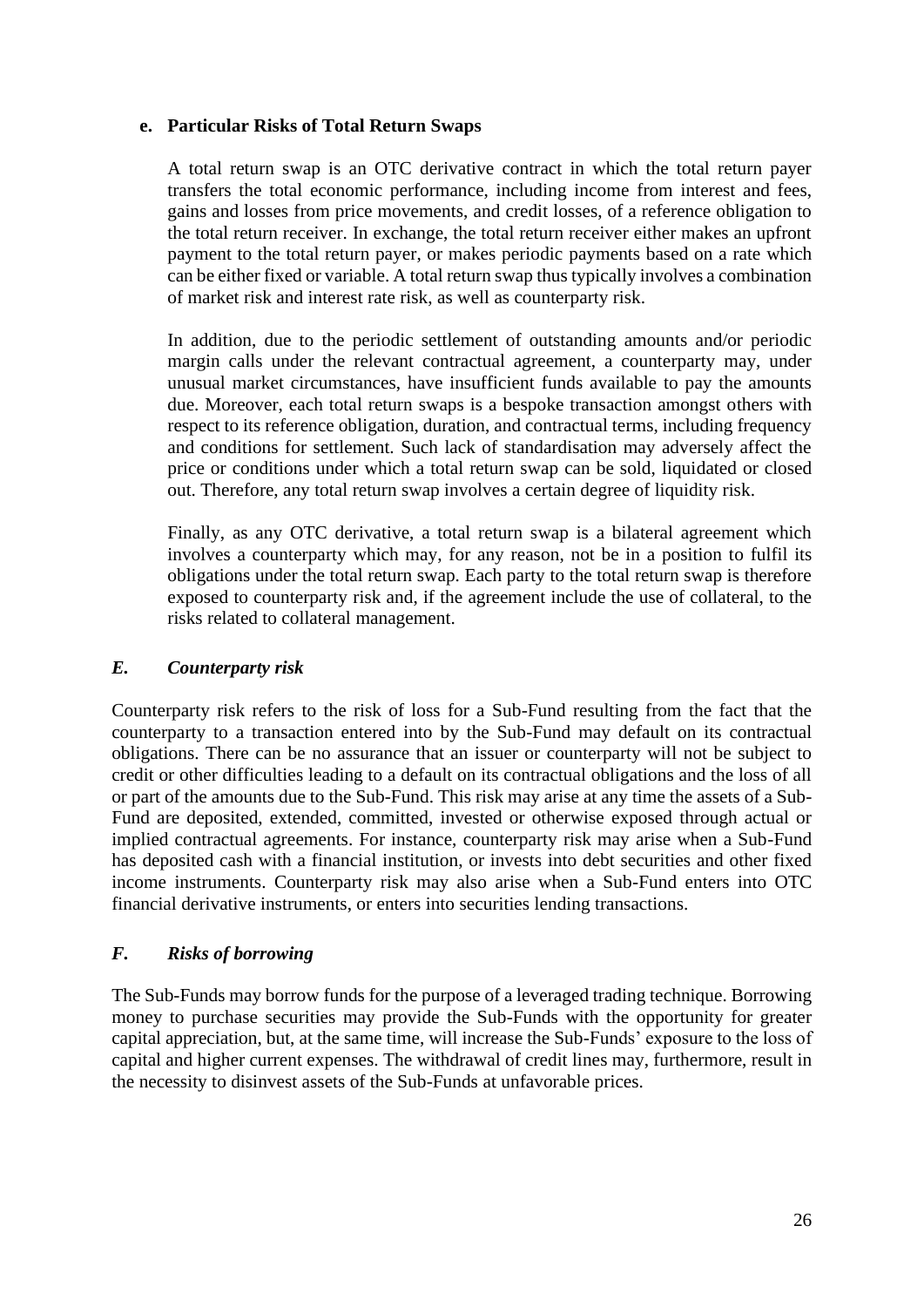# *G. Short sales*

The potential losses resulting from short sales on transferable securities differ from the possible losses resulting from the investment of liquid assets in such transferable securities. In the first case, the loss for the relevant Sub-Fund may be unlimited whereas, in the second case, the loss is limited to the amount of liquid assets invested in the transferable securities concerned. Notwithstanding the foregoing, the maximum loss of any investor in such Sub-Fund will however in any case be limited to the amount the investor has invested in such Sub-Fund.

# <span id="page-26-0"></span>*H. Common Reporting Standard*

The Fund may be subject to the Standard for Automatic Exchange of Financial Account Information in Tax matters (the "**Standard**") and its Common Reporting Standard (the "**CRS**") as set out in the Luxembourg law dated 18 December 2015 implementing Council Directive 2014/107/EU of 9 December 2014 as regards mandatory automatic exchange of information in the field of taxation (the "**CRS-Law**").

Under the terms of the CRS-Law, Luxembourg Reporting Financial Institutions ("**FIs**") have certain due diligence and reporting obligations to fulfill. In particular, as of 30 June 2017 and without prejudice to other applicable data protection provisions, such FIs will be required to annually report to the Luxembourg tax authority (the "**LTA**") personal and financial information related, *inter alia*, to the identification of, holdings by and payments made to (i) certain shareholders as per the CRS Law (the "**Reportable Persons**") and (ii) Controlling Persons of certain non-financial entities ("**NFEs**") which are themselves Reportable Persons. This information, as exhaustively set out in article 4 of the CRS-Law (the "**Information**"), will include personal data related to the Reportable Persons.

The term "Controlling Person" refers to natural persons who exercise control over an entity. In the case of a trust, the settlor(s), the trustee(s), the protector(s) (if any), the beneficiary(ies) or class(es) of beneficiaries, and any other natural person(s) exercising ultimate effective control over the trust, and in the case of a legal arrangement other than a trust, such term means persons in equivalent or similar positions. The term ''Controlling Persons" must be interpreted in a manner consistent with the Financial Action Task Force Recommendations.

However, the reporting obligations are not required in case the FI can rely on a specific exemption contained in the CRS-Law. In this respect, the Fund expects to be treated as a Non-Reporting FI under the Exempt Collective investment vehicle category within the meaning of the CRS-Law, given that all of the Shares are expected to be held by or through certain categories of persons.

Accordingly, the Fund will not be required to report information on its shareholders and their investment in the Fund under the CRS-Law.

To ensure that the Fund regularly satisfies such investors restrictions, shareholders may be requested to provide the Fund with the Information, along with the required supporting documentary evidence. In this context, the shareholders are hereby informed that, as data controller, the Fund will process the Information for the purposes as set out in the CRS-Law. The shareholders undertake to inform their Controlling Persons, if applicable, of the processing of their Information by the Company. In addition, any Share acquired through or held by a nonauthorised investor may cause the Fund to be in breach of the CRS-Law.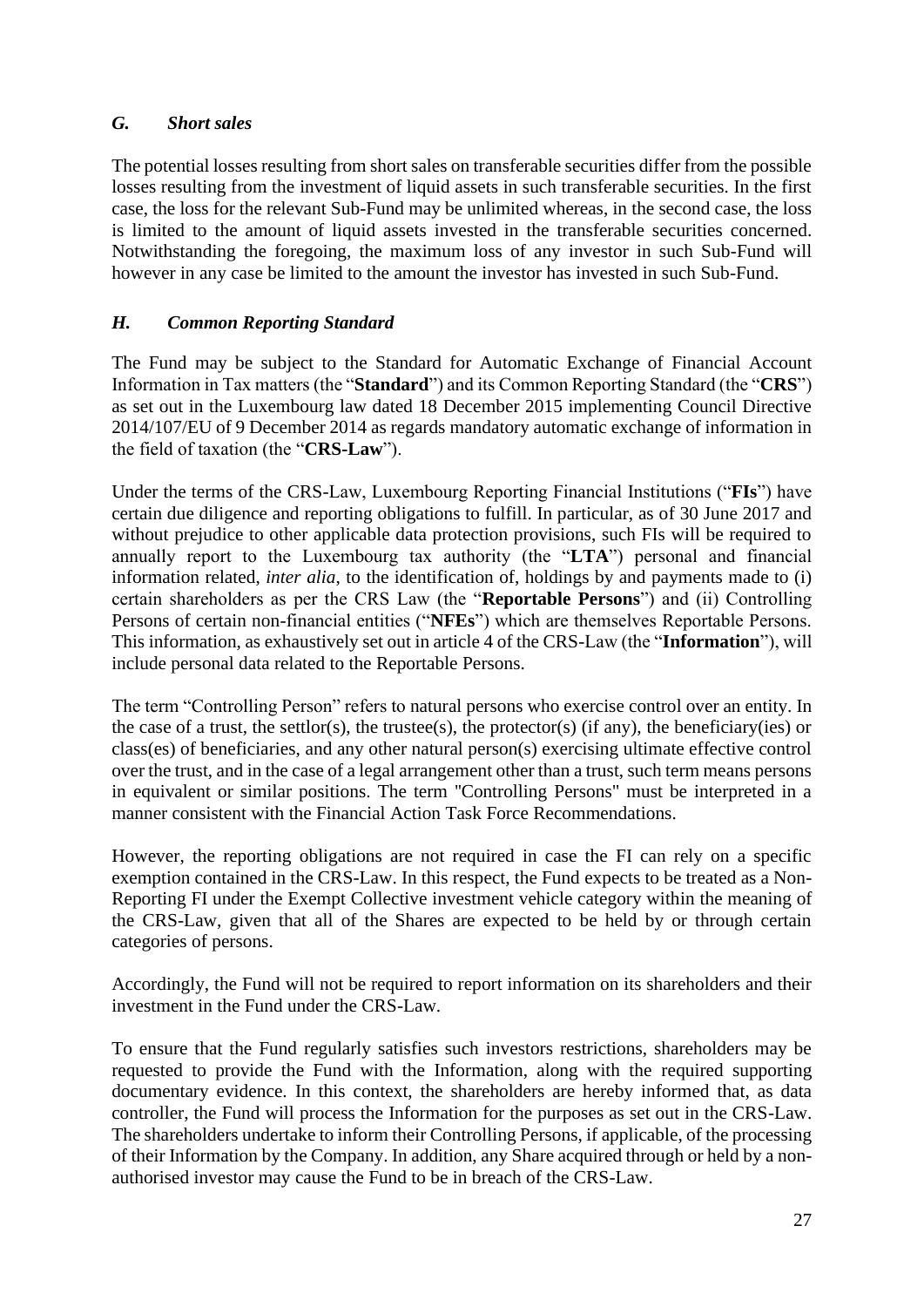In case the Non-Reporting FI status of the Fund changes to a Reporting FI status, the shareholders will be notified of the change and the Offering Document amended accordingly.

The shareholders undertake to inform the Fund within thirty (30) days of receipt of any statement including inaccurate personal data. The shareholders further undertake to immediately inform the Fund of, and provide the Fund with all supporting documentary evidence of any changes related to the Information after occurrence of such changes.

Any shareholder that fails to comply with the Fund's information or documentation requests may be held liable for penalties imposed on the Fund and attributable to such shareholder's failure to provide the Information.

# <span id="page-27-0"></span>*I. Integration of Sustainability Risks*

The AIFM maintains a responsible investment policy that outlines the framework and approach taken in respect of responsible investment in its investment decision-making process. The AIFM defines "responsible investment" as (i) the integration of sustainability considerations, including environmental, social and corporate governance (ESG) factors, (ii) management of sustainability risk and (iii) active ownership (i.e. seeking to drive change through proxy voting in investee companies/underlying funds) (together, "ESG Factors") into the investment decision-making process. The AIFM believes that integration of ESG Factors into the investment management process can lead to more sustainable risk-adjusted returns by identifying high quality companies for investment and/or Portfolio Managers (including collective investment schemes under their management) and/or underlying funds that pursue an ESG/sustainable investment agenda.

Assessment of ESG Factors forms an important part of the due diligence process implemented by the AIFM when selecting and monitoring investments (including underlying funds) and assessing and appointing/monitoring Portfolio Managers.

Unless otherwise specified for a particular Sub-Fund set out in Part B "Specific Information Relating to the Sub-Funds" of the Offering Document, this information applies to all Sub-Funds.

# *Portfolio Managers*

As part of the due diligence process implemented by the AIFM in respect of the selection of one or more Portfolio Managers, the AIFM uses various screening tools utilised individually or combined in assessing potential third-party asset manager(s) which can include the use of external research and data (including publicly available information and data sourced from third party data providers) and direct engagement with the potential third-party asset manager(s). The AIFM communicates its ESG approach and requirements to Portfolio Managers and potential third party manager(s) as part of the selection process and the ongoing monitoring process, to seek to ensure they align with such approach and requirements and the Management Company will engage with them with the specific objective of driving change, particularly with those who score poorly against the AIFM's various metrics.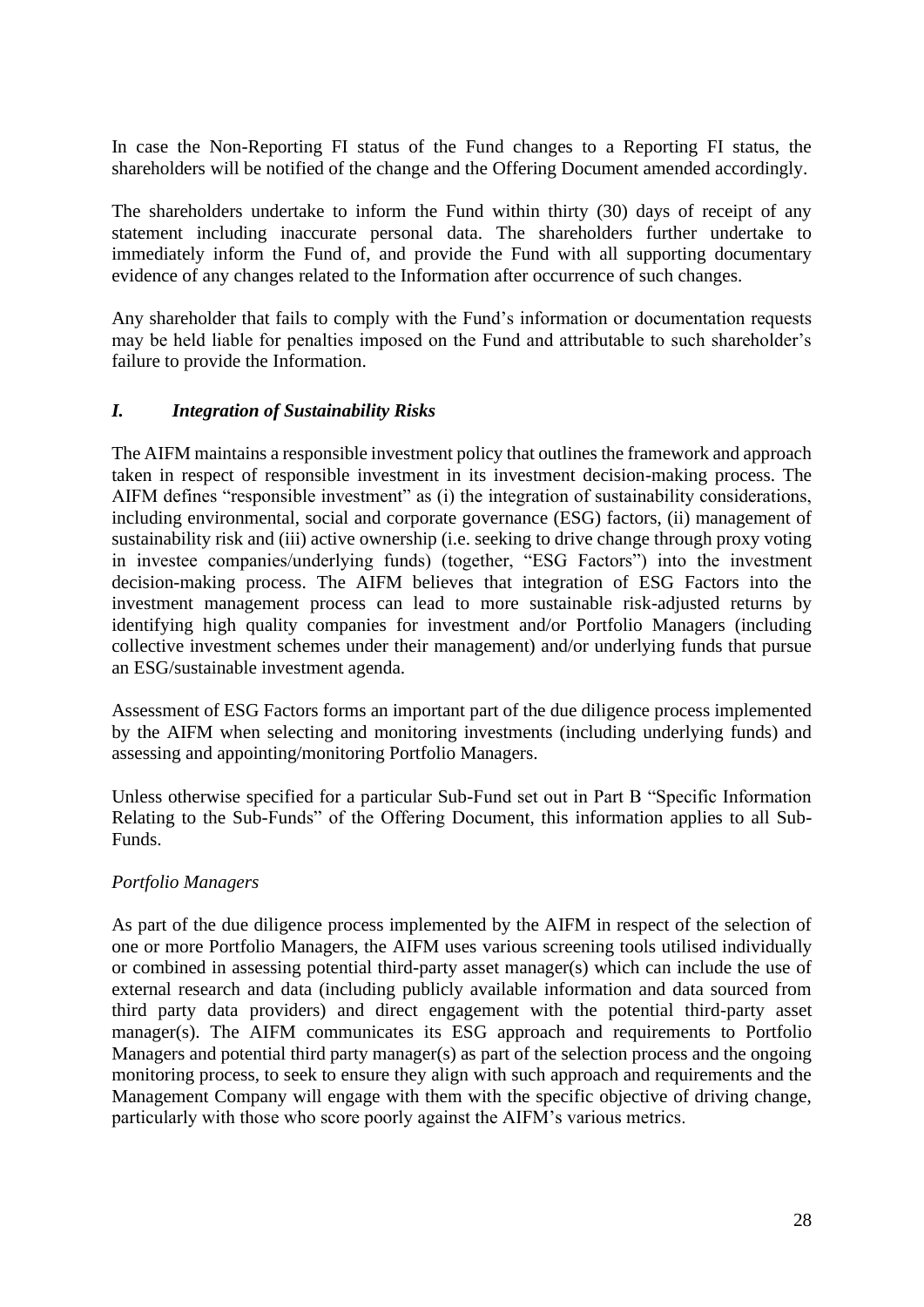### *Investments*

When assessing the sustainability risk associated with underlying investments, the AIFM is assessing the risk that the value of such underlying investments could be materially negatively impacted by an environmental social or governance event or condition ("ESG Event"). While the relevant impact of an ESG Event on the return of a Sub-Fund may vary depending on the specific risk and relevant asset class, an ESG Event may impair the value of the investments made by a Sub-Fund, including the loss of the entire amount invested. Sustainability risks may arise and impact a specific investment made by a Sub-Fund or may have a broader impact on an economic sector, geographical regions or countries, which, in turn, may impact a Sub-Fund's investments.

Accordingly, the AIFM seeks to manage and mitigate sustainability risks to the extent possible by integrating such risks into its investment decision-making process. The AIFM does this using both quantitative and qualitative processes, in the following manner:

(i) Prior to acquiring investments on behalf of a Sub-Fund, the AIFM uses various screening tools utilised individually or combined in defining the investment universe which can include the use of external research and data (including publicly available information and data sourced from third party data providers), Portfolio Managers' proprietary tools as well as assessment of strengths and weaknesses of engagements of the relevant issuers conducted by the AIFM. Consideration is also given to ESG Factors which the AIFM believes will positively or negatively influence the financial returns of an investment. While consideration is given to ESG Factors in the investment decision-making process, there are no exclusions applicable across all Sub-Funds based on ESG Factors, unless otherwise stated in respect of a particular Sub-Fund or Sub-Funds in Part B "Specific Information Relating to the Sub-Funds" of the Offering Document, From an asset allocation perspective, the AIFM's approach to ESG integration is bottom up and to a lesser extent top down as the AIFM does not wish to exclude investing in areas where ESG Factors are less developed (such as emerging markets).

(ii) As part of its ongoing monitoring of investments, the AIFM regularly reviews the consideration and implementation of ESG Factors in all Sub-Funds in order to ensure ESG Factors are continuing to be considered in accordance with the AIFM's responsible investment policy. The AIFM retains discretion to divest from or engage with investee companies/Portfolio Managers when considering adverse sustainability risks or ESG Events.

While the AIFM considers ESG Factors in the investment decision-making process of all Sub-Funds, this does not mean that ESG Factors/sustainability considerations are the sole or foremost considerations for investment decisions. Further, given the wide variety of Sub-Funds under management, each Sub-Fund may take varying approaches when assessing and weighing up sustainability matters within its investment process in line with a particular Sub-Fund's investment objective and policies. The likely impact on the return of a Sub-Fund from a potential or actual material decline in the value of an investment due to the occurrence of an ESG Event will vary and will depend on several factors including but not limited to the type, extent and/or complexity of the ESG Event.

Further information in which sustainability risks are integrated into the investment decisionmaking process by the AIFM is available on the AIFM's website at www.mifl.ie.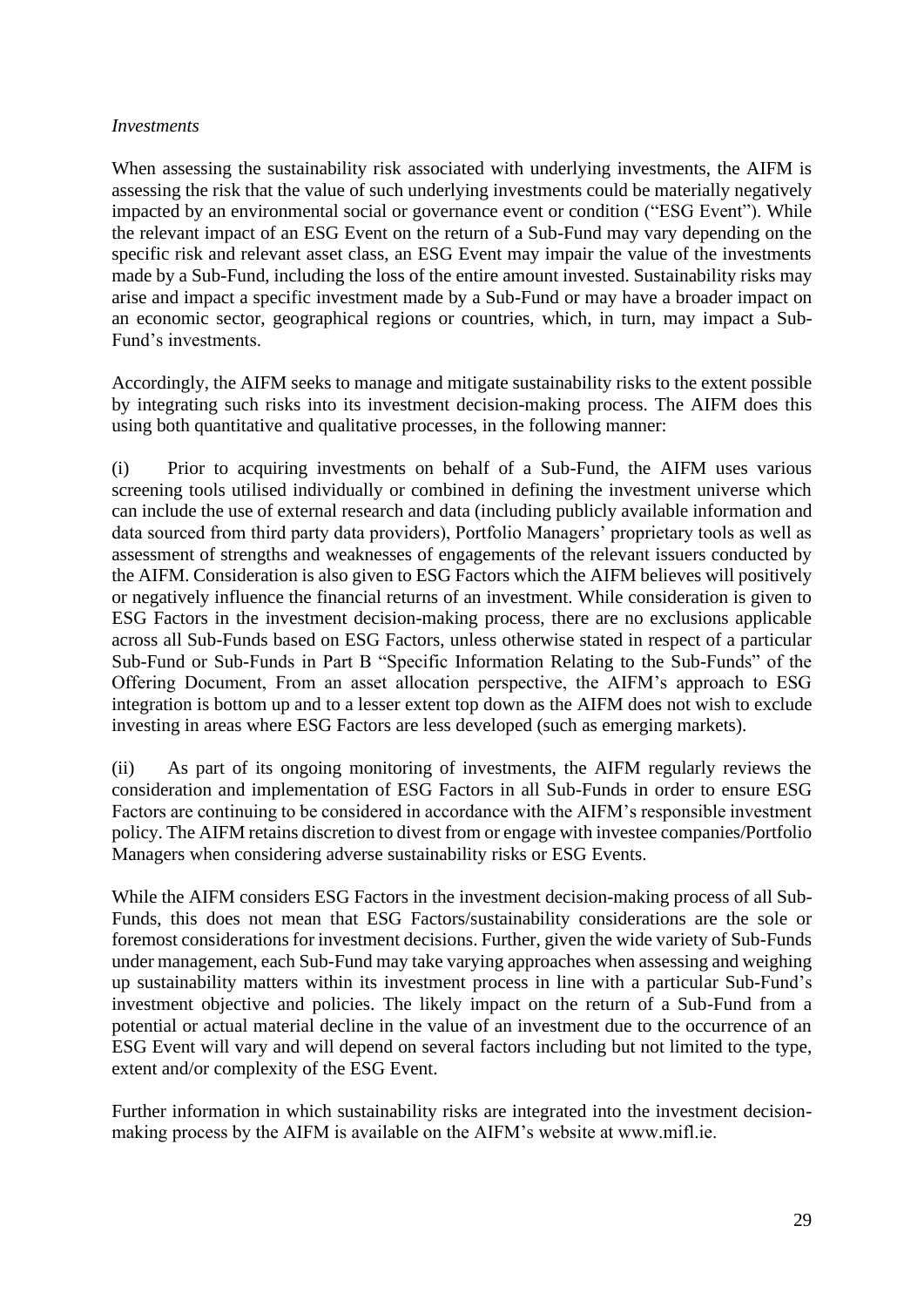# *Taxonomy*

The investments underlying this financial product do not take into account the EU criteria for environmentally sustainable economic activities.

# <span id="page-29-0"></span>**BOARD OF DIRECTORS**

The Board of Directors is responsible for the overall management and control of the Fund. The members of the Board of Directors (the "Directors" and each a "Director") will receive periodic reports from the AIFM, the Portfolio Manager(s) and/or the Administrator setting out the performance and analyses of the investment portfolio of each Sub-Fund.

The Board of Directors is entitled to modify, in collaboration with the AIFM, the investment strategy or policy as well as the objective and investment restrictions of one or several Sub-Fund(s), subject to the prior approval of the CSSF. In this case, shareholders of the relevant Sub-Fund(s) will be informed prior to the effective date of the modifications and will be granted the right to request redemption of their Shares, free of redemption fees or, whenever possible, to convert their Shares in Shares of the same or another Class of a different Sub-Fund. The Offering Document will be updated to reflect the modifications decided by the Board of Directors.

# <span id="page-29-1"></span>**ALTERNATIVE INVESTMENT FUND MANAGER**

The Fund has appointed Mediolanum International Funds Limited with registered office at 4<sup>th</sup> Floor, The Exchange, Georges Dock, IFSC, Dublin 1, Ireland as its alternative investment fund manager (the "AIFM") in compliance with article 4 (1) of the 2013 Law.

The AIFM was incorporated in Ireland on 27 March 1997 as a private company limited by shares under Irish law and has its registered office at 4th Floor, The Exchange, Georges Dock, IFSC, Dublin 1, Ireland. It has an authorised share capital of 6,250,000, Euros and allotted, called up and fully paid capital of 163,185 Euros.

To cover potential professional liability risks resulting from its activities, the AIFM has sufficient additional own funds being appropriate to cover potential liability risks arising from professional negligence.

The AIFM shall be supervised by an independent auditor.

Pursuant to the terms of the alternative investment fund management services agreement which took effect on 29 July 2019 (the "AIFM Agreement"), the AIFM, subject to the overall supervision, approval and direction of the Board of Directors, provides the services listed under Annex 1 of the 2013 Law which includes:

- Management of the Sub-Funds' portfolios; and
- Risk management.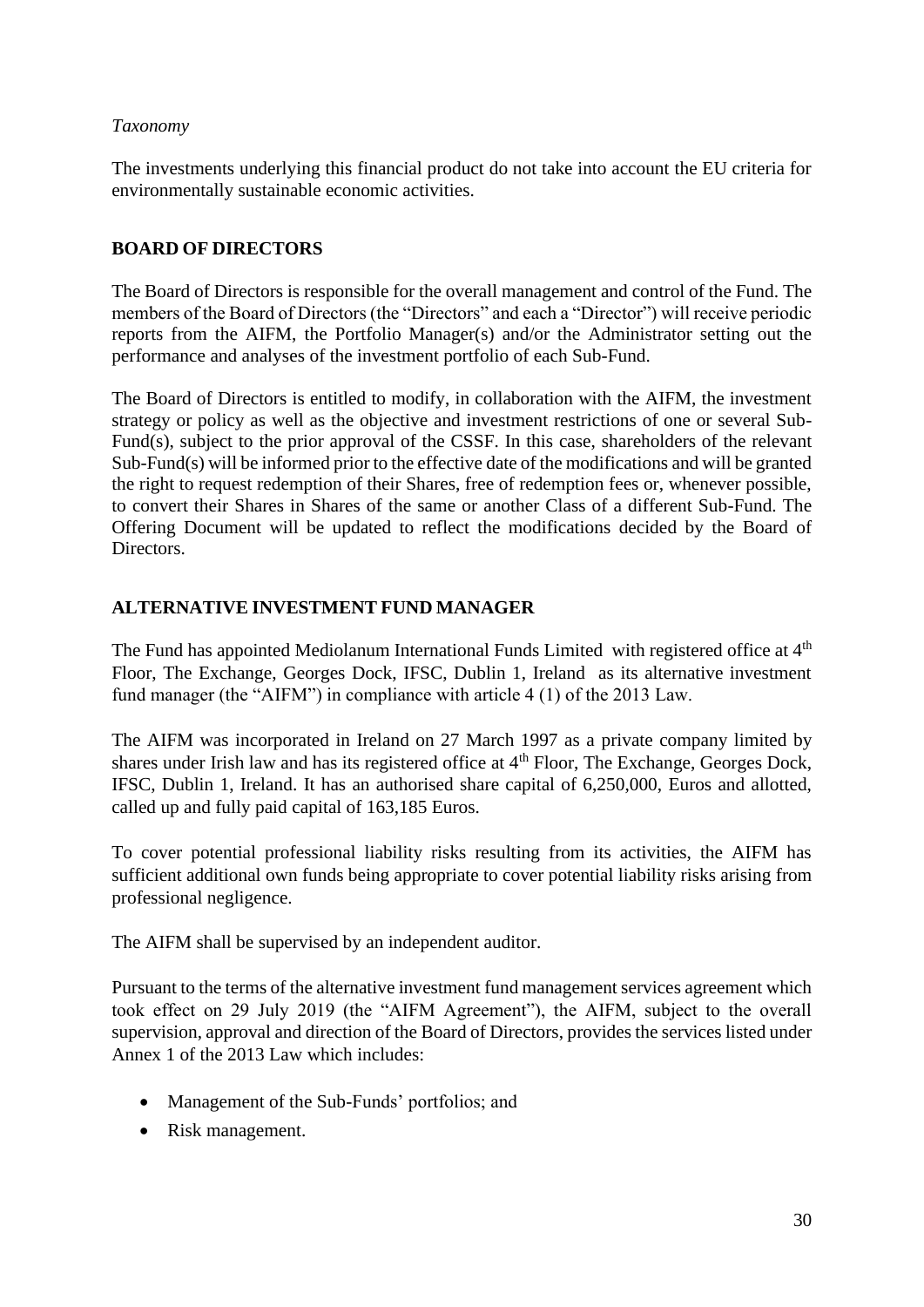The AIFM may additionally perform the following functions in the course of the collective management if not delegated to other service providers as described in this Offering Document:

- Administration:
	- Legal and fund management accounting services;
	- Handling of shareholder complaints;
	- Valuation of the Company's assets and the calculation of the asset value, including tax returns;
	- Regulatory and compliance monitoring;
	- Maintenance of the register of shareholders;
	- Distribution of income:
	- Issue and redemption of Shares;
	- Contract settlement, including the dispatch of certificates;
	- Record keeping;
- Marketing of Shares; and
- Activities related to the assets of the Company, namely services necessary to meet the fiduciary duties of the AIFM, facilities management, real estate administration activities, advice to undertakings on capital structure, industrial strategy and related matters, advice and services relating to mergers and the purchase of undertakings and other services connected to the management of the Company and the companies and other assets in which it has invested.

In the framework of its portfolio management function, the AIFM elaborates in collaboration with the Board of Directors the investment objectives, policies, strategies and investment restrictions of the Fund and its Sub-Funds. Subject to any delegation as described in the section "Portfolio Manager and Sub-Portfolio Manager", it takes the investment decisions and manages the Fund's assets in a discretionary manner and with the goal of reaching the investment objectives of the different Sub-Funds.

In the framework of its risk management function, the AIFM implements appropriate risk management systems in order to detect, measure, manage and follow in an adequate manner all risks relating to the investment strategies and assets of each Sub-Fund.

The AIFM will perform the valuation of the assets of the Fund and its Sub-Funds. For this purpose, the AIFM shall ensure that appropriate valuation policies and procedures are adopted to achieve that any valuation of each of the Sub-Fund's assets is performed impartially and with all due skill, care and diligence. In accordance with applicable law, the AIFM will ensure that the valuation task is functionally independent from the portfolio management, and that the remuneration policy and other measures ensure that conflicts of interest are mitigated. The AIFM may also permit the appointment of an external valuer, where justified by special circumstances, to perform the valuation of the Sub-Fund's assets. In such case, this Offering Document will be updated to reflect this appointment and to provide the shareholders with information on the appointed entity.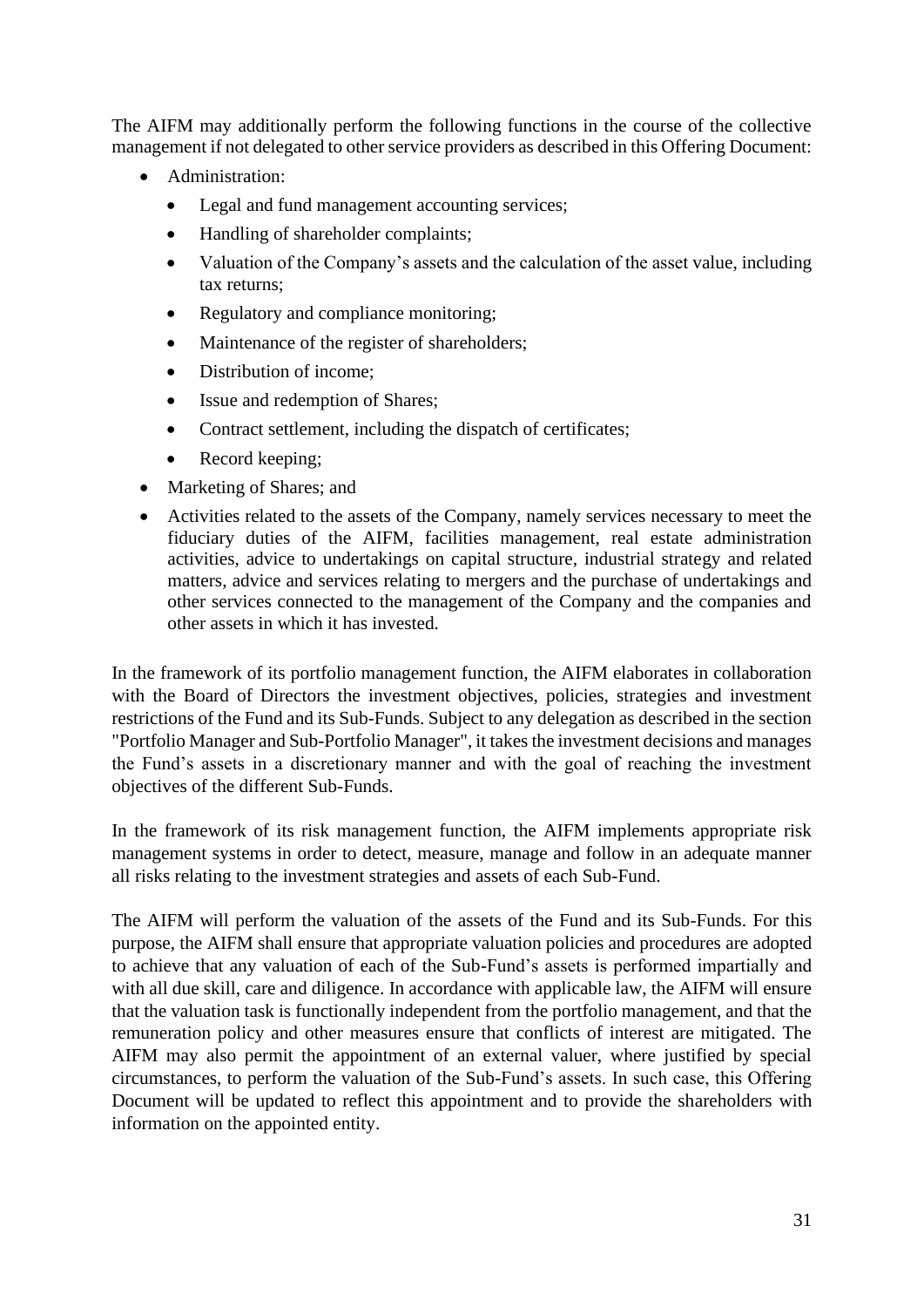The AIFM has adopted a best execution policy in order to obtain the best result possible when passing orders. Shareholders can obtain from the AIFM the relevant information on that best execution policy.

The AIFM shall ensure that its decision-making procedures and its own organizational structure ensure the fair treatment of shareholders. In addition, the AIFM shall ensure on an on-going basis that shareholders are treated fairly and equitably. No preferential treatment is expected to be granted to any shareholders. However, if applicable, information on any preferential treatment, the type of shareholders who obtain such preferential treatment, and where relevant, their legal or economic links with the Fund or the AIFM, will be made available in the annual report of the Fund.

The AIFM can and is authorised to give or receive a remuneration, a commission or nonmonetary benefit only if it refers to:

- a) a remuneration, a commission or a non-monetary benefit paid or provided to the Fund or by it, or to a person acting on behalf of the Fund;
- b) a remuneration, a commission or a non-monetary benefit paid or provided to or by a third party or a person acting on behalf of a third party if this remuneration, commission or benefit whose objective is to improve the quality of the service provided and does not harm the obligation of the AIFM to act in the interests of the Fund or of its shareholders;
- c) the appropriate remuneration which permits the provision of the necessary services or are necessary for the provision of the service, most notably custody rights, the exchange and procedural costs, the regulatory taxes, which by their nature are not incompatible with the obligation which is incumbent on the AIFM to act in the best interest of the Fund or its shareholders.

Information relative to the existence, the nature and the amount of the remuneration or commission and where this amount cannot be determined, the explanation of the calculation method is provided in the annual report of the Fund.

The shareholders are invited to contact the AIFM in order to receive more detailed information on remuneration, commission or non-monetary benefits paid, provided or received with respect to point b) above.

# <span id="page-31-0"></span>**PORTFOLIO MANAGER AND SUB-PORTFOLIO MANAGER**

The Board of Directors of the Fund shall have the broadest powers to act in any circumstances on behalf of the Fund, subject to the powers expressly assigned by law to the general meetings of shareholders.

The AIFM may for the daily implementation of each Sub-Fund's investment policy from time to time appoint one or more portfolio managers (together the "Portfolio Managers" each a "Portfolio Manager"), who may, subject to the approval of the AIFM, sub-delegate their powers to one or more sub-portfolio managers (together the "Sub-Portfolio Managers" each a "Sub-Portfolio Manager") The Portfolio Manager(s) and the Sub-Portfolio Manager(s), if any, appointed in relation to each Sub-Fund are set out in Part B of this Offering Document.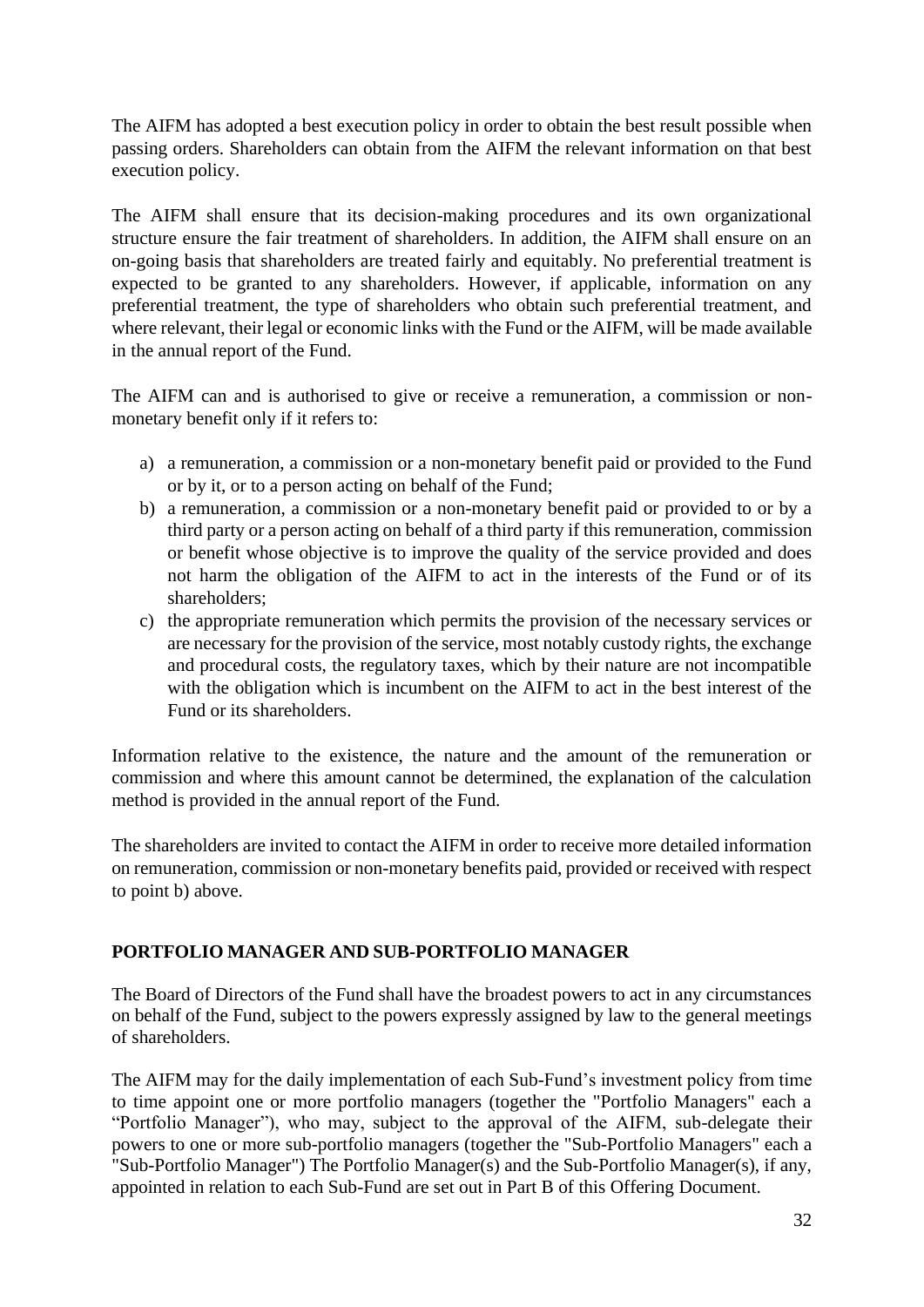No Portfolio Manager can be appointed if its interests are likely to or will conflict with those of the Fund, of the AIFM or the investors of the Fund, save where such Portfolio Manager has separated, on a functional and hierarchical basis, the performance of its portfolio management or risk management tasks from its other potentially conflicting tasks, and the potential conflicts of interest are properly identified, managed, monitored and disclosed to the investors.

The Portfolio Managers provide the AIFM with advice, reports and recommendations in connection with the management of the assets of the Sub-Funds and shall advise the AIFM as to the selection of liquid assets and other securities and assets constituting the portfolios of the Sub-Funds and have discretion, on a day-to-day basis and subject to the overall control and responsibility of the Board of Directors of the AIFM, to purchase and sell such liquid assets and other securities and otherwise to manage the Sub-Funds' portfolios. Any management activities of the Portfolio Managers shall be subject to compliance with the investment objective, strategy and restrictions of the relevant Sub-Funds as set out in this Offering Document as well as with any additional restrictions and directions notified by the AIFM and/or the Board of Directors to the Portfolio Managers from time to time.

The Portfolio Managers may, subject to the approval of the AIFM, sub-delegate their powers, in which case the Offering Document will be updated or supplemented accordingly. In addition, the Portfolio Managers may from time to time appoint one or several investment advisors to advise the Portfolio Managers in relation to the management of the assets of the Fund. The appointment of one or more investment advisors will not lead to an increase of expenses for the Fund. In case of the appointment of any such sub-portfolio managers or investment advisors by the Portfolio Managers, the Portfolio Managers shall exercise reasonable care in the selection and supervision of the relevant sub-portfolio managers or investment advisors.

The Portfolio Managers may enter into so called soft commission arrangements with brokers and research firms under which certain business services are obtained from third parties and are paid for by the brokers out of the commissions they receive from transactions of the Fund. Consistent with obtaining best execution, brokerage commissions on portfolio transactions for the Fund may be directed by the Portfolio Managers to broker dealers or research firms in recognition of the execution quality received and the bespoke nature of research services obtained from specialised firms independently selected by the Portfolio Managers to enter into a tripartite commission sharing agreement.

<span id="page-32-0"></span>The Fund's soft commission arrangements are subject to the following conditions: (i) the Portfolio Managers will act at all times in the best interest of the Fund when entering into soft commission arrangements ; (ii) the services provided will be directly related to the activities of the Portfolio Managers for the Fund; (iii) brokerage commissions on portfolio transactions for the Fund will be directed by the Portfolio Managers to broker-dealers that are entities and not to individuals; (iv) the Portfolio Managers will provide reports to the Directors with respect to soft commission arrangements including the nature of the services it receives; (v) soft commission agreements will be listed in the periodical reports; and (vi) the research services provided are designed to enhance the service of the Portfolio Manager to the Fund.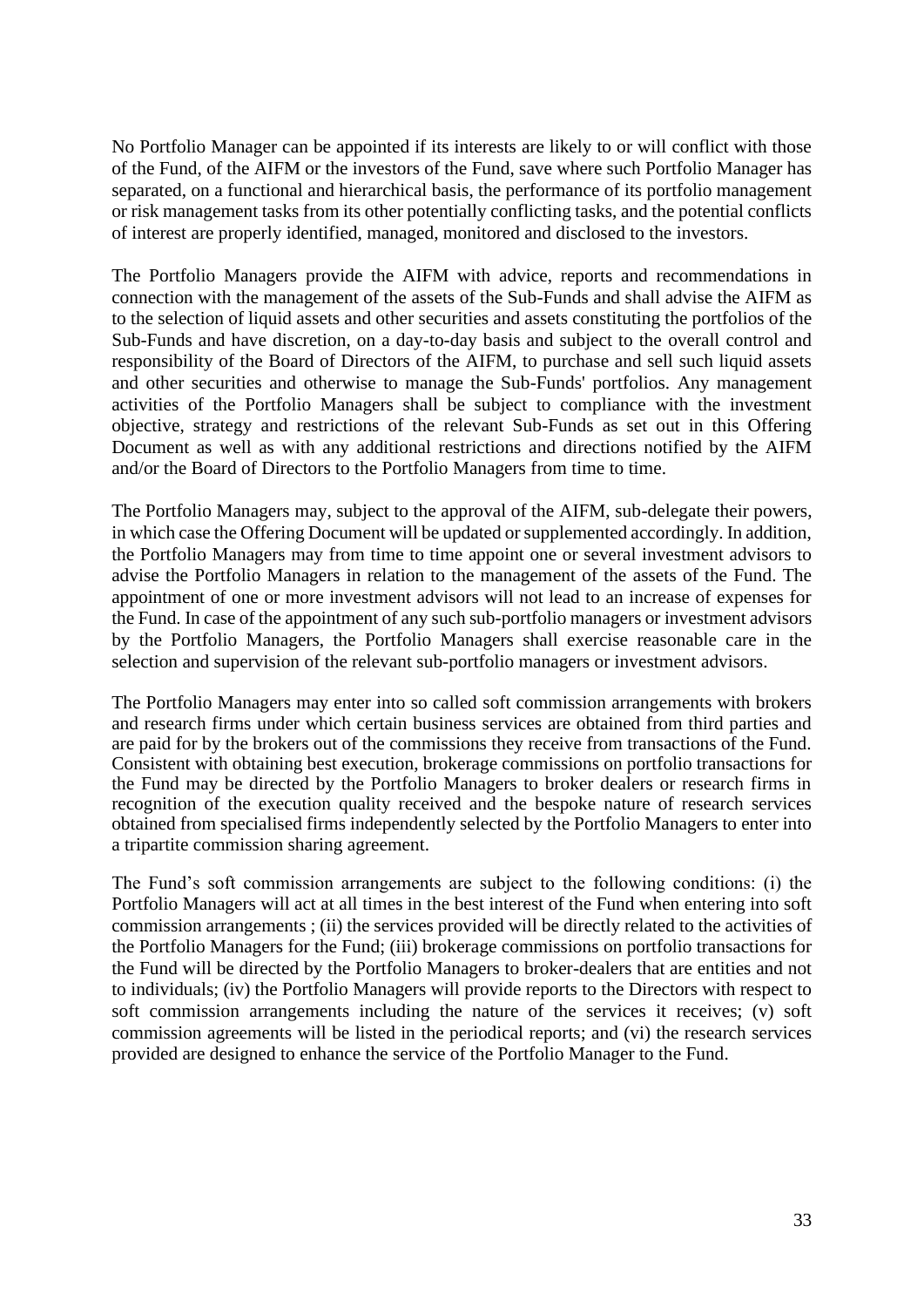# **DEPOSITARY AND PAYING AGENT**

The Fund has appointed RBC Investor Services Bank S.A. ("**RBC**"), having its registered office at 14, Porte de France, L-4360 Esch-sur-Alzette, Grand Duchy of Luxembourg, as depositary and paying agent (the "**Depositary**") of the Fund with responsibility for the

- (a) safekeeping of the assets,
- (b) oversight duties,
- (c) cash flow monitoring and
- (d) paying agent functions

pursuant to the Luxembourg Law, the 2013 Law, and the depositary bank and paying agent agreement which took effect on 29 July 2019 and was entered into between the Fund, the AIFM and RBC (the "**Depositary Bank and Paying Agent Agreement**").

RBC Investor Services Bank S.A. is registered with the Luxembourg Register for Trade and Companies (RCS) under number B-47192 and was incorporated in 1994 under the name "First European Transfer Agent". It is licensed to carry out banking activities under the terms of the Luxembourg law of 5 April 1993 on the financial services sector and specialises in custody, fund administration and related services.

## **(a) Safekeeping of the assets**

The Depositary is responsible in accordance with the Luxembourg laws and regulations, the 2013 Law and the Depositary Bank and Paying Agent Agreement for the safekeeping of the financial instruments that can be held in custody and for the record keeping and verification of ownership of the other assets.

### Delegation

The Depositary is further authorized to delegate its safekeeping duties under the 2013 Law to sub-custodians and to open accounts with such sub-custodians, provided that (i) such delegation is in accordance with, and subject to compliance with, the conditions set out in the applicable Luxembourg laws; and (ii) the Depositary will exercise all due skill, care and diligence in the selection, appointment, periodic review and ongoing monitoring of its subcustodians.

### Discharge of liability

The Depositary may in certain circumstances and in accordance with article 19(13) of the 2013 Law, discharge itself of liability. In the event where certain financial instruments are required by a foreign local law or regulation to be held in custody by a local entity, and no local entity satisfies the delegation requirements in accordance with article 19 (11) d) (ii) of the 2013 Law, the Depositary may nonetheless discharge itself of liability provided that specific conditions in accordance with article 19 (14) of the 2013 Law, the Articles and the Depositary Bank and Paying Agent Agreement are met.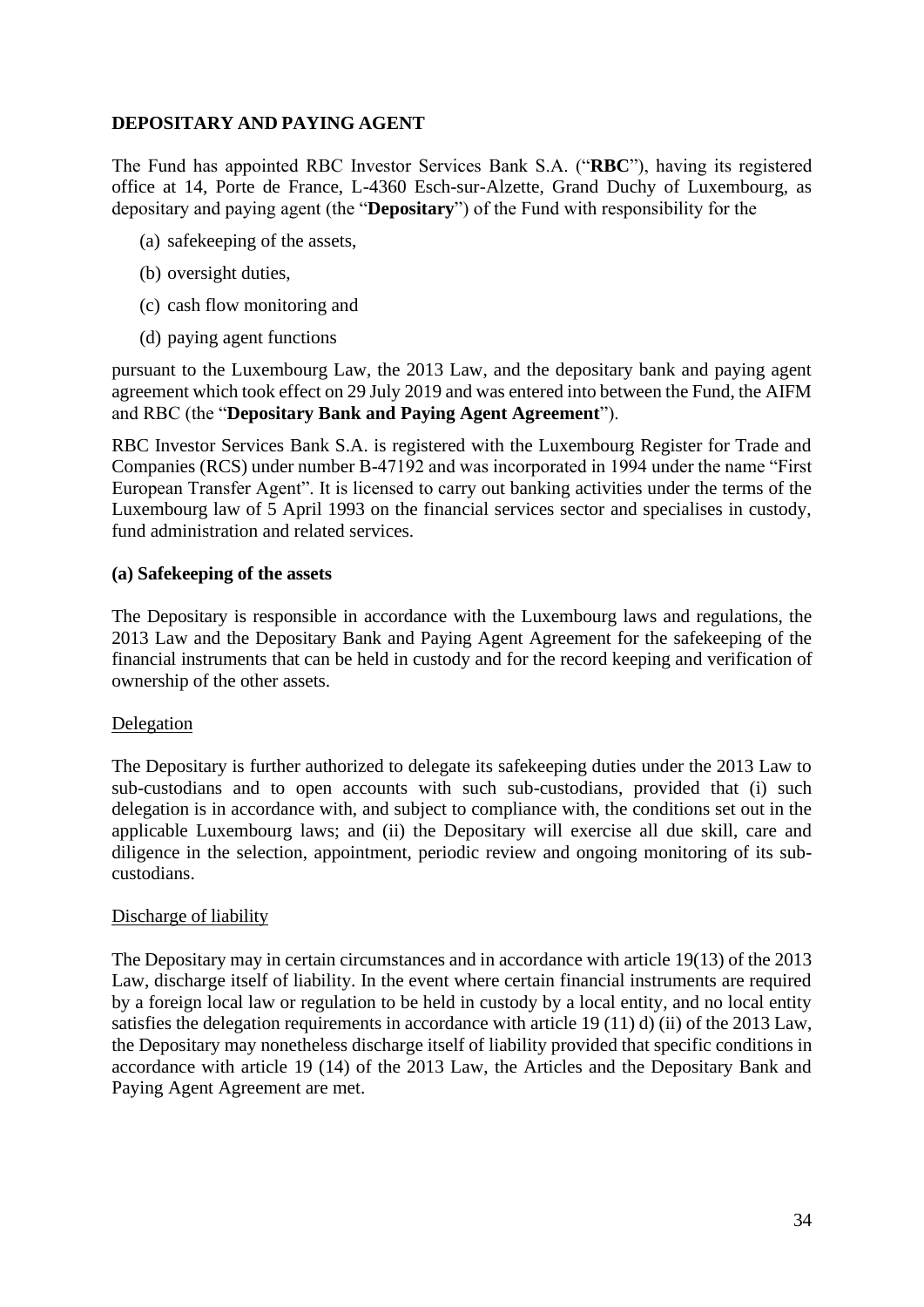# **(b) Oversight**

The Depositary will, in accordance with the Law, the 2013 Law, the Commission Delegated Regulation (EU) No 231/2013 and the Depositary Bank and Paying Agent Agreement:

a. ensure that the sale, issue, re-purchase, redemption and cancellation of Shares are carried out in accordance with the Law, the 2013 Law and the Articles;

b. ensure that the value of the Shares is calculated in accordance with the Law, the 2013 Law and the Articles;

c. carry out the instructions of the Fund, unless they conflict with the Law, the 2013 Law or the Articles;

d. ensure that, in transactions involving the assets of the Fund, any consideration is remitted to the Fund within the usual time limits; and

e. ensure that the income of the Fund is applied in accordance with the Law, the 2013 Law and the Articles.

## **(c) Cash flow monitoring**

The Depositary is required under the 2013 Law, the Commission Delegated Regulation (EU) No 231/2013 and the Depositary Bank and Paying Agent Agreement to perform certain cash flow monitoring duties as follows:

- (i) reconcile all cash flow movements and perform such a reconciliation on a daily basis;
- (ii) identify cash flows, which are in its reasonable opinion, significant, and in particular those which could be inconsistent with the Fund's operations. The Depositary will perform its review using the previous Business Day end-of-day records;
- (iii)ensure that all bank accounts of the Fund are in the name of the Fund or in the name of the AIFM on behalf of the Fund;
- (iv)ensure that the relevant banks are EU credit institutions or equivalent ;
- (v) ensure that the monies paid by the shareholders have been received and booked in cash accounts.

### **(d) Paying Agent**

RBC also acts as paying agent for the Fund (the "**Paying Agent**") pursuant to the Depositary Bank and Paying Agent Agreement. The Paying Agent is responsible for receiving payments for subscriptions of Shares and depositing such payments in the Fund's bank accounts opened with the Depositary and distributing income and dividends to the shareholders. The Paying Agent shall make payment of proceeds from the repurchase of Shares from time to time.

# **(e) Termination**

The Depositary Bank and Paying Agent Agreement may be terminated at any time by either the Fund, the AIFM or RBC upon ninety (90) days' prior written notice addressed to the other party. Notwithstanding the foregoing, the Depositary Bank and Paying Agent Agreement may also be terminated in accordance with the provisions of the Depositary Bank and Paying Agent Agreement.

The Depositary and Paying Agent will have to be replaced within two (2) months from the termination of the Depositary Bank and Paying Agent Agreement by a new depositary and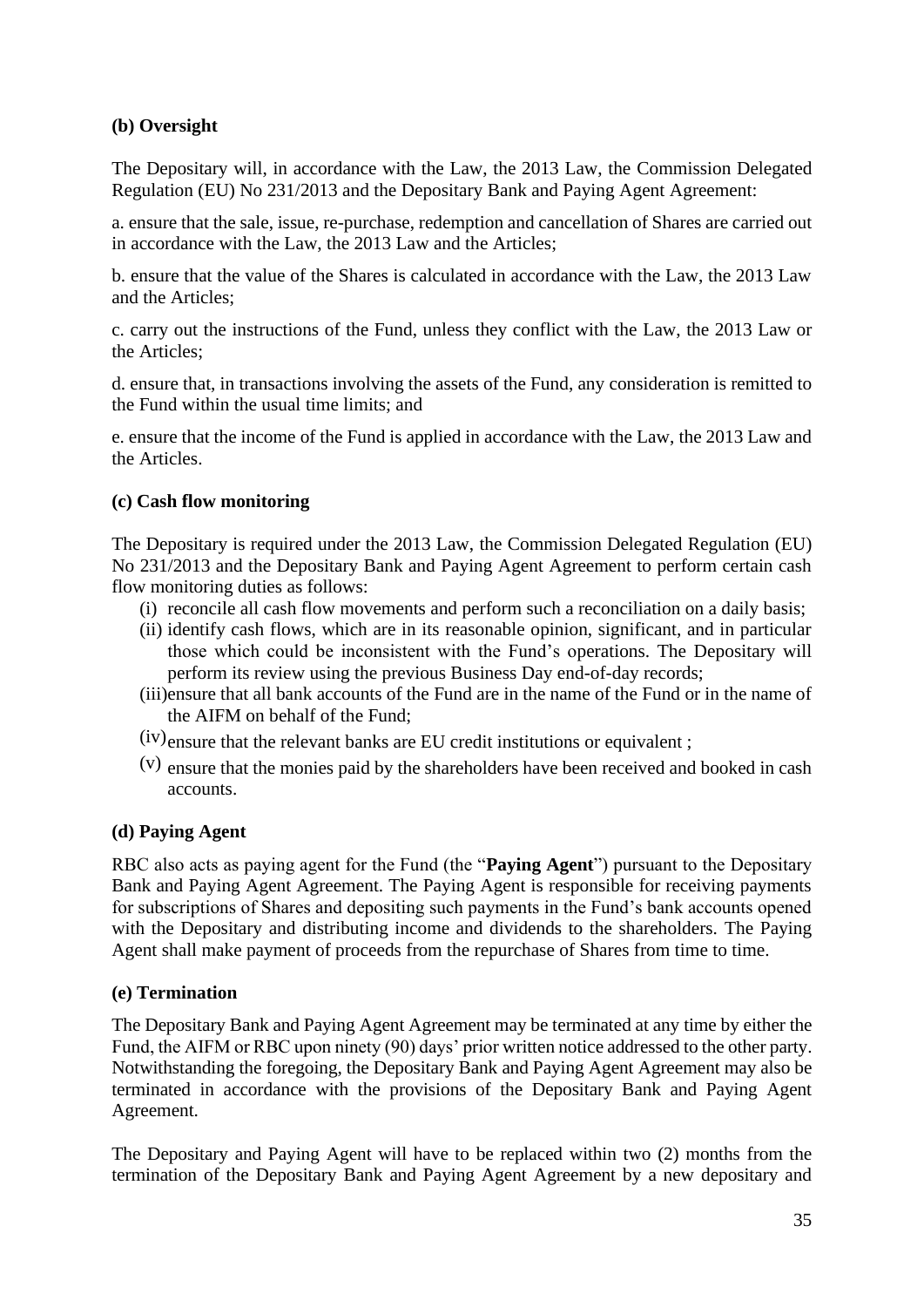paying agent that will assume the responsibilities, duties and obligations of the Depositary and Paying Agent. The Depositary and Paying Agent shall, in the event of termination of the Depositary Bank and Paying Agent Agreement, deliver or cause to be delivered to the succeeding depositary and paying agent, in bearer form or duly endorsed form for transfer, at the expense of the Fund, all securities and cash of the Fund with or held by the Depositary and Paying Agent and all certified copies and other documents related thereto in the Depositary's and Paying Agent's possession which are valid and in force at the date of termination.

# <span id="page-35-0"></span>**ADMINISTRATOR AND TRANSFER AGENT**

The AIFM has appointed RBC Investor Services Bank S.A. as administrator (the "Administrator"). The Administrator will carry out all administrative duties related to the administration of the Fund, including the calculation of the Net Asset Value of the Shares and the provision of accounting services to the Fund. RBC Investor Services Bank S.A. is further responsible for ensuring that shareholders are Eligible Investors (as defined below).

The registered address of the Administrator is 14, Porte de France, L-4360 Esch sur Alzette.

In connection with the calculation of the Net Asset Value, the Administrator relies on information supplied by third parties (such as administrative or valuation agents or managers of underlying funds), by the AIFM or by the Board of Directors. In the absence of manifest error, the Administrator shall not be liable for the accuracy of the relevant information received or for any errors in the Net Asset Value calculation resulting from the inaccuracy of the relevant information received by the Administrator. In relation to assets which are not listed, the Administrator may completely rely on the valuation instructions provided by the AIFM, the Board of Directors or by any third party authorized to that effect by the AIFM, as specified in Part B of the Offering Document for each Sub-Fund/Class.

The Administrator is also not responsible for any trading decisions of the Fund or the effect of such investment decisions on the performance of the Fund.

Furthermore, RBC Investor Services Bank S.A. has been appointed as transfer agent (the "Transfer Agent") of the Fund. In such capacity RBC Investor Services Bank S.A. will process all subscriptions, redemptions and transfers of Shares and will register these transactions in the share register of the Fund.

The relationship between the AIFM and RBC Investor Services Bank S.A. as Administrator and as Transfer Agent is subject to the terms of the administration agency agreement. The AIFM and the RBC Investor Services Bank S.A. may terminate this agreement upon ninety days prior written notice.

# <span id="page-35-1"></span>**RISK MANAGEMENT FUNCTION AND LIQUIDITY RISK MANAGEMENT**

In accordance with article 14 of the 2013 Law and articles 38 et seqq. of the Commission Delegated Regulation (EU) No. 231/2013, the risk management function of the AIFM shall be hierarchically and functionally independent from operating units. The AIFM will apply a risk management procedure for each of the Sub-Funds in compliance with the 2013 Law and other applicable provisions, in particular the Commission Delegated Regulation (EU) No. 231/2013. The risk management procedure will measure and control the global exposure of the Sub-Funds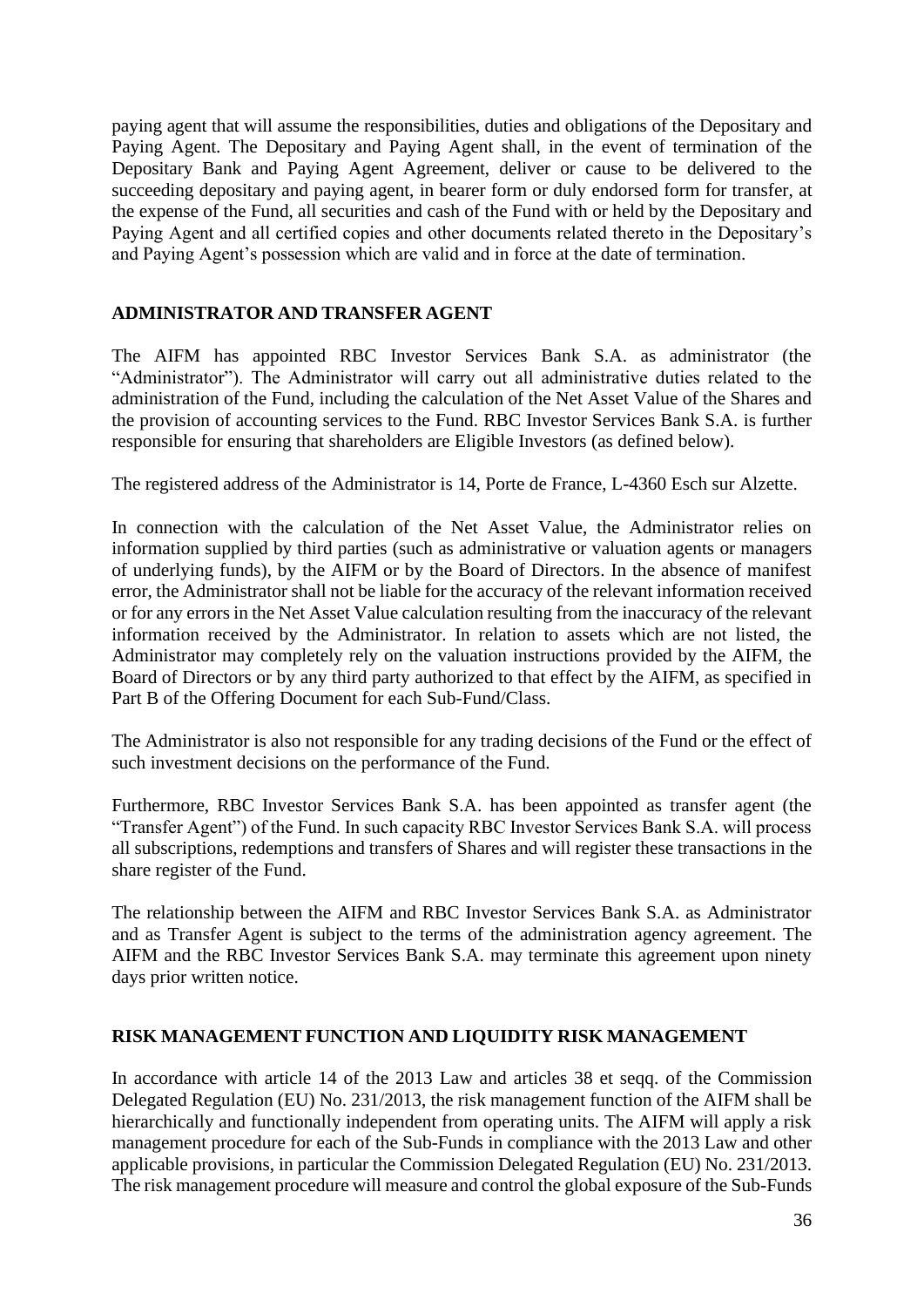using the so-called commitment approach. This approach entails converting positions in derivative financial instruments into the corresponding underlying positions.

The AIFM adopts procedures enabling it to monitor the liquidity risk of the Sub-Funds and to ensure that the liquidity profile of the investments of the Sub-Funds comply with the underlying obligations. The AIFM regularly conducts stress tests, under normal and exceptional liquidity conditions, which enable it to assess the liquidity risk of the Sub-Funds and monitor the liquidity risk of the Sub-Funds accordingly.

# **GLOBAL DISTRIBUTOR**

The AIFM will also act as global distributor (the "Global Distributor"). In this capacity, it will market and promote the Shares in each Sub-Fund. The Global Distributor may conclude contractual arrangements with dealers as its sub-distributors to market and promote the Fund's Shares.

## **PREVENTION OF MONEY LAUNDERING**

The Fund, the AIFM and the Transfer Agent will at all times comply with any obligations imposed by any applicable laws, rules and regulations with respect to money laundering and, in particular, with CSSF Regulation 12-02, CSSF Circulars 05/211, 08/387, 10/476 and 11/528, as amended or revised from time to time. The Global Distributor will adopt procedures designed to ensure, to the extent applicable, compliance with any anti-money laundering requirements by it and its agents.

In order to prevent money laundering of funds, subscription requests must include a certified copy (by one of the following authorities: embassy, consulate, notary, police commissioner) of (i) the subscriber's identity card in the case of individuals, (ii) the articles of incorporation as well as an extract of the register of commerce for corporate entities in the following cases:

- 1. Direct subscription at the Fund,
- 2. Subscription via a professional of the financial sector who is domiciled in a country which is not legally compelled to an identification procedure equal to the Luxembourg standards in the fight against laundering monies through the financial system,
- 3. Subscription via a subsidiary or a branch of which the parent company would be subject to an identification procedure equal to the one required by the Luxembourg law if the law or group policy applicable to the parent company does not compel it to see to the application of these measures by its subsidiaries or branches.

In case investors subscribe via an intermediary (nominee or any other intermediary), an enhanced due diligence shall be performed on this intermediary in accordance with article 3-2 of the Law of 12 November 2004 on the fight against money laundering and terrorist financing and with article 3 of CSSF Regulation 12-02.

Pursuant to articles 3 (7) and 4 (1) of the law of 12 November 2004 on the fight against money laundering and terrorist financing, it is also required to apply precautionary measures regarding the assets of the Fund. The Fund will assess, using its risk based approach, the extent to which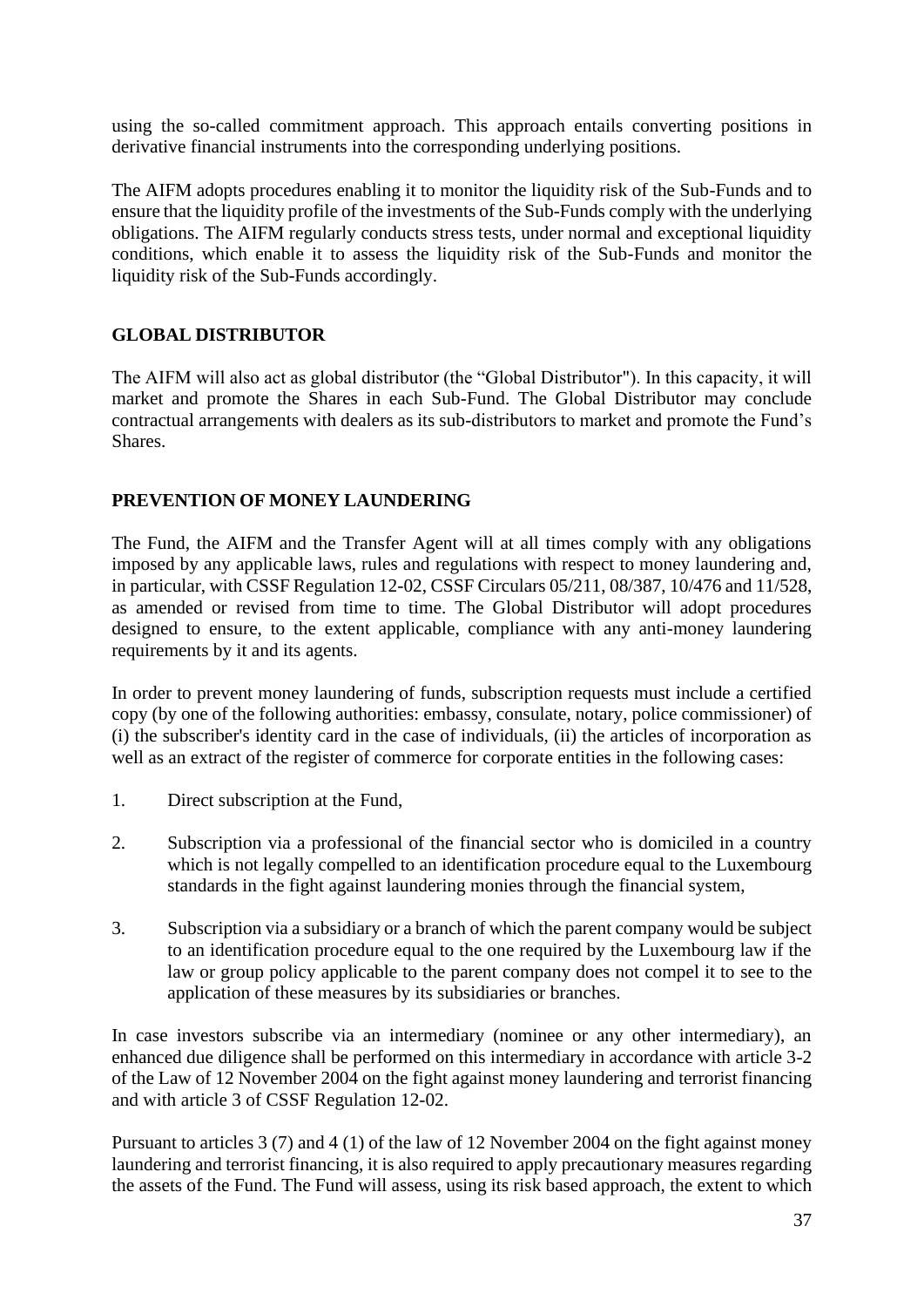the offering of its products and services presents potential vulnerabilities to placement, layering or integration of criminal proceeds into the financial system.

Moreover, the Fund is legally responsible for identifying the origin of funds transferred from banks not subject to an identification procedure equal to the one required by the Luxembourg law. Subscriptions may be rejected or temporarily suspended until such funds have been correctly identified.

It is generally admitted that professionals of the financial sector residing in countries adhering to the conclusions of the GAFI report (*Groupe d'Action Financière sur le blanchiment de capitaux*) are considered as being subject to an identification procedure equal to the one required by the Luxembourg law.

# **PREVENTION OF LATE TRADING AND MARKET TIMING**

**Late trading** is to be understood as the acceptance of a subscription, conversion or redemption order after the time limit fixed for accepting orders ("cut–off time") on the relevant day and the execution of such order at the price base on the net asset value applicable to such same day.

The Fund considers that the practice of late trading is not acceptable as it violates the provisions of the Offering Document which provide that an order received after the cut-off time is dealt with at a price based on the next applicable Net Asset Value. As a result, subscriptions, conversions and redemptions of Shares shall be dealt with at an unknown Net Asset Value. The cut-off time for subscriptions, conversions and redemptions is set out in Part B of this Offering Document.

**Market timing** is to be understood as an arbitrage method through which an investor systematically subscribes and redeems or converts units or shares of the same undertaking for collective investment within a short time period, by taking advantage of time differences and/or imperfections or deficiencies in the method of determination of the net asset value of the undertaking for collective investment.

The Fund considers that the practice of market timing is not acceptable as it may affect the Fund's performance through an increase of the costs and/or entail a dilution of the profit. As a result, the Fund reserves the right to refuse any application for subscription or conversion of Shares which might be related to market timing practices and to take any appropriate measures in order to protect investors against such practice.

# **CONFLICTS OF INTEREST**

Prospective investors should note that the Directors, the AIFM, the Depositary, Administrator and possibly other parties may be subject to various conflicts of interest in their relationships with the Fund. In particular, prospective investors should note that the AIFM, the Portfolio Manager as well as the Sub-Portfolio Manager, if any, are members of the Mediolanum Banking Group. The following considerations are given on a non-exhaustive basis.

The Directors and the AIFM shall act exclusively in the best interests of the Fund.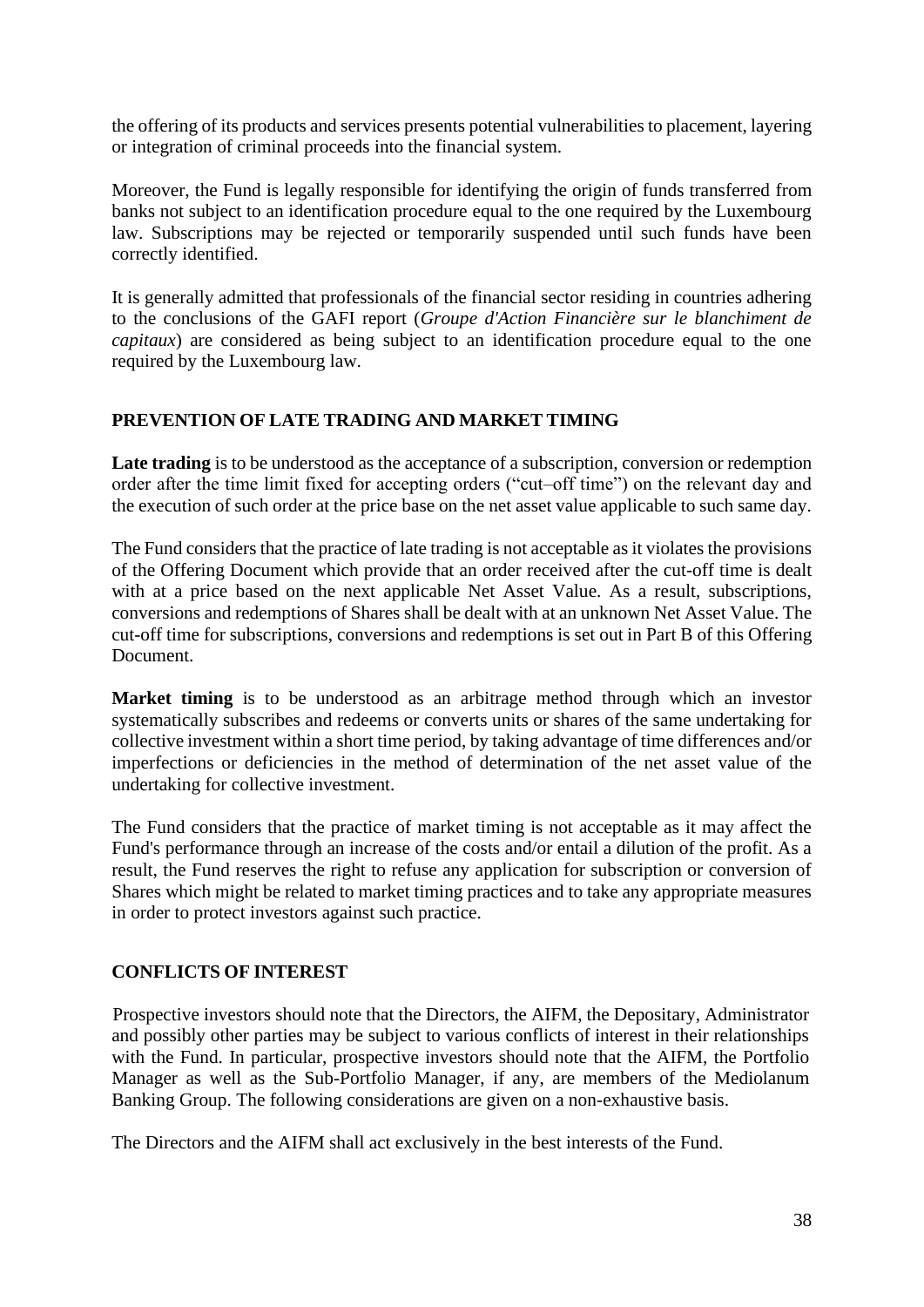The Depositary, in carrying out its role as depositary of the Fund, must act solely in the interest of the shareholders.

Should the Board of Directors become aware of a material conflict of interest in a contemplated transaction, the Board of Directors shall use its best endeavours to settle such conflict on an arm's length basis prior to completion of such transaction.

Should a Director, the AIFM, the Depositary, Administrator and another party providing services to the Fund have a material conflict of interest in a contemplated transaction, such Director or other service provider shall make such conflict known to the Board of Directors in writing without undue delay.

The Board of Directors will then call a meeting of the Board of Directors in which it will deliberate on such potential conflict of interest and its consequences for the shareholders. In the case of a Director having such a material conflict of interest, such Director shall be excluded from any deliberation of the Board of Directors in this respect.

Should the Board of Directors come to the conclusion that the potential conflict of interest will negatively affect the Fund's shareholders, it will inform the shareholders without undue delay by the means of a notice to shareholders about the situation, or, in more serious cases, convene a general meeting of shareholders in order to discuss the situation and find a solution which is suitable for all parties involved.

No shareholder will be required or expected to disclose or make available to the Fund investment opportunities it may pursue for its own account or in the capacity of a shareholder or manager or advisor of any other investment fund, including investment opportunities suitable to or under consideration by the Fund.

In the course of their regular business activities, shareholders may possess, or come into possession of, information directly relevant to investment decisions of the Fund. No such shareholders will be required or expected to disclose or otherwise reveal any such information to third parties, including the Fund.

#### **RISK MANAGEMENT PROCESS**

The AIFM will employ, for each of the Sub-Funds, an appropriate risk management system in order to detect, measure, manage and monitor in an appropriate manner the risks of the positions and their contribution to the overall risk profile of the relevant portfolio.

#### **BEST EXECUTION POLICY**

The AIFM has adopted a best execution policy describing the overall arrangements that it has in place to ensure that the shareholders obtain the best possible results on a consistent basis when orders are placed, or decisions to deal are executed, on behalf of the Fund and its Sub-Funds. Shareholders can obtain from the AIFM relevant information on its best execution policy.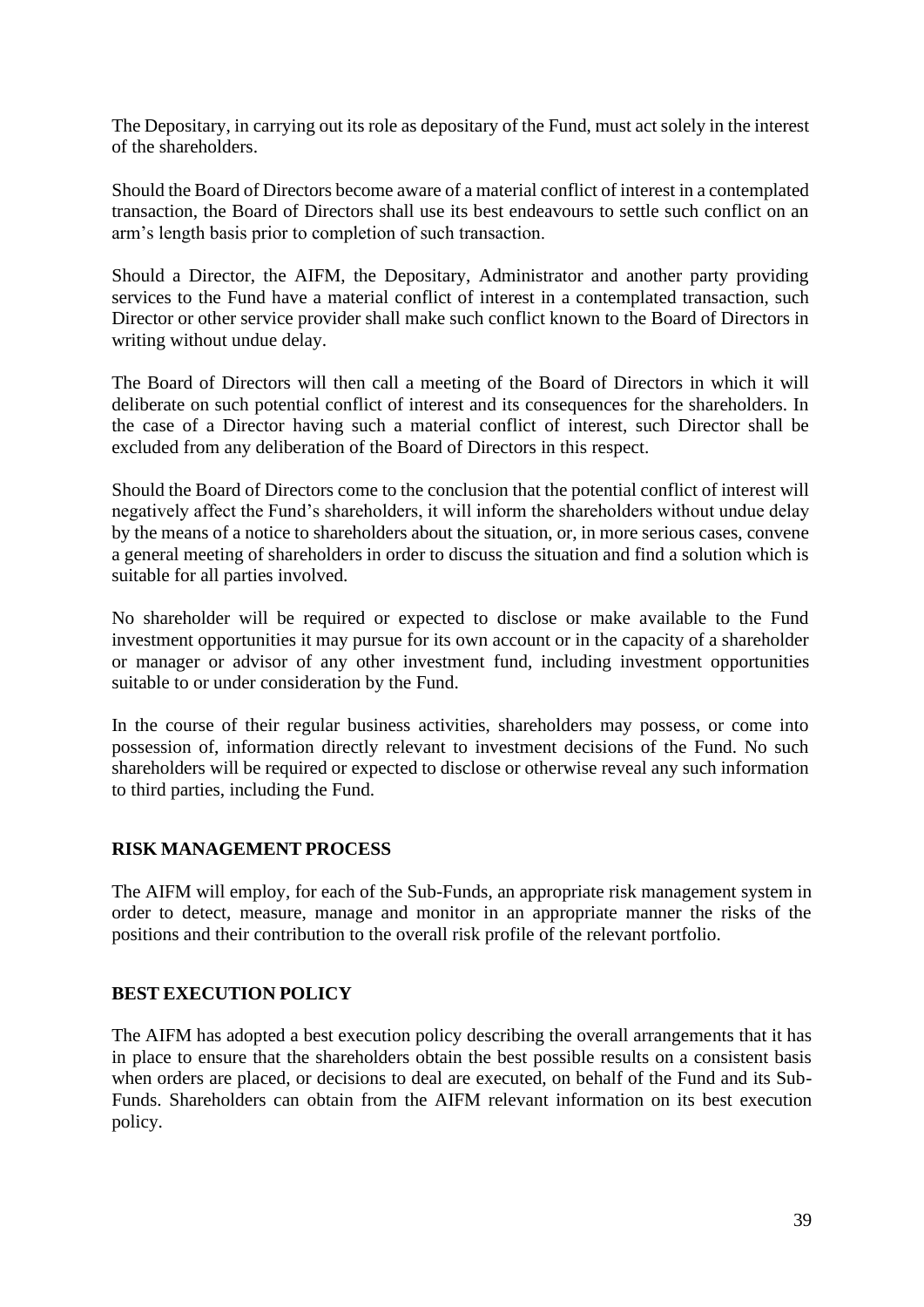# **VOTING RIGHTS POLICY**

The AIFM has adopted a strategy for the exercise of voting rights attached to securities held by the Sub-Funds. A summary description of the policy as well as the details of the actions taken under such policy are available upon request to the AIFM.

# **THE SHARES**

Shares are exclusively restricted to eligible investors ("Eligible Investors") being shareholders who qualify as well-informed investors within the meaning of article 2 of the Law (institutional investors, professional investors and any other investor who fulfils the following conditions: (i) adhere in writing to the status of well-informed investors and (ii) either invest a minimum of  $\epsilon$  125,000 in the Fund or benefit from a certificate delivered by a credit institution within the meaning of Directive 2006/48/EC, an investment firm within the meaning of Directive 2004/39/EC or a management company within the meaning of Directive 2009/65/CE certifying his expertise, his experience and his knowledge to adequately appraise an investment in a specialised investment fund), and who further qualify as professional clients within the meaning of Directive 2014/65/EU.

To prevent the Fund from incurring any liability or taxation or suffering any other disadvantage or constraint arising from FATCA and/or the CRS, Shares may only be offered to, sold to, transferred to or held by:

- (i) Exempt beneficial owners as defined under FATCA which are not Reportable Persons within the meaning of the CRS-Law;
- (ii) Active Non-Financial Foreign entities ("**NFFEs**") within the meaning of FATCA and active Non-Financial Entities ("**NFEs**") within the meaning of the CRS-Law that are not Reportable Persons within the meaning of the CRS-Law;
- (iii) U.S. Persons that are neither Specified U.S. Persons under FATCA nor U.S. Investment Entities as per Annex I Section VIII A 6 b) of the CRS-Law with Controlling Person(s) which is/are Reportable Persons for CRS purposes ;
- (iv) Foreign Financial Institutions ("**FFI**s") that do not qualify as Non-Participating Foreign Financial Institutions ("**NPFFI**") for FATCA purposes and Financial Institutions ("**FIs**") other than Investment Entities located in a non-CRS jurisdiction with Controlling Person(s) which is/are Reportable Persons for CRS purposes.

For the avoidance of doubt under FATCA and the CRS-Law, certain investors will not be accepted by the Fund as shareholders. In particular, individuals, Passive NFFEs and Passive NFEs with Reportable Controlling Persons will not be accepted as shareholders. Such investors are invited to subscribe through an FFI/FI that does not qualify as NPFFI.

In case the Fund identifies that a shareholder is not an authorized investor, the Fund will take any action it deems necessary in order to comply with its obligations under FATCA and the CRS-Law. Such action includes the compulsory redemption of the Shares held by the relevant shareholder and may preclude the continuation of the relationship between the Fund and the shareholder.

Shares may be issued in one or more Classes in each Sub-Fund by the Board of Directors; each Class having features or being offered to different types of investors, as more fully disclosed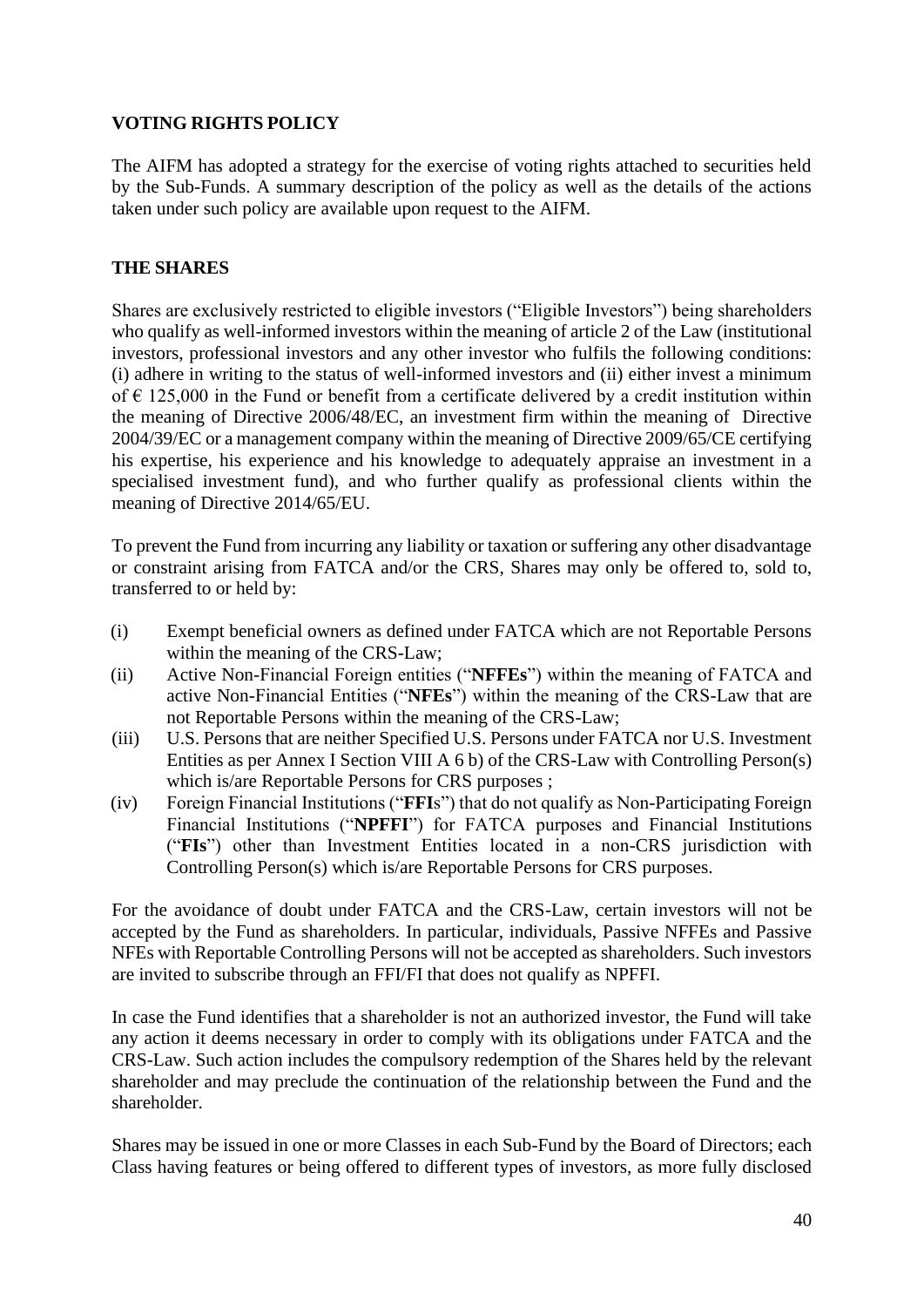in Part B of the Offering Document for each Sub-Fund individually. The Board of Directors may however decide that no such Classes will be available in any of the Sub-Funds or alternatively that such Class may only be purchased upon prior approval of the Board of Directors as more fully disclosed in Part B of the Offering Document for each Sub-Fund individually.

The net proceeds from the subscriptions are invested in the specific portfolio of assets constituting the relevant Sub-Fund.

The Board of Directors shall maintain for each Sub-Fund a separate portfolio of assets. As between shareholders, each portfolio of assets shall be invested for the exclusive benefit of the relevant Sub-Fund.

## **The Fund shall be considered as one single legal entity. With regard to third parties, in particular towards the Fund's creditors, each Sub-Fund shall be exclusively responsible for all liabilities attributable to it.**

Shares of any Class in any Sub-Fund are issued in registered book-entry form only.

The inscription of the shareholder's name in the register of Shares evidences his or her right of ownership of such registered Shares. A holder of registered Shares shall receive a written confirmation of his or her shareholding.

Forms for the transfer of Shares are available at the registered office of the Fund. Shares are freely transferable except to Prohibited Persons.

All Shares must be fully or partly paid-up, as further described under part B of this Offering Document; however, they must always be paid up to a minimum of 5%. They are of no par value and carry no preferential or pre-emptive rights. Each Share of the Fund of any Class in relation the relevant Sub-Fund is entitled to one vote at any general meeting of shareholders, in compliance with the Law and the Articles.

Fractional Shares will be issued to the nearest thousandth of a Share, and such fractional Shares shall not be entitled to vote but shall be entitled to a participation in the net results and in the proceeds of liquidation attributable to the relevant Class in the relevant Sub-Fund on a pro rata basis.

# **ISSUE AND SALE OF SHARES**

After the Initial Offer Period (which shall be described for each Sub-Fund in Part B of this Offering Document), the offering price per Share of each Class in each Sub-Fund (the "Offer Price") is the total of (i) the Net Asset Value per Share plus (ii) the sales charge specified for each Class (if any) within each Sub-Fund individually in Part B of the Offering Document. The Offer Price is available for inspection at the registered office of the Fund.

Investors whose applications are accepted will be allotted Shares issued on the basis of the Net Asset Value per Share determined as of the Valuation Day (as defined in Part B of the Offering Document for each Sub-Fund individually) following receipt of the application form provided that such application is received by the Transfer Agent of the Fund at a time as defined in Part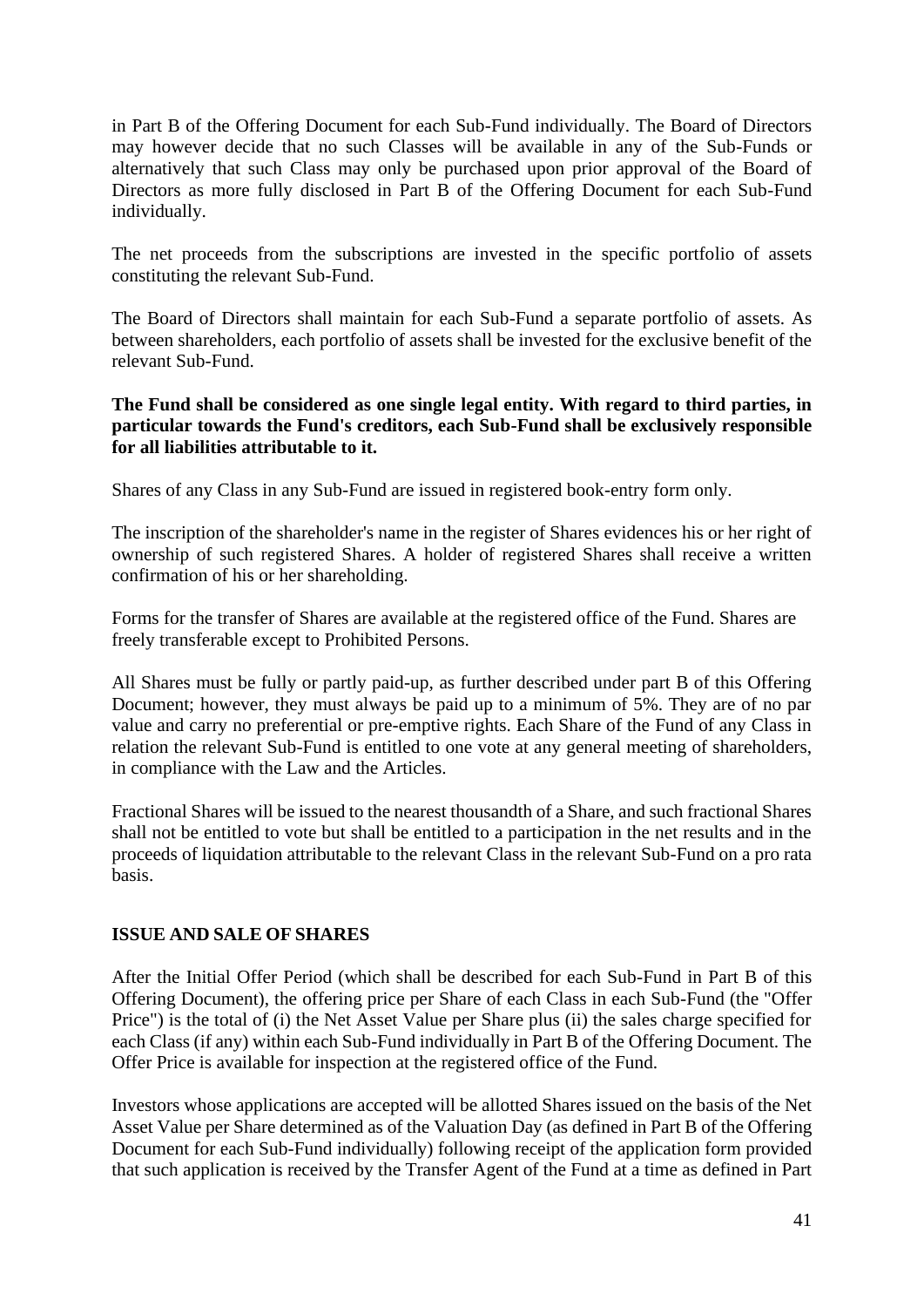B of the Offering Document for each Class within each Sub-Fund individually. Earlier cut-off times may apply for applications submitted to distributors. Investors are advised to contact their distributor to find out which cut-off time is applicable to them.

The sales charge (if any), which shall revert to the agents involved in the placing of the Shares is specified for each Class within each Sub-Fund individually in Part B of the Offering Document.

Payments for Shares will be required to be made in the unit currency of the relevant Class, if any, or in the Reference Currency of the relevant Sub-Fund or in any other currency specified by the investor (in which case any currency conversion costs shall be borne by the investor) within a period as defined in Part B of the Offering Document for each Class within each Sub-Fund individually.

Upon the issue of Shares of any Class, the Fund retains an amount per Share equal to the applicable Net Asset Value per Share.

Written confirmations of registered Shares will be sent to shareholders within seven Business Days after the relevant Valuation Day.

The Fund reserves the right to reject any application in whole or in part, in which case subscription monies paid, or the balance thereof, as appropriate, will be returned to the applicant within seven Business Days thereafter or to suspend at any time and without prior notice the issue of Shares in one, several or all of the Sub-Funds.

The Fund does not authorize contributions in kind of securities.

No Shares of any Sub-Fund will be issued during any period when the calculation of the Net Asset Value per Share in such Sub-Fund is suspended by the Fund, pursuant to the powers reserved to it by article 12 of the Articles.

In the case of suspension of dealings in Shares the application will be dealt with as of the first Valuation Day following the end of such suspension period.

The subscription agreements by which investors subscribe for Shares of a Sub-Fund are governed by Luxembourg law and any disputes arising from such subscription agreements will be brought before the exclusive jurisdiction of the courts of the Grand Duchy of Luxembourg. Shareholders should note that there are no legal instruments in Luxembourg required for the recognition and enforcement of judgments in Luxembourg.

# **DATA PROTECTION**

In accordance with the applicable Luxembourg data protection law and, the Regulation n°2016/679 of 27 April 2016 on the protection of natural persons with regard to the processing of personal data and on the free movement of such data (the "**GDPR**") and any applicable national data protection laws (including but not limited to the Luxembourg law of 1st August 2018 organizing the National Commission for data protection and the general system on data protection, as amended from time to time) ("**Data Protection Law**"), the Fund, as data controller (the "**Data Controller**"), collects, stores and processes, by electronic or other means,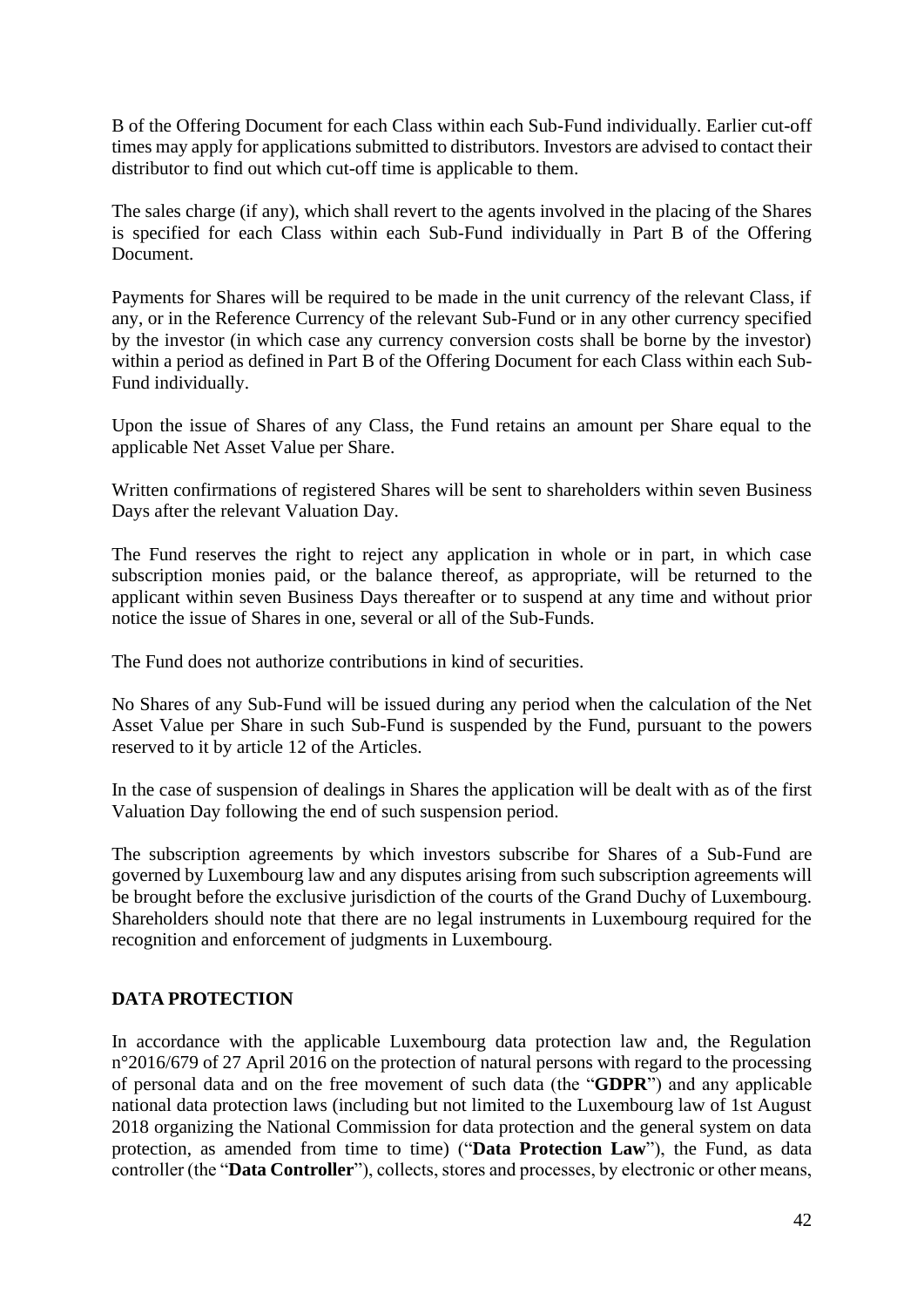the data supplied by shareholders (or if the shareholders and/or the prospective shareholders are a legal persons, any natural person related to them such as their contact person(s), employee(s), trustee(s), nominee(s), agent(s), representative(s) and/or beneficial owner(s)) (the "**Data Subjects**") for the purpose of fulfilling the services required by the shareholders and complying with its legal obligations.

The data to be processed includes the names, contact details (including address or email address), the banking details, the invested amount, financial data (tax number, tax domicile), household data (legal status in some cases), profession, position, branch, education, wealth (source of funds), salary (ranges only), FATCA status and personal characteristics (age, nationality, date of birth, place of birth, gender) of each shareholder (or, if the shareholder is a legal person, of its contact person(s) and/or beneficial owner(s)) (the "**Personal Data**"). As part of its compliance with legal obligations such as AML/KYC, the Data Controller may be required to process special categories of Personal Data as defined by the GDPR, including Personal Data relating to political opinions as well as criminal convictions and offences.

The shareholder may at his/her discretion refuse to communicate Personal Data to the Data Controller. In this case, however, the Data Controller may reject a request to subscribe for Shares in the Fund if the relevant Personal Data is necessary to such subscription of such shares.

Shareholders and/or prospective shareholders who are legal persons undertake and guarantee to process Personal Data and to supply such Personal Data to the Data Controller in compliance with the Data Protection Law, including, where appropriate, informing the relevant Data Subjects of the contents of the present section, in accordance with articles 12, 13 and/or 14 of the GDPR.

Personal Data supplied by shareholders is processed in order to enter into and execute the subscription in the Fund (i.e. to perform the contract entered into by the shareholders), for the legitimate interests of the Data Controller and to comply with the legal obligations imposed on the Data Controller. In particular, the Personal Data supplied by the shareholders is processed for the purposes of (i) subscribing in the Fund, (ii) maintaining the register of shareholders, (iii) processing subscriptions, redemptions and conversions of Shares and payments of dividends to shareholders, (iv) performing controls on excessive trading and market timing practices, and (v) complying with applicable anti-money laundering rules as well as other applicable regulation like the FATCA and the CRS-Law or mandatory registrations with registers including among other the Luxembourg register of beneficial owners; (vi) account administration; (vii) client relationship management. In addition, Personal Data may be processed for the purposes of (viii) marketing. Each shareholder has the right to object to the use of his/her Personal Data for marketing purposes by writing to the Data Controller.

The "legitimate interests" referred to above are:

- the processing purposes described in points (vii) to (viii) of the above paragraph of this data protection section;
- the provision of the proof, in the event of a dispute, of a transaction or any commercial communication as well as in connection with any proposed purchase, merger or acquisition of any part of the Fund's business;
- meeting and complying with the Fund's accountability requirements and regulatory obligations globally and/or any order of a foreign court, government, supervisory, regulatory or tax authority;
- risk management, and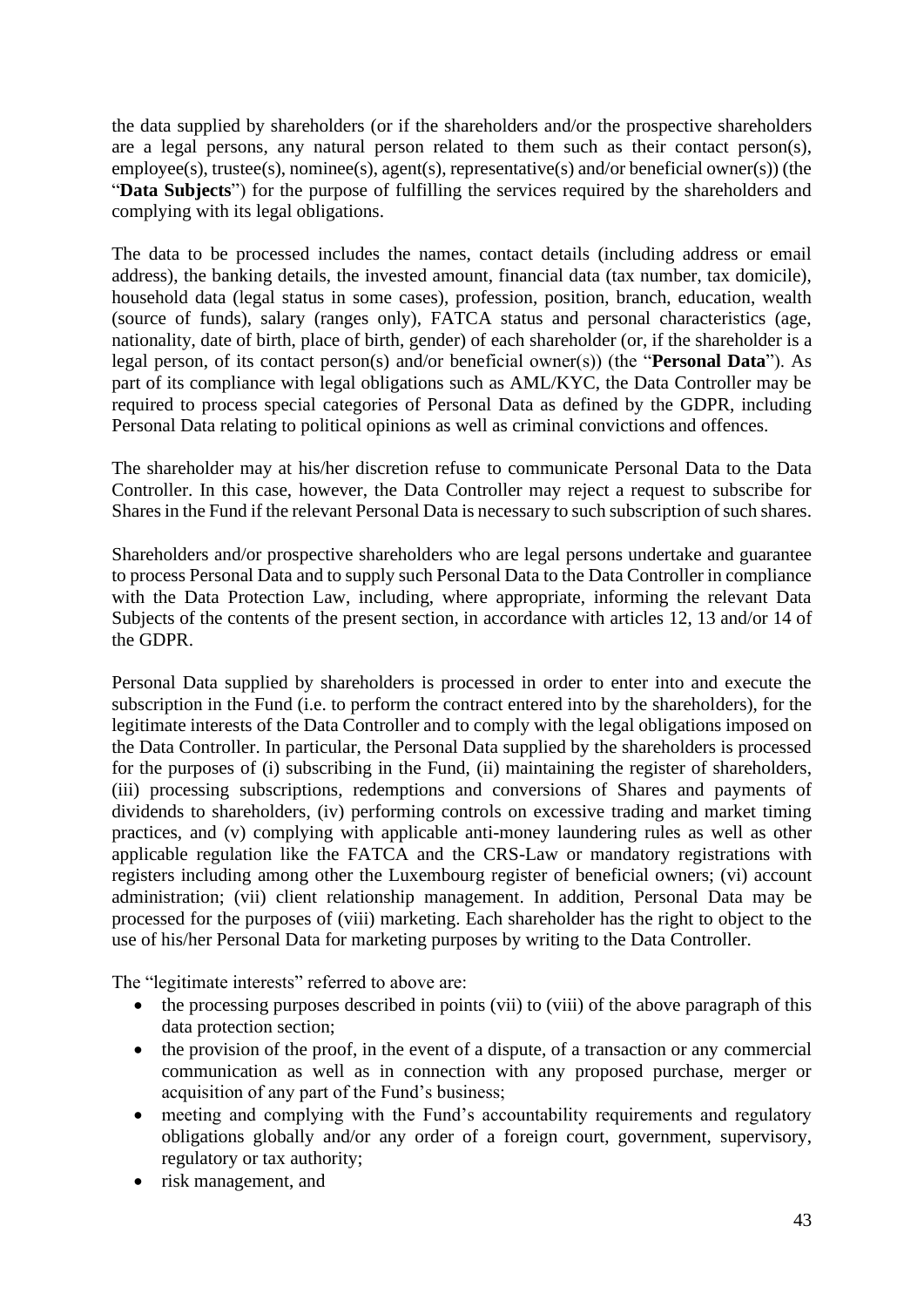• exercising the business of the Fund in accordance with reasonable market standards.

The Personal Data may also be processed by the Data Controller's data recipients (the "**Recipients**") which, in the context of the above mentioned purposes, refer to the Depositary and Paying Agent, the Transfer Agent, the Administrator, the Alternative Investment Fund Manager, the Global Distributor, the Auditor, the IT service provider and the Legal Advisers. The Recipients may, under their own responsibility, disclose the Personal Data to their agents and/or delegates (the "**Sub-Recipients**"), which shall process the Personal Data for the sole purposes of assisting the Recipients in providing their services to the Data Controller and/or assisting the Recipients in fulfilling their own legal obligations. All the Recipients are located in the European Economic Area (the "**EEA**"). In some case however, Sub-Recipients may be located outside the EEA in a country, which does not ensure an adequate level of protection for Personal Data or does not benefit from an adequacy decision of the European Commission. In such case, the Recipients have contractually committed towards the Data Controller, to enter into legally binding transfer agreements with the relevant Sub-Recipients in the form of the European Commission approved model clauses or otherwise ensure that any such data transfers are only made to such locations determined to be equivalent by the European Commission. Recipients and Sub-Recipients may, as the case may be, process the Personal Data as data processors (when processing the Personal Data upon instructions of the Data Controller), or as distinct data controllers (when processing the Personal Data for their own purposes, namely fulfilling their own legal obligations). The Personal Data may also be transferred to third parties such as governmental or regulatory agencies, including tax authorities, in accordance with applicable laws and regulations. In particular, Personal Data may be disclosed to the Luxembourg tax authorities, which in turn may, acting as data controller, disclose the same to foreign tax.

In accordance with the conditions laid down by the Data Protection Law, the shareholders acknowledge their right to:

- access their Personal Data:
- correct their Personal Data where it is inaccurate or incomplete;
- object to the processing of their Personal Data;
- restrict the use of their Personal Data;
- ask for erasure of their Personal Data;
- ask for Personal Data portability.

The shareholders may exercise their above rights by writing to the Data Controller at the following address: 11/13, boulevard de la Foire, L-1528 Luxembourg, Grand Duchy of Luxembourg.

The shareholders also acknowledge the existence of their right to lodge a complaint with the National Commission for Data Protection ("**CNPD**") at the following address: 15, boulevard du Jazz, L-4370 Belvaux, Grand Duchy of Luxembourg, or with any competent data protection authority.

Personal Data shall not be retained for a period longer than those required for the purpose of their processing subject to any limitation periods imposed by law.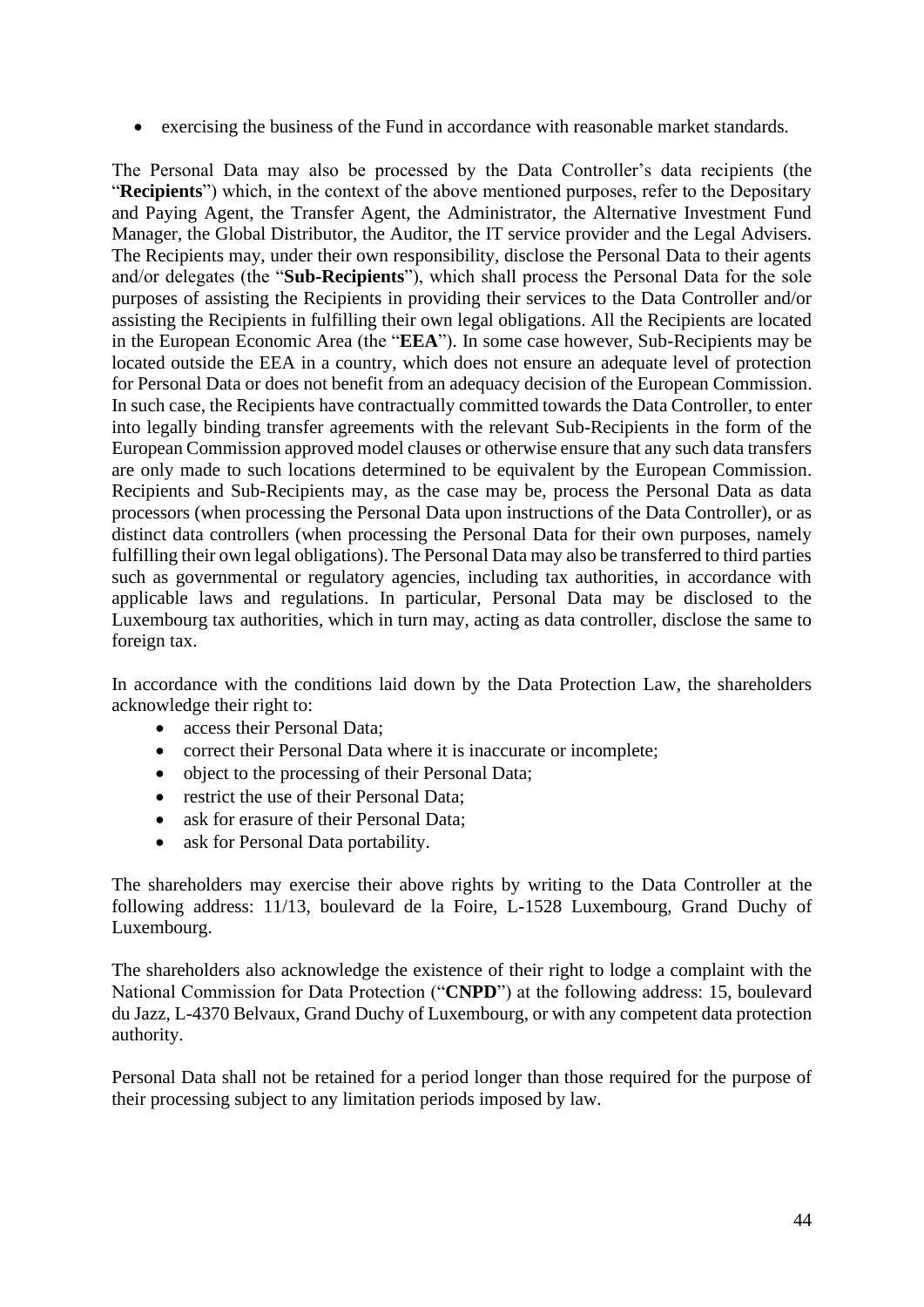## **RESTRICTIONS ON THE ISSUE AND THE TRANSFER OF SHARES**

Shares may not be issued, or transferred, to or for the benefit of any person other than a person whose acquisition or holding of Shares would not cause the Fund, or the shareholders as a whole, to suffer any tax, fiscal, legal, regulatory, pecuniary or material administrative disadvantage which it or they would not otherwise have suffered.

The Shares of the Fund are reserved to Eligible Investors. The Fund will refuse to issue Shares to physical persons and to companies that cannot be qualified as Eligible Investors. Furthermore, the Fund will refuse to make any transfer of Shares to the extent that such transfer would result in an investor who does not qualify as an Eligible Investor becoming a shareholder of the Fund. The Fund, at its sole discretion, may refuse the issue or the transfer of Shares if there exists no sufficient evidence that the company or entity to which the Shares should be issued or transferred is an Eligible Investor. In order to determine whether a purchaser or transferee of Shares may be qualified as an Eligible Investor, the Fund will refer to the recommendations made by the relevant supervisory authorities. Generally, the Fund may at its sole discretion, reject any application for subscription of Shares and proceed, at any time, to the compulsory redemption of all the Shares held by an investor who does not qualify as an Eligible Investor.

#### **REDEMPTION OF SHARES**

Each shareholder of the Fund may at any time request the Fund to redeem as of the specific Valuation Day specified for each Class within each Sub-Fund in Part B of the Offering Document all or any of the Shares held by such shareholder in any Class within each of the Sub-Funds.

Shareholders desiring to have all or any of their Shares redeemed should apply in writing to the Transfer Agent. The Global Distributor or the sub-distributors or any agent thereof are also authorized to transmit redemption requests from the shareholders to the Fund.

Redemption requests should contain the following information (if applicable): the identity and address of the shareholder requesting the redemption, the number of Shares to be redeemed, the relevant Class, the relevant Sub-Fund and details as to whom payment should be made. All necessary documents (including without limitation any anti-money laundering documentation) to complete the redemption should be enclosed with such application.

Shareholders whose applications for redemption are accepted will have their Shares redeemed as of any Valuation Day provided that the applications have been received in Luxembourg at a time defined in Part B of the Offering Document for each Class within each Sub-Fund individually. Earlier cut-off times may apply for applications submitted to distributors. Investors are advised to contact their distributor to find out which cut-off time is applicable to them.

Shares will be redeemed at a price based on the Net Asset Value per Share of the relevant Class within the relevant Sub-Fund as applicable as at the relevant Valuation Day less a redemption charge (if any), the rate of which is indicated in Part B of the Offering Document (the "Redemption Price").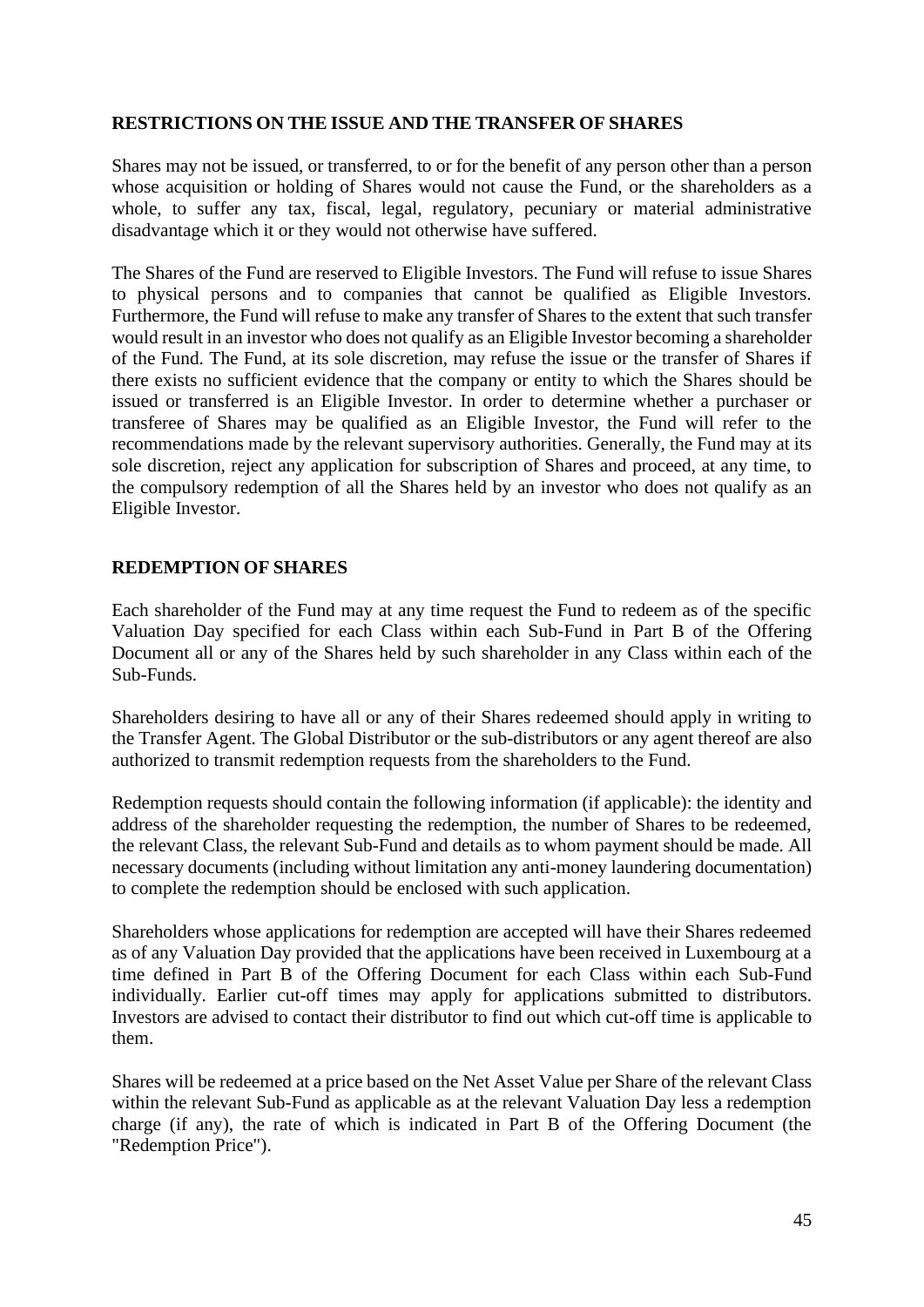The payment of the Redemption Price shall be made within a period as defined in Part B of the Offering Document for each Class within each Sub-Fund individually.

Payment will be made by wire and/or cheque mailed to the shareholder at the address indicated by him or her or by bank order to an account indicated by the shareholder, at such shareholder's expense and at the shareholder's risk.

The Redemption Price will be paid in the unit currency of the relevant Class, if any, or in the Reference Currency of the relevant Sub-Fund or in any other freely convertible currency specified by the shareholder. In the last case, any currency conversion costs shall be borne by the shareholder. The Redemption Price may be higher or lower than the price paid at the time of subscription or purchase.

Shares in any Sub-Fund will not be redeemed if the calculation of the Net Asset Value per Share in such Sub-Fund is suspended by the Fund in accordance with article 12 of the Articles.

If, as a result of any request for redemption, the aggregate Net Asset Value of the Shares held by any shareholder in a Sub-Fund/Class would fall below the minimum holding requirement specified in Part B of the Offering Document for each Sub-Fund/Class, the Fund will treat such request as a request to redeem the entire shareholding of such shareholder in such Sub-Fund/Class.

Furthermore, if in relation to any Valuation Day redemption requests pursuant to article 8 of the Articles relate to more than 10% of the Shares in issue in a specific Sub-Fund, the Board of Directors may decide that part or all of such requests for redemption will be deferred proportionally for such period as the Board of Directors considers to be in the best interests of the Sub-Fund, but normally not exceeding one Valuation Day. In relation to the next Valuation Day following such period, these redemption requests will be met on a pro-rata basis in priority to later requests and in compliance with the principle of equal treatment of shareholders.

The Articles contain at article 10 provisions enabling the Fund to compulsorily redeem Shares held by Prohibited Persons.

The Fund will not satisfy payments of the Redemption Price to any shareholder in specie by allocating to the shareholder investments from the portfolio of assets of any Sub-Fund.

#### **CONVERSION OF SHARES**

Upon the creation of additional Sub-Funds, shareholders have the right, subject to the provisions hereinafter specified and subject to any limitations set out in relation to one or more Sub-Funds in Part B of the Offering Document, to convert as of the Valuation Day specified for each Sub-Fund in Part B of the Offering Document Shares from one Sub-Fund for Shares of another Sub-Fund within the same Class.

The rate at which Shares of any Class in any Sub-Fund shall be converted will be determined by reference to the respective Net Asset Values of the relevant Shares calculated as of the same specific Valuation Day following receipt of the documents referred to below by a time defined in Part B of the Offering Document for each Class individually in each Sub-Fund.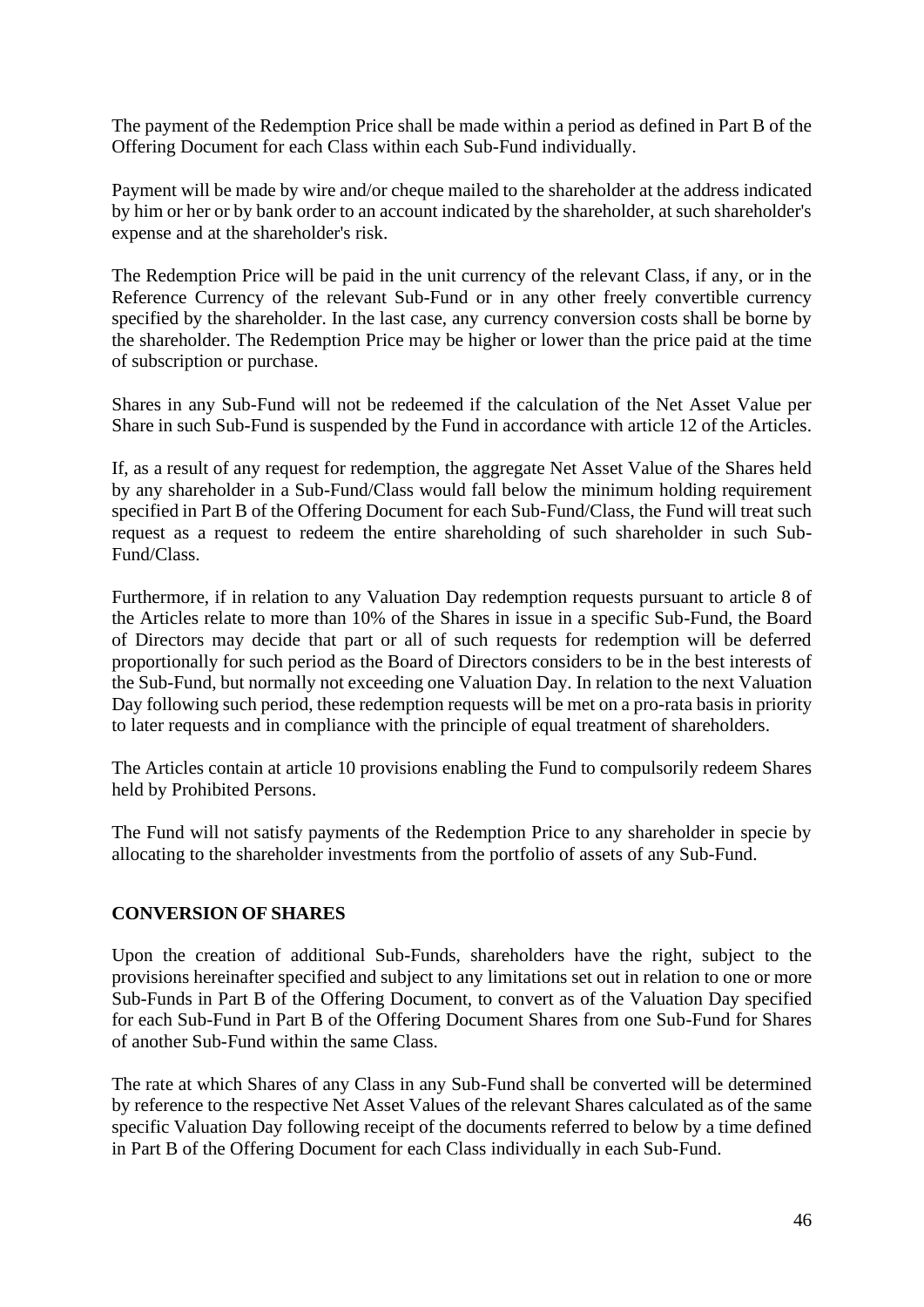A conversion fee may be charged by the Distributor. Such conversion fee shall not exceed the difference between the respective maximum sales charges for the subscription of shares of the two Sub-Funds concerned.

A conversion of Shares of one Sub-Fund for Shares of another Sub-Fund will be treated as a redemption of Shares and a simultaneous purchase of Shares. A converting shareholder may, therefore, realise a taxable gain or loss in connection with the conversion under the laws of the country of the shareholder's citizenship, residence or domicile.

All terms and notices regarding the redemption of Shares shall equally apply to the conversion of Shares.

No conversion of Shares will be effected until the following documents have been received at the registered office of the Transfer Agent:

- a duly completed conversion request form or other written notification acceptable to the Transfer Agent;
- the transfer form duly completed together with any other documentation that may be requested by the Transfer Agent from time to time.

Upon conversion, Shares will be issued to 3 decimal places of a Share.

Written confirmations of registered Shares will be sent to shareholders within 20 Business Days after the relevant Valuation Day, together with the balance resulting from such conversion, if any.

In converting Shares of a Sub-Fund for Shares of another Sub-Fund, a shareholder must meet applicable minimum investment requirements imposed by the acquired Sub-Fund in the relevant Class, if any.

Under no circumstances may the Fund transfer any existing shareholder who falls below the minimum shareholding requirement for a Sub-Fund into another Sub-Fund.

Shares of any Class, if any, in any Sub-Fund will not be converted in circumstances where the calculation of the Net Asset Value per Share of such Sub-Fund is suspended by the Fund pursuant to article 12 of the Articles.

# **DETERMINATION OF THE NET ASSET VALUE**

# *1) Calculation and Publication*

The Net Asset Value per Share of each Class within the relevant Sub-Fund shall be expressed in the unit currency of such Class or in the Reference Currency of the Sub-Fund and shall be determined as of any Valuation Day by dividing the net assets of the Fund attributable to the relevant Sub-Fund, being the value of the portion of assets less the portion of liabilities attributable to such Class within such Sub-Fund, as of any such Valuation Day, by the number of Shares then outstanding, in accordance with the valuation rules set forth below. The Net Asset Value per Share will be calculated in accordance with Luxembourg generally accepted accounting principles (Lux GAAP) and may be rounded up or down to the nearest unit of the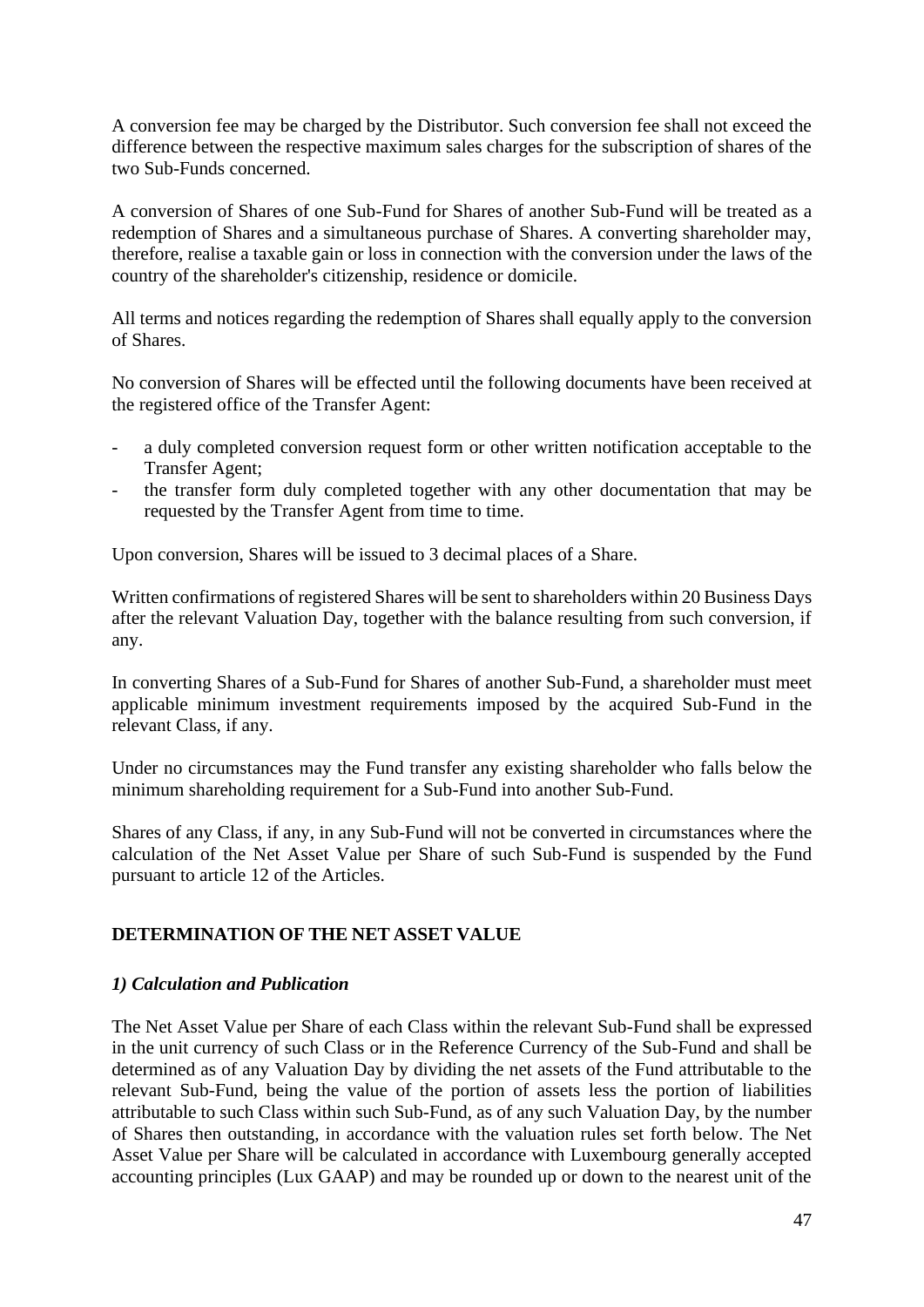relevant currency as the Fund shall determine. If since the time of determination of the Net Asset Value there has been a material change in the quotations in the markets on which a substantial portion of the investments attributable to the relevant Sub-Fund are dealt in or quoted, the Fund may, in order to safeguard the interests of the shareholders and the Fund, cancel the first valuation and carry out a second valuation for all applications received in relation to the relevant Valuation Day.

The value of such assets shall be determined as follows:

- a) The value of any cash on hand or on deposit, bills and demand notes and accounts receivable, prepaid expenses, cash dividends and interest declared or accrued as aforesaid and not yet received is deemed to be the full amount thereof, unless in any case the same is unlikely to be paid or received in full, in which case the value thereof is arrived at after making such discount as may be considered appropriate in such case to reflect the true value thereof.
- b) The value of assets, which are listed or dealt in on any stock exchange, is based on the closing price of the preceding Business Day on the stock exchange, which is normally the principal market for such assets.
- c) The value of assets dealt in on any other Regulated Market is based on the closing price of the preceding Business Day.
- d) In the event that any assets are not listed or dealt in on any stock exchange or on any other Regulated Market, or if, with respect to assets listed or dealt in on any stock exchange, or other Regulated Market as aforesaid, the price as determined pursuant to sub-paragraph (b) or (c) is not representative of the fair market value of the relevant assets, the value of such assets will be based on the reasonably foreseeable sales price determined prudently and in good faith.
- e) The liquidating value of futures, spot, forward or options contracts not traded on exchanges or on other Regulated Markets shall mean their net liquidating value determined, pursuant to the policies established by the Board of Directors, on a basis consistently applied for each different variety of contracts. The liquidating value of futures, spot, forward or options contracts traded on exchanges or on other Regulated Markets shall be based upon the closing prices of these contracts on the preceding Business Day on exchanges and Regulated Markets on which the particular futures, spot, forward or options contracts are traded by the Fund; provided that if a futures, forward or options contract could not be liquidated on the day with respect to which net assets are being determined, the basis for determining the liquidating value of such contract shall be such value as the board of directors may deem fair and reasonable.

Credit default swaps will be valued at their present value of future cash flows by reference to standard market conventions, where the cash flows are adjusted for default probability. Interest rate swaps will be valued at their market value established by reference to the applicable interest rates' curve. Other swaps will be valued at fair market value as determined in good faith pursuant to the procedures established by the board of directors and recognised by the Auditor of the Fund.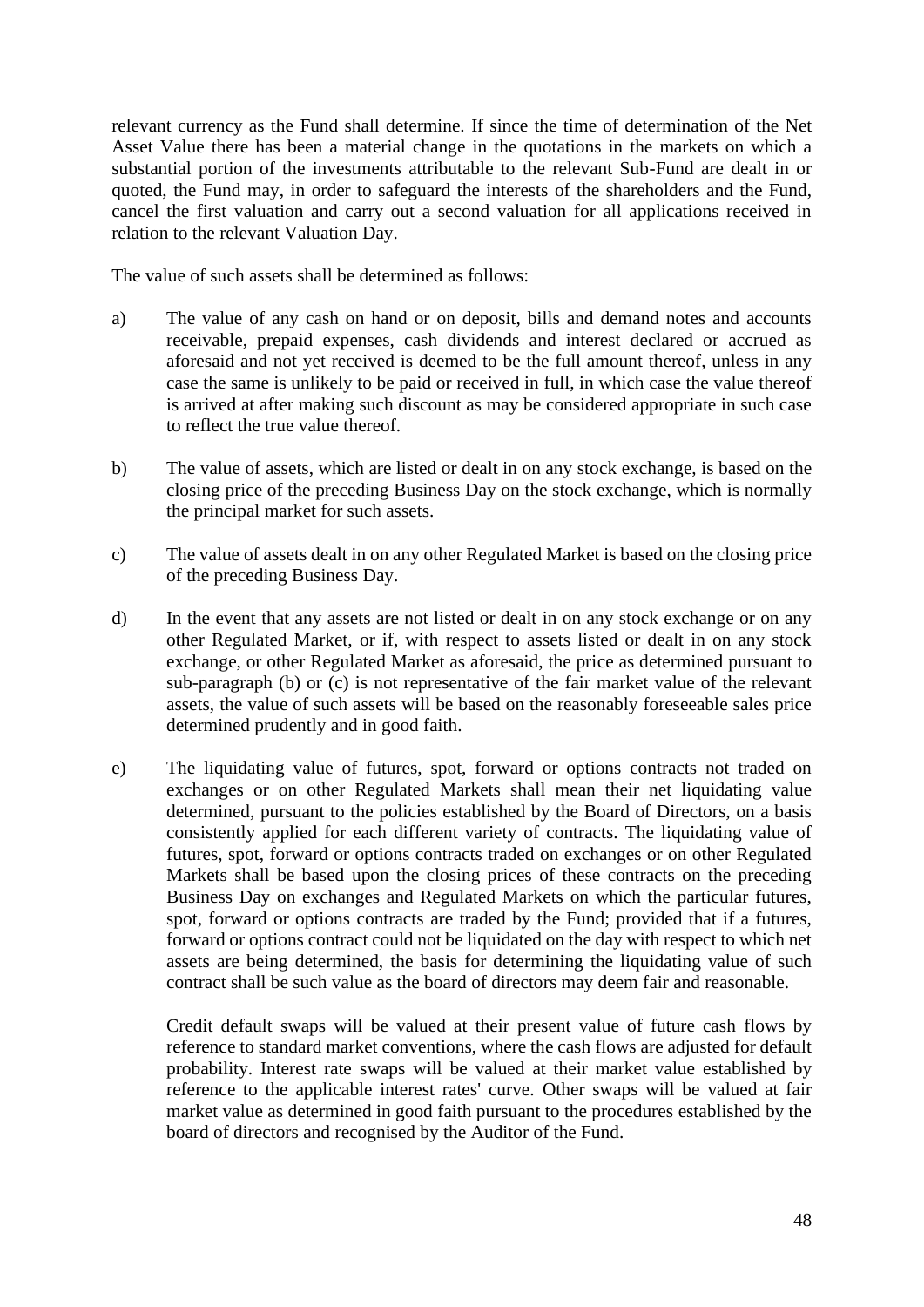- f) Units or shares of open-ended underlying funds will be valued at their last determined and available net asset value or, if such price is not representative of the fair market value of such assets, then the price shall be determined by the Board of Directors on a fair and equitable basis and in good faith.
- g) All other securities and other assets will be valued at fair market value as determined in good faith pursuant to the procedures established by the Board of Directors or the AIFM.
- h) Money market instruments held by the Fund with a remaining maturity of ninety days or less will be valued by the amortized cost method which approximates market value.

Under the responsibility of the Board of Directors, the valuation function is, in accordance with article 17 of the 2013 Law, performed by the AIFM, unless an external valuer is appointed for a particular Sub-Fund. Such external valuer will be disclosed for the relevant Sub-Fund in Part B ("Specific Information relating to the Sub-Funds").

The value of all assets and liabilities not expressed in the Reference Currency of a Sub-Fund will be converted into the Reference Currency of such Sub-Fund at rates last quoted by any major bank. If such quotations are not available, the rate of exchange will be determined in good faith by or under procedures established by the Board of Directors.

The Board of Directors, in its discretion, may permit some other method of valuation to be used if it considers that such valuation better reflects the fair value of any asset of the Fund.

The Net Asset Value per Share of each Class and the issue and redemption prices per Share of each Sub-Fund may be obtained during business hours at the registered office of the Fund.

If Valuation Days coincide with customary holidays in countries whose stock exchanges or other markets are decisive for valuing the majority of a Sub-Fund's net assets, as an exception, the net asset value of that Sub-Fund's shares shall not be calculated on such days.

# *2) Temporary Suspension of the Calculation*

The Fund may temporarily suspend the determination of the Net Asset Value per Share of any Sub-Fund and the issue and redemption of its Shares from its shareholders:

- a) during any period when any of the principal stock exchanges or other markets on which any substantial portion of the investments of the Fund attributable to such Sub-Fund from time to time is quoted or dealt in is closed otherwise than for ordinary holidays, or during which dealings therein are restricted or suspended, provided that such restriction or suspension affects the valuation on the investments of the Fund attributable to a Sub-Fund quoted thereon; or
- b) during the existence of any state of affairs which constitutes an emergency in the opinion of the Board of Directors as a result of which disposals or valuation of assets owned by the Fund attributable to such Sub-Fund would be impracticable; or
- c) during any breakdown in the means of communication normally employed in determining the price or value of any of the investments of such Sub-Fund or the current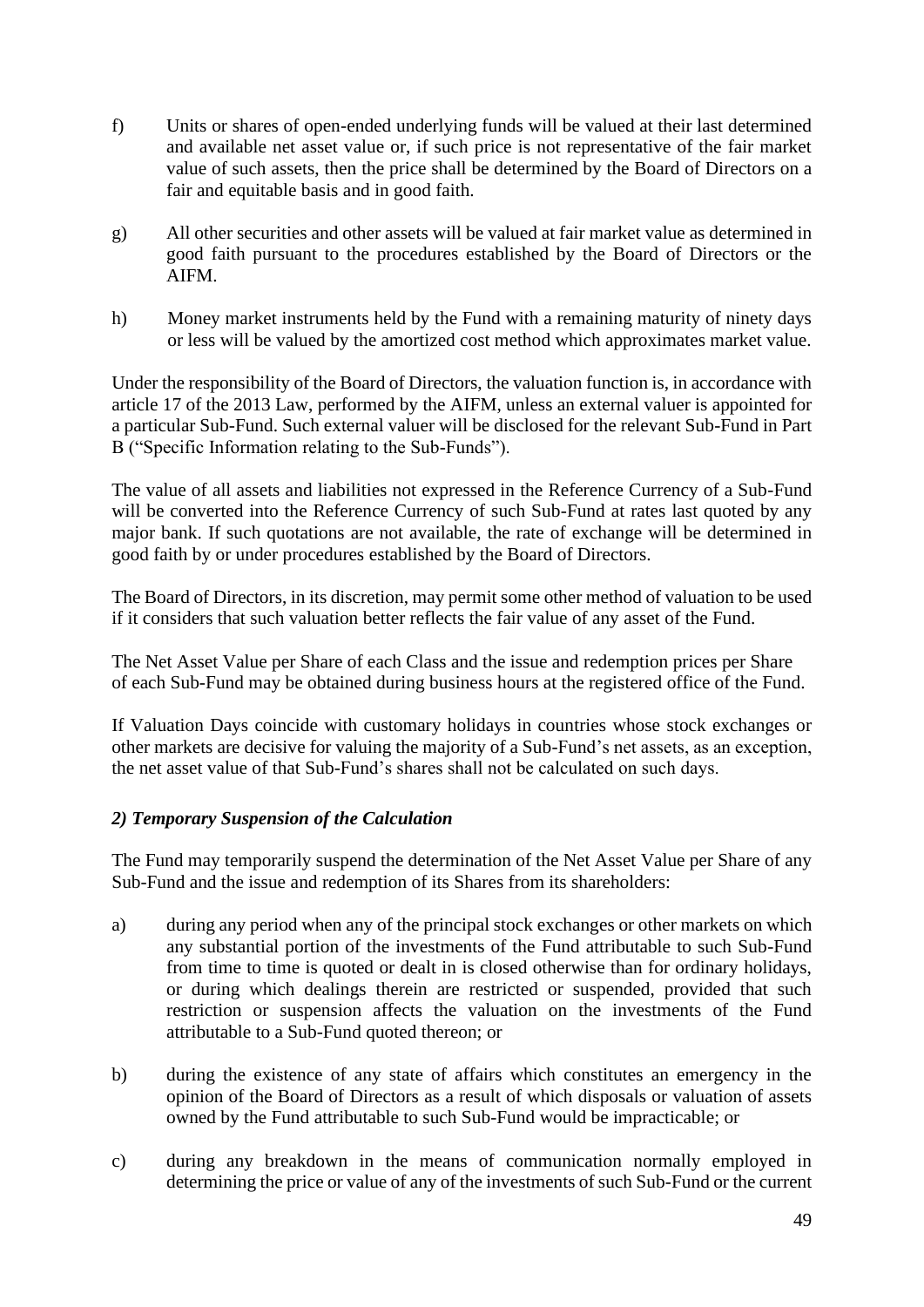price or values on any stock exchange or other market in respect of the assets attributable to such Sub-Fund; or

- d) when for any other reason the prices of any investments owned by the Fund attributable to any Sub-Fund cannot promptly or accurately be ascertained; or
- e) during any period when the Fund is unable to repatriate funds for the purpose of making payments on the redemption of the Shares of such Sub-Fund or during which any transfer of funds involved in the realisation or acquisition of investments or payments due on redemption of Shares cannot in the opinion of the Board of Directors be effected at normal rates of exchange;
- f) upon the publication of a notice convening a general meeting of shareholders for the purpose of resolving the winding-up of the Fund.

Any such suspension shall be published, if appropriate, by the Fund and shall be notified to shareholders having made an application for subscription and redemption of Shares for which the calculation of the Net Asset Value has been suspended.

Such suspension as to any Sub-Fund shall have no effect on the calculation of the Net Asset Value per Share, the issue and redemption of Shares of any other Sub-Fund.

Any request for subscription or redemption shall be irrevocable except in the event of a suspension of the calculation of the Net Asset Value, in which case shareholders may give notice that they wish to withdraw their application. If no such notice is received by the Fund, such application will be dealt with as of the first Valuation Day, as determined for each relevant Sub-Fund, following the end of the period of suspension.

# **DISTRIBUTION POLICY**

Within each Sub-Fund, Shares may be issued as capitalisation Shares and/or as distribution Shares. The features of the Shares available within each Sub-Fund are set out in Part B of the Offering Document.

In any event, no distribution may be made if, as a result, the Net Asset Value of the Fund would fall below the equivalent of EUR 1,250,000.

Dividends not claimed within five years of their due date will lapse and revert to the relevant Class within the relevant Sub-Fund.

No interest shall be paid on a distribution declared by the Fund and kept by it at the disposal of its beneficiary.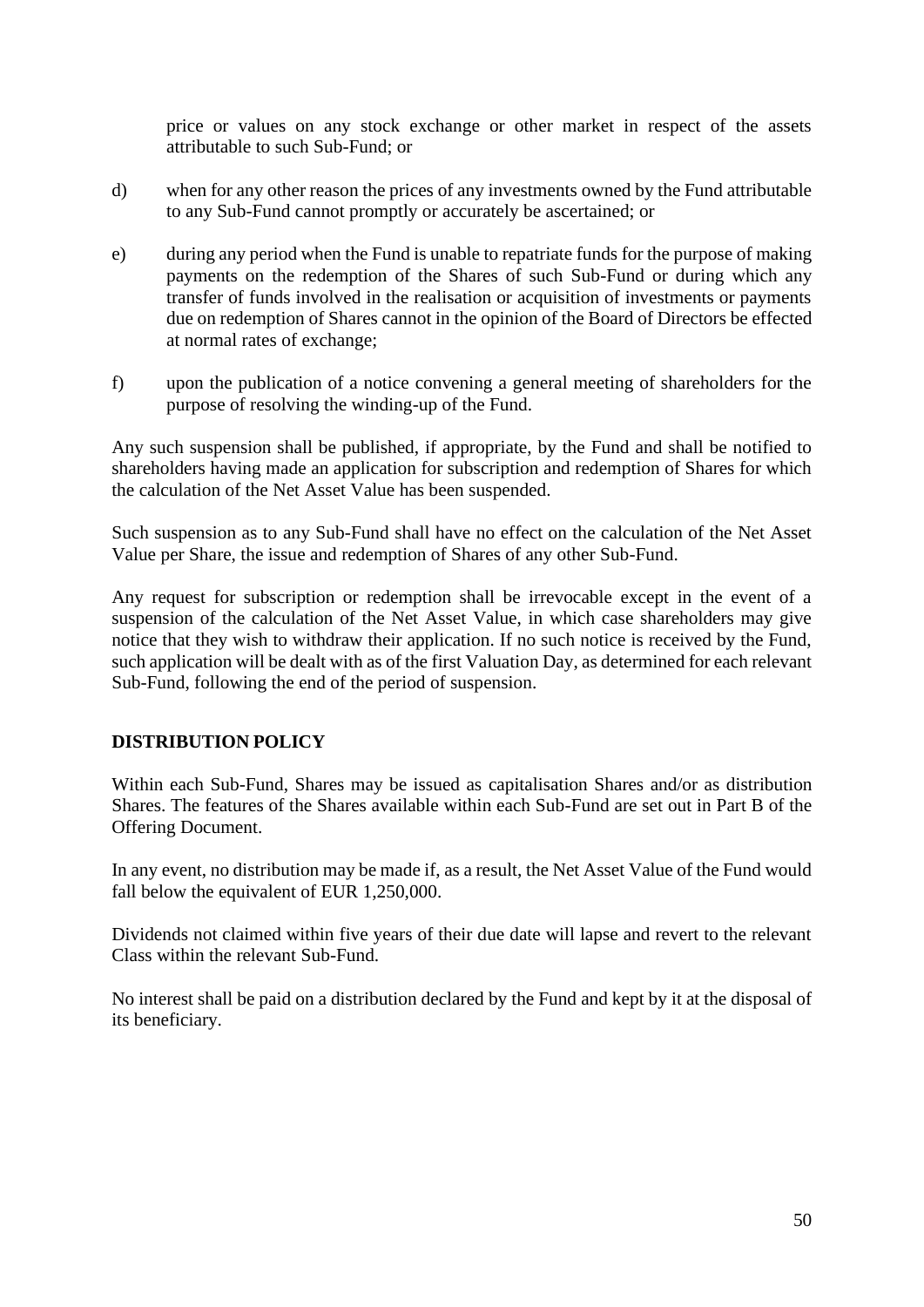# **CHARGES AND EXPENSES**

The charges and expenses of each Sub-Fund are individually set out in Part B of the Offering Document.

# **TAXATION**

The following is based on the Fund's understanding of, and advice received on, certain aspects of the law and practice currently in force in Luxembourg. There can be no guarantee that the tax position at the date of this Offering Document or at the time of an investment will endure indefinitely.

**Investors should consult their professional advisers on the possible tax and other consequences of their subscribing for, purchasing, holding, selling or redeeming Shares under the laws of their country of incorporation, establishment, citizenship, residence or domicile.**

**In addition, special considerations (not discussed herein) may apply to persons who are not direct shareholders in the Fund but who are deemed to own Shares as a result of the application of certain attribution rules. Tax and other relevant information for US investors is contained within the relevant application form.**

# *A. Taxation of the Fund in Luxembourg*

The Fund is currently not liable to any Luxembourg tax on profits or income, nor are distributions paid by the Fund liable to any Luxembourg withholding tax. The Fund is, however, liable in Luxembourg to a tax (taxe d'abonnement) of 0.01 % per annum of its Net Asset Value, such tax being payable quarterly on the basis of the value of the aggregate net assets of the Sub-Funds at the end of the relevant calendar quarter. In case some Sub-Funds are invested in other Luxembourg investment funds, which in turn are subject to the subscription tax provided for by the law of 17 December 2010 relating to undertakings for collective investment, no subscription tax is due from the Fund on the portion of assets invested therein. No stamp duty or other tax is payable in Luxembourg on the issue of Shares. No Luxembourg tax is payable on the realised capital appreciation of the assets of the Fund. For certain Sub-Funds, the above mentioned taxe d'abonnement may be paid by the AIFM on behalf of the Fund. If applicable, this will be specified in relation to each Sub-Fund in Part B of this Offering Document.

The Fund is liable to an initial capital tax of EUR 1.250,- which was paid upon incorporation. This initial capital tax was paid by the AIFM on behalf of the Fund.

#### General

Dividends and interest received by the Fund on its investments may be subject to nonrecoverable withholding or other taxes in the countries of origin.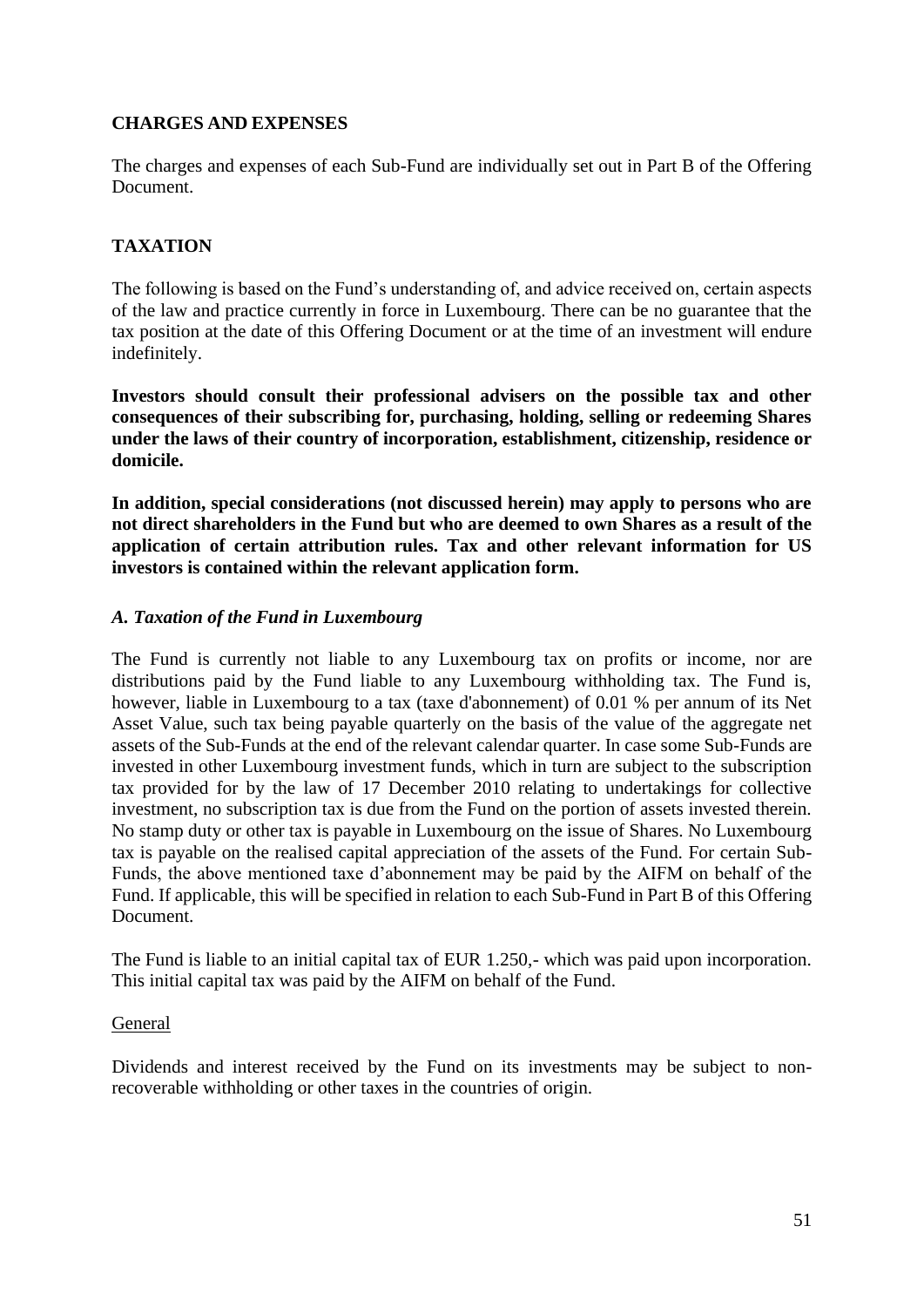# *B. Luxembourg taxation of Shareholders*

Under current legislation, shareholders are not subject to any capital gains, income or withholding tax in Luxembourg (except for those domiciled, resident or having a permanent establishment in Luxembourg).

# General

It is expected that shareholders in the Fund will be resident for tax purposes in many different countries. Consequently, no attempt is made in this Offering Document to summarize the taxation consequences for each investor of subscribing, converting (if any), holding, redeeming or otherwise acquiring or disposing of Shares in the Fund. These consequences will vary in accordance with the law and practice currently in force in a shareholder's country of citizenship, residence, domicile or incorporation and with his personal circumstances.

# **GENERAL INFORMATION**

## *1) Corporate Information*

The Fund was incorporated on 6 November 2007 for an unlimited period of time and is governed by the law of August 10, 1915 on commercial companies, as amended, and by part II of the Law.

The registered office of the Fund is established at 11/13, boulevard de la Foire, L-1528 Luxembourg, Grand Duchy of Luxembourg. The Fund is recorded at the Luxembourg Trade and Companies Register ("Registre de Commerce et des Sociétés") under the number B 133351.

The Articles were published for the first time in the Mémorial C of 26 November 2007. The Articles were amended the last time on 27 October 2014 and published in the Mémorial C on 20 November 2014.

Any interested person may inspect these documents at the Luxembourg Trade and Companies Register; copies are available on request at the registered office of the Fund.

The minimum capital of the Fund, as provided by law, which must be achieved within 12 months after the date on which the Fund has been authorized as a collective investment undertaking under Luxembourg law, is EUR 1,250,000. The capital of the Fund is represented by fully paid-up Shares of no par value. The initial capital of the Fund has been set at thirty one thousand Euro (EUR 31,000.-) divided into thirty-one (31) fully paid-up Shares of no par value.

The Fund is open-ended which means that it may, at any time on the request of the shareholders, redeem Shares of the relevant Sub-Fund at prices based on the applicable Net Asset Value per Share as at the relevant Valuation Day.

In accordance with the Articles, the Board of Directors may issue Shares in each Sub-Fund. A separate portfolio of assets is maintained for each Sub-Fund and is invested in accordance with the investment objective applicable to the relevant Sub-Fund as disclosed in Part B of the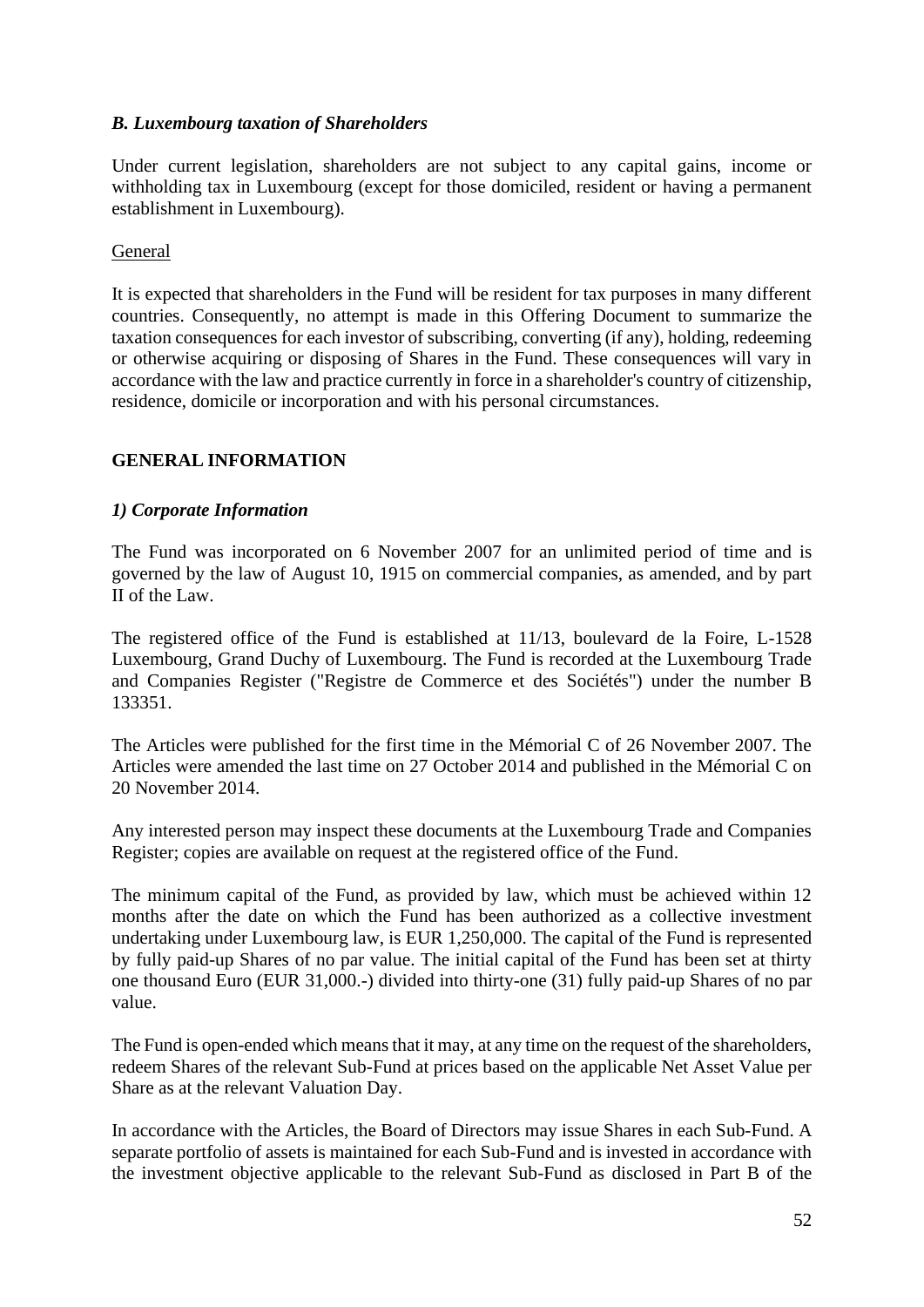Offering Document. As a result, the Fund is an "umbrella fund" enabling investors to choose between one or more investment objectives by investing in one or more Sub-Funds.

Furthermore, the Board of Directors may issue Shares of different Classes in each Sub-Fund.

The Board of Directors may from time to time decide to create further Sub-Funds; in that event, the Offering Document will be updated and amended so as to include detailed information on the new Sub-Funds. The Board of Directors of the Fund may also decide to create further Classes; in that event the Offering Document will be updated and amended as to include detailed information on such new Classes.

The share capital of the Fund will be equal, at any time, to the total value of the net assets of all the Sub-Funds.

# *2) Meetings of, and Reports to, Shareholders*

Notice of any general meeting of shareholders (including those considering amendments to the Articles or the dissolution and liquidation of the Fund or of any Sub-Fund) shall be mailed to each registered shareholder at least eight days prior to the meeting and shall be published to the extent required by Luxembourg law in the Mémorial C and in any Luxembourg and other newspaper(s) that the Board of Directors may determine.

If the Articles are amended, such amendments shall be filed with the Luxembourg Trade and Companies Register and published in the Mémorial C.

The Fund publishes annually a detailed audited report on its activities and on the management of its assets; such report shall include, inter alia, the combined accounts relating to all the Sub-Funds, a detailed description of the assets of each Sub-Fund and a report from the Auditor. The aforementioned document will be sent to registered shareholders within six months of the date thereof and copies may be obtained free of charge by any person at the registered office of the Fund.

The reports of the Fund will include in particular the following information:

- the percentage of the Sub-Funds' assets which are subject to special arrangements arising from their illiquid nature;
- any new arrangements for managing the liquidity of the Sub-Funds;
- the current risk profiles of the Sub-Funds and the risk managements systems employed by the AIFM to manage those risks;
- any changes to the maximum level of leverage (if any) which are employed in relation to the Sub-Funds as well as any right of reuse of collateral or any guarantee granted under the leveraging arrangement; and
- the total amount of leverage employed by a Sub-Fund (if any).

The accounting year of the Fund shall commence on the first of January of each year and shall terminate on the thirty-first of December of the same year.

The annual general meeting of shareholders shall take place in Luxembourg, Grand Duchy of Luxembourg, at a place specified in the notice of meeting on the third Wednesday of the month of June at 11.00 a.m. and for the first time in 2009.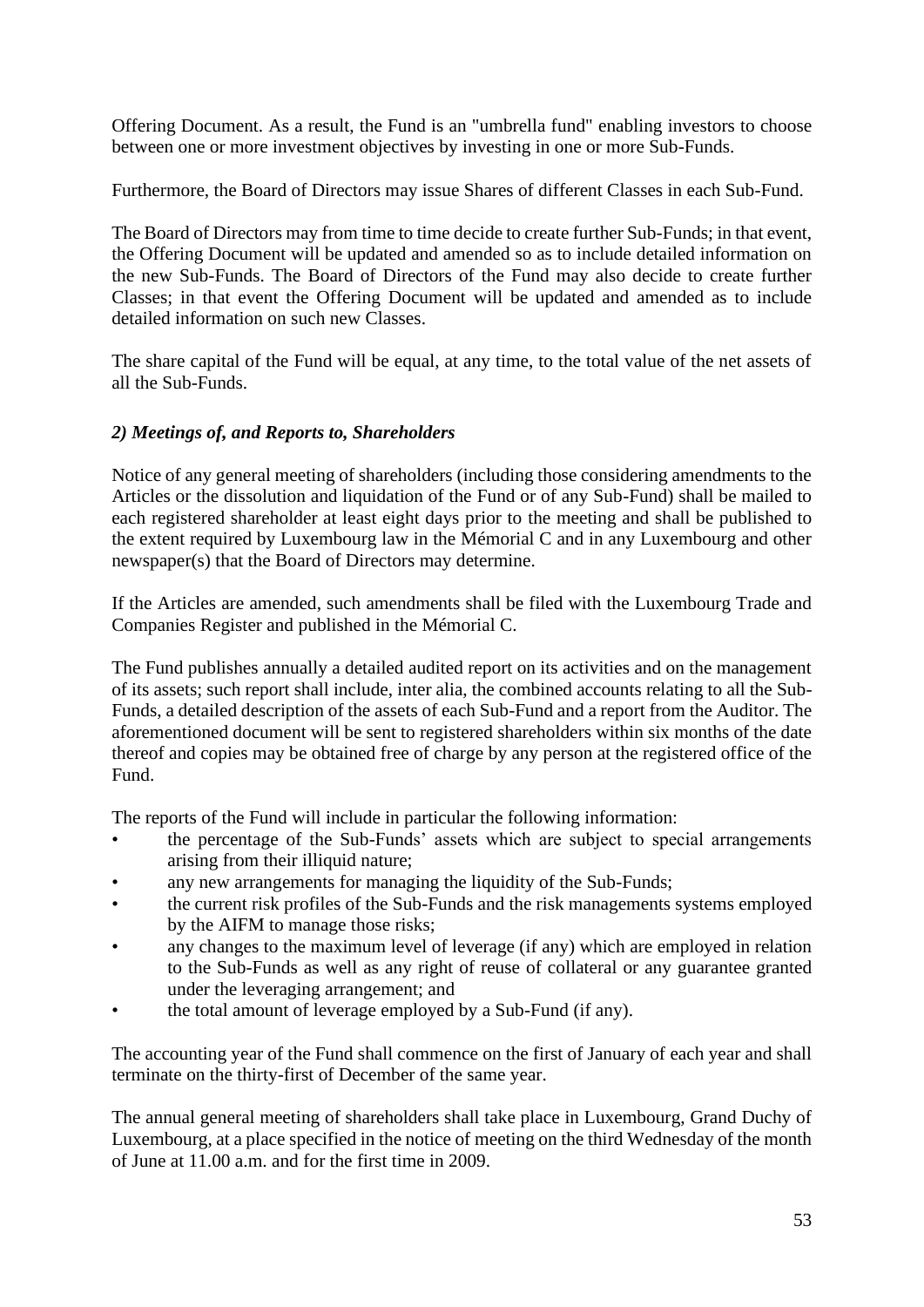The shareholders of any Class within any Sub-Fund may hold, at any time, general meetings to decide on any matters which relate exclusively to such Class.

The combined accounts of the Fund shall be maintained in EUR being the currency of the share capital. The financial statements relating to the various separate Sub-Funds shall also be expressed in the reference currency (the "Reference Currency") for the Sub-Funds.

## *3) Dissolution and Liquidation of the Fund*

The Fund may at any time be dissolved by a resolution of the general meeting of shareholders subject to the quorum and majority requirements applicable for amendments to the Articles.

Whenever the share capital falls below two-thirds of the minimum capital indicated in article 5 of the Articles, the question of the dissolution of the Fund shall be referred to a general meeting of shareholders by the Board of Directors. The general meeting, for which no quorum shall be required, shall decide by the simple majority of the Shares present or represented at the meeting.

The question of the dissolution of the Fund shall also be referred to a general meeting of shareholders whenever the share capital falls below one-fourth of the minimum capital set by article 5 of the Articles; in such event, the general meeting shall be held without any quorum requirement and the dissolution may be decided by shareholders holding one-fourth of the Shares present or represented at the meeting.

The meeting must be convened so that it is held within a period of forty days as from ascertainment that the net assets have fallen below two-thirds or one-fourth of the legal minimum, as the case may be.

Liquidation shall be carried out by one or several liquidators, who may be physical persons or legal entities, duly approved by the regulatory authority and appointed by the general meeting of shareholders, which shall determine their powers and their compensation.

The net proceeds of liquidation corresponding to each Class within each Sub-Fund shall be distributed by the liquidators to the holders of Shares of the relevant Class in the relevant Sub-Fund in proportion to their holding of such Shares in such Class.

Should the Fund be voluntarily or compulsorily liquidated, its liquidation will be carried out in accordance with the provisions of the Law. Such Law specifies the steps to be taken to enable shareholders to participate in the distribution(s) of the liquidation proceeds and provides for a deposit in escrow at the "Caisse de Consignations" at the time of the close of liquidation. Amounts not claimed from escrow within the statute of limitation period shall be liable to be forfeited in accordance with the provisions of Luxembourg law.

#### *4) Termination and Amalgamation of Sub-Funds /Classes of Shares*

In the event that for any reason the value of the total net assets in any Sub-Fund or Class has decreased to, or has not reached, an amount determined by the Board of Directors to be the minimum level for such Sub-Fund or Class to be operated in an economically efficient manner (which amount is currently fixed at 10,000,000 EUR) or in case of a substantial modification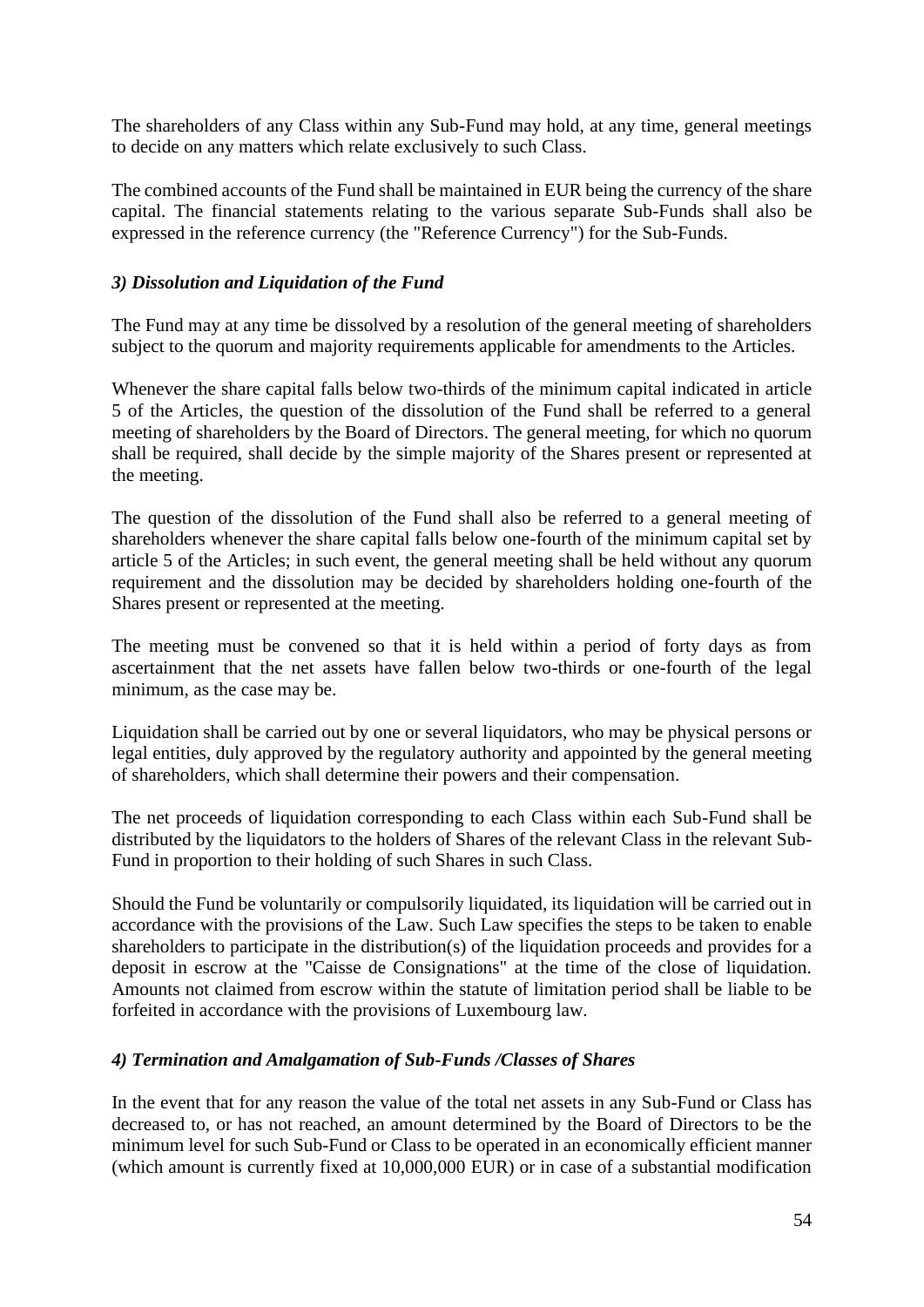in the political, economic or monetary situation or as a matter of economic rationalization, the Board of Directors may decide to redeem all the Shares of the relevant Sub-Fund or Class at the Net Asset Value per Share (taking into account actual realization prices of investments and realization expenses) calculated as of the Valuation Day at which such decision shall take effect. The Fund shall serve a notice to the holders of the relevant Shares prior to the effective date for the compulsory redemption, which will indicate the reasons of and the procedure for the redemption operations: registered holders shall be notified in writing. Unless it is otherwise decided in the interests of, or to keep equal treatment between, the shareholders, the shareholders of the Sub-Fund or Class concerned may continue to request redemption of their Shares free of charge (but taking into account actual realization prices of investments and realization expenses) prior to the date effective for the compulsory redemption.

Notwithstanding the powers conferred to the Board of Directors by the preceding paragraph, the general meeting of shareholders of any Class or of any Sub-Fund will, in any other circumstances, have the power, upon proposal from the Board of Directors, to redeem all the Shares of the relevant Sub-Fund or Class and refund to the shareholders the Net Asset Value of their Shares (taking into account actual realization prices of investments and realization expenses) calculated as of the Valuation Day, at which such decision shall take effect. There shall be no quorum requirements for such general meeting of shareholders, which shall decide by resolution taken by simple majority of those present or represented and voting at such meeting.

Assets which may not be distributed to their beneficiaries upon the implementation of the redemption will be deposited with the Depositary for a period of six months thereafter; after such period, the assets will be deposited with the Caisse de Consignations on behalf of the persons entitled thereto.

All redeemed Shares shall be cancelled.

Under no circumstances may the Board of Directors or any meeting of shareholders allocate the assets or liabilities of any Sub-Fund to another Sub-Fund or to any other Luxembourg or foreign investment fund.

# **DOCUMENTS AVAILABLE**

Copies of the following documents as well as of the information enumerated in article 21 of the 2013 Law may be obtained for inspection during usual business hours on any Business Day at the registered office of the AIFM:

- the Articles:
- the Depositary Bank and Paying Agent Services Agreement;
- the administration agency agreement;
- the alternative investment fund management services agreement;
- the agreements with the Portfolio Manager(s) and the Sub- Portfolio Manager(s), if any, referred to under the heading "Portfolio Manager and Sub- Portfolio Manager";
- a description of all fees, charges and expenses and of the maximum amounts thereof which are directly or indirectly borne by the shareholders;
- a description of how the AIFM ensures fair treatment of shareholders;
- where available, the historical performance of the Sub-Funds;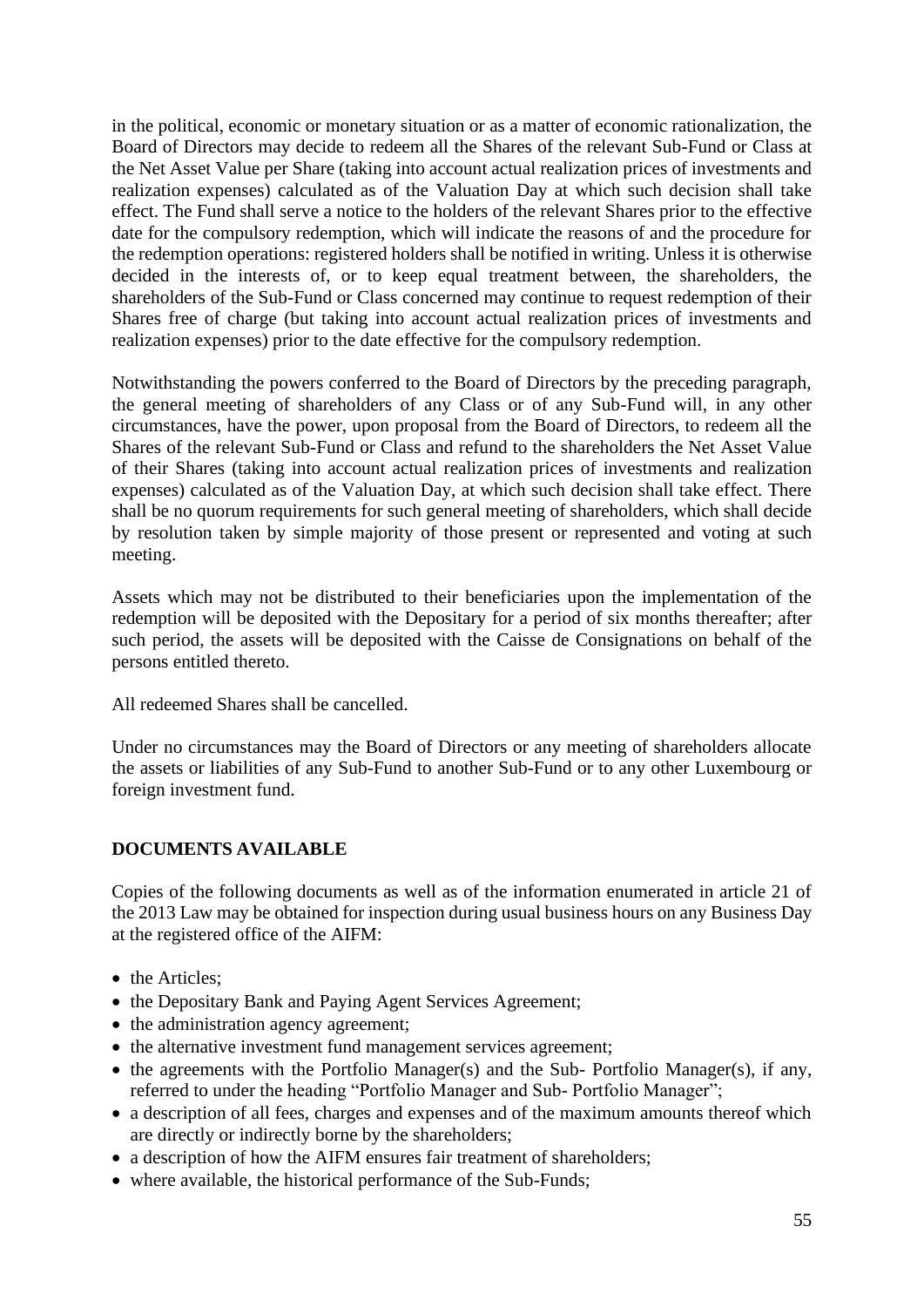- the percentage of the Sub-Funds' assets which are subject to special arrangements arising from their illiquid nature;
- a description of the Company's liquidity risk management as well as any new arrangements for managing the liquidity of the Sub-Funds;
- he current risk profiles of the Sub-Funds and the risk management systems employed by the AIFM to manage those risks;
- any changes to the maximum level of leverage (if any) which are employed in relation to the Sub-Funds as well as any right of reuse of collateral or any guarantee granted under the leveraging arrangement; and
- the total amount of leverage employed by a Sub-Fund (if any).

Furthermore, the Offering Document, the Articles and the latest report and accounts referred to under the heading "Meetings of and Reports to Shareholders" may be obtained free of charge.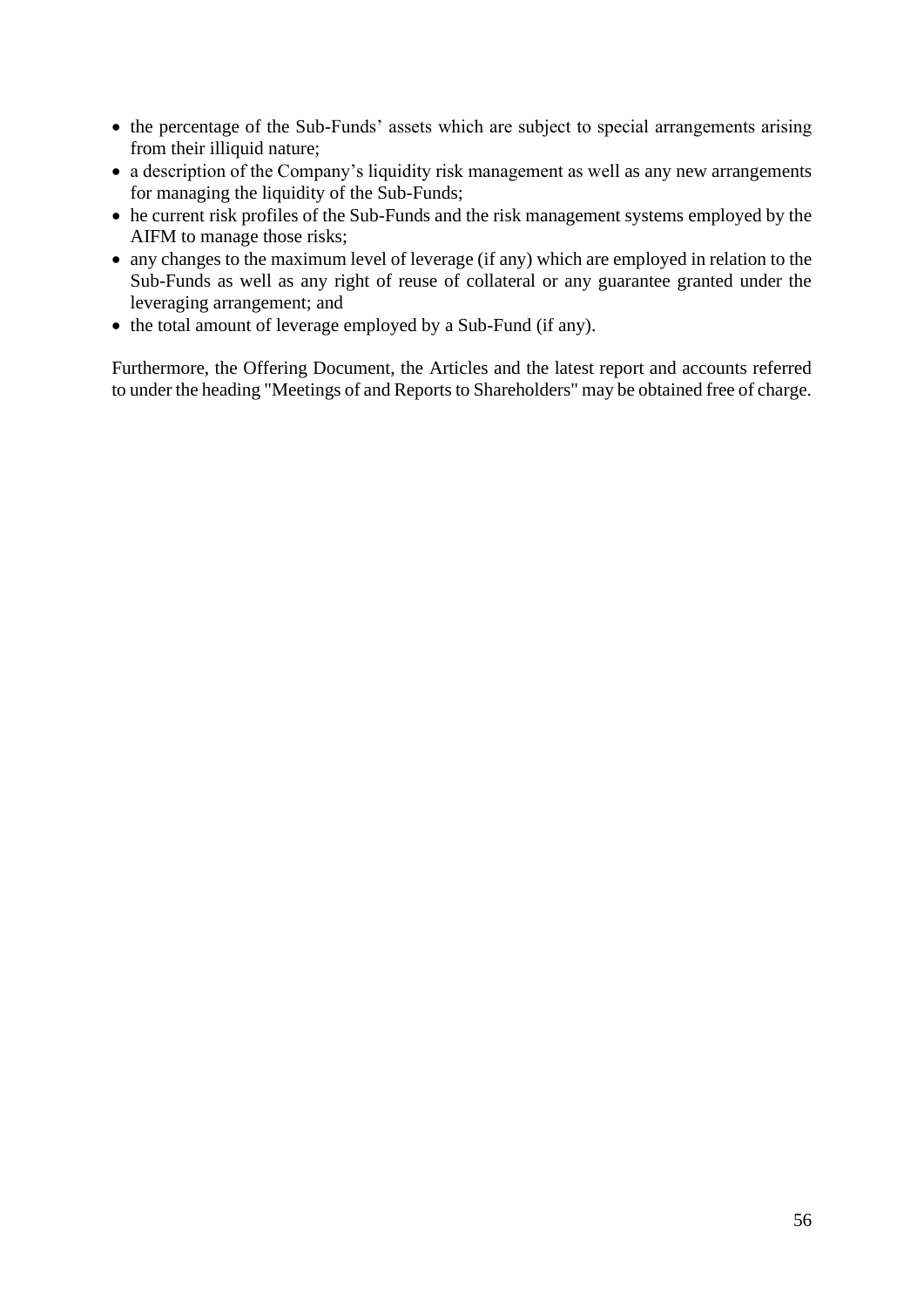# **PART B: SPECIFIC INFORMATION RELATING TO THE SUB-FUNDS**

# *A. Mediolanum Specialities SICAV-SIF – Diversified Multi Asset Fund*

## *1. Investment Objective and Strategies*

#### *1.1 Investment Objective*

The investment objective of Mediolanum Specialities SICAV-SIF – Diversified Multi Asset Fund (the "Sub-Fund") is long term capital appreciation and regular income distribution by investing in a broad range of different global asset classes.

## *1.2 Investment Strategies*

The Sub-Fund seeks to achieve its investment objectives by investing in a diversified portfolio of permissible asset classes where, in normal market conditions, it is intended that the majority of the Sub-Fund's exposure will be to global equities and/or global fixed income securities and the minority of the Sub-Fund's exposure will be to other permissible asset classes.

Therefore, the Sub-Fund's assets may be invested in any permissible assets, including but not limited to UCITS and/or non-UCITS collective investment schemes (e.g. open-ended, closedended, leveraged and/or unleveraged collective investment schemes), listed or unlisted transferable securities, REITS, certificates, fixed income securities and other debt instruments as well as contingent convertibles.

The Sub-Fund may use the financial derivative instruments set out in section "Investment Objective, Strategy and Restrictions" in Part A of this Offering Document both for hedging and for investment purposes.

In order to maximize capital appreciation and income distribution, the Sub-Fund intends to invest in a diversified portfolio of permissible asset classes. However, depending on prevailing market conditions, the Sub-Fund may in exceptional cases invest a major part or even all of its assets in any single asset class if such asset allocation seems in the appreciation of the Portfolio Manager to be in the best interest of the Sub-Fund and the shareholders in order to achieve capital gain and to minimize investment risks.

Within the limits set forth in this Offering Document and on an ancillary basis, the Sub-Fund may hold cash and cash equivalents.

The Sub-Fund may also enter into securities lending transactions, provided that (i) such transactions are entered into within the framework of a standardised lending system organised by a recognised securities clearing system or a first class financial institution, which is subject to prudential supervision and which specialises in this type of transaction, (ii) the Sub-Fund receives collateral the value of which is, deviating from section "Collateral and reinvestment of collateral" in Part A of the Offering Document, at least equivalent to 90% of the global valuation of the securities lent and (iii) the volume of such transactions is kept at an appropriate level which enables the Sub-Fund at all times to meet its redemption obligations.

The Sub-Fund is also allowed to enter into total return swaps as further described in chapter "Securities Financing Transactions and Total Return Swaps" of Part A of the Offering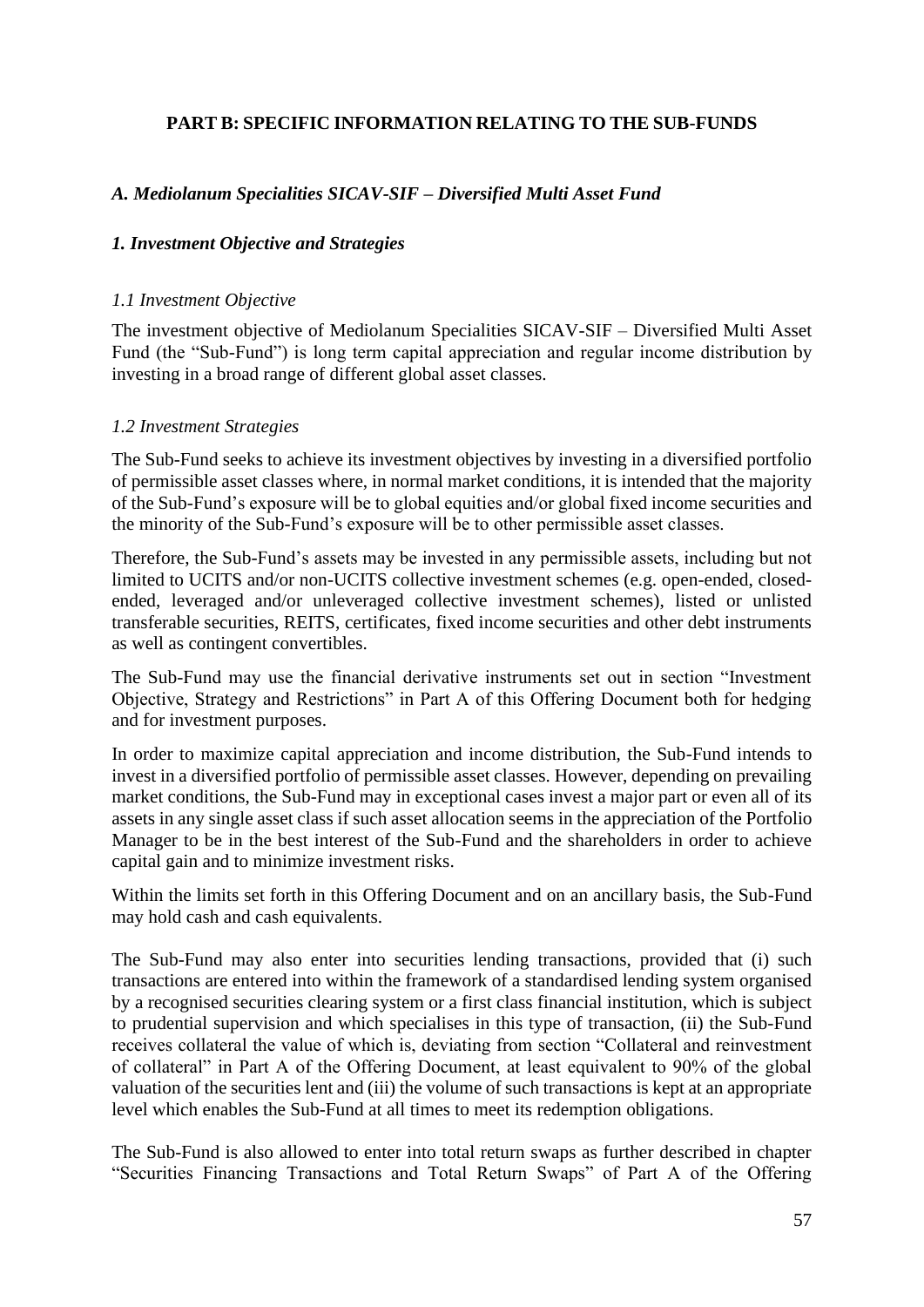Document. Total return swap agreements with respect to equity securities, baskets of equity securities and equity indices can be used.

## *1.3 Investment Restrictions*

The Sub-Fund will comply with the investment restrictions set out in Part A of the Offering Document. Furthermore, the global exposure of the Sub-Fund will not exceed the total net value of its portfolio.

## *2. Share Classes / Distribution policy*

Within this Sub-Fund Shares may be issued within the following Classes:

#### a) Class A Shares

Class A Shares are issued in the Reference Currency of this Sub-Fund and are exclusively issued as capitalisation Shares.

#### b) Class B Shares

Class B Shares are issued in the Reference Currency of this Sub-Fund and are exclusively issued as distribution Shares.

The Board of Directors has the discretion to decide on the dividends distribution rate. Depending on market conditions and portfolio positioning, this rate may be zero. The dividends are not guaranteed.

#### *3. Sales and Redemption Charge*

The Offer Price per Share corresponds to the Net Asset Value per Share plus the sales charge as mentioned hereinafter (if any).

The sales charge levied at the discretion of the Board of Directors is a maximum of 6 per cent of the Net Asset Value per Share, which shall revert to the agents involved in the placing of the Shares.

The redemption charge levied at the discretion of the Board of Directors is a maximum of 5 per cent of the Net Asset Value per Share, which shall revert to the agents involved in the placing of the Shares.

#### *4. Subscriptions*

Applications for subscriptions must be received by the Transfer Agent not later than 13.00 h, Luxembourg time, on the Business Day preceding the relevant Valuation Day. Applications received after that time will be processed as of the next Valuation Day. Earlier cut-off times may apply for applications submitted to distributors. Investors are advised to contact their distributor to find out which cut-off time is applicable to them.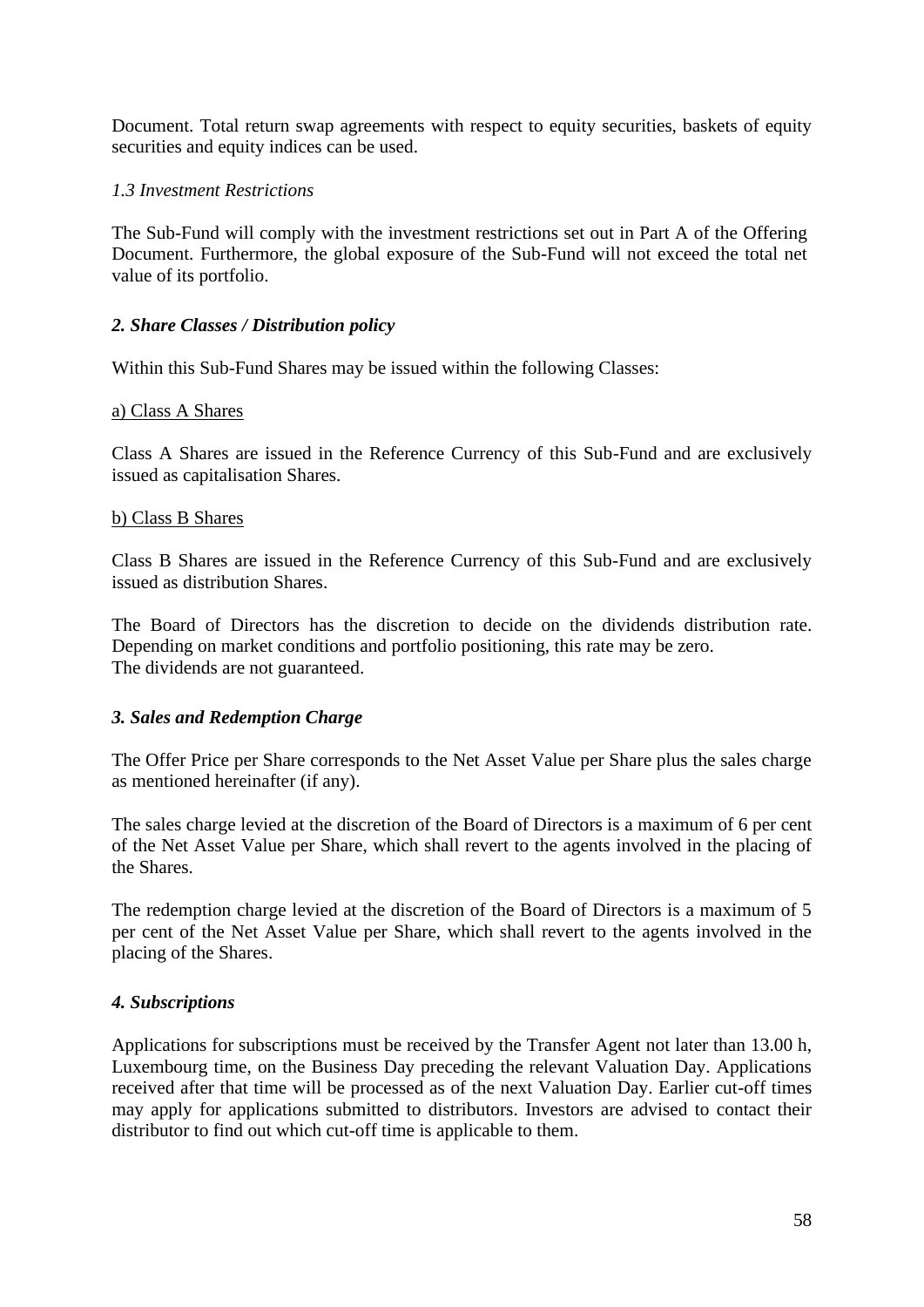Payments for subscriptions must be received within two (2) Business Days following the relevant Valuation Day.

# *5. Redemptions*

Applications for redemptions must be received by the Transfer Agent not later than 13.00 h, Luxembourg time, on the Business Day preceding the relevant Valuation Day. Applications received after that time will be processed as of the next Valuation Day (the "Redemption Day"). Earlier cut-off times may apply for applications submitted to distributors. Investors are advised to contact their distributor to find out which cut-off time is applicable to them.

Payment for redemptions will be made within two (2) Business Days from the relevant Valuation Day.

# **Delay of Redemption Payments**

The Fund shall use its best efforts to maintain an appropriate liquidity for the Sub-Fund so that redemptions of Shares under several circumstances may be made without undue delay after request by shareholders. The Fund may however, in exceptional circumstances when sufficient liquidity is not available, be entitled to implement redemption orders after the sale of corresponding assets of the Sub-Fund shall have been effected in the best interests of shareholders.

In general, the right to obtain redemption is contingent upon the Sub-Fund having sufficient assets to honor redemptions.

The Board of Directors may, at its discretion, defer payment of the redemption of Shares if raising funds to pay such a redemption would, in its view, not be in the best interests of the Sub-Fund. The payment will be deferred until the special circumstances have ceased.

# *6. Conversions*

Conversions of Shares of a Class of this Sub-Fund into Shares of another Class of this Sub-Fund or into Shares of another sub-fund of the Fund are authorized.

# *7. Reference Currency/ Currency Hedging*

The Reference Currency of the Sub-Fund is the Euro (EUR).

The investments of the Sub-Fund will generally be hedged into the Reference Currency of the Sub-Fund. Currency hedging will be made through the use of various techniques including the entering into forward currency contracts, currency options and futures. The relevant currency hedging is intended to reduce a shareholder's exposure to the respective currencies in which the Sub-Fund's investments are denominated. In this regard, it is anticipated that currency risks will be hedged to a large extent and there is no guarantee that such hedging will be effective. From time to time the Portfolio Manager may not fully hedge the currency exposure, if this can be expected to be in the interest of the shareholders. Any costs incurred relating to the above mentioned hedging will be borne by the Sub-Fund.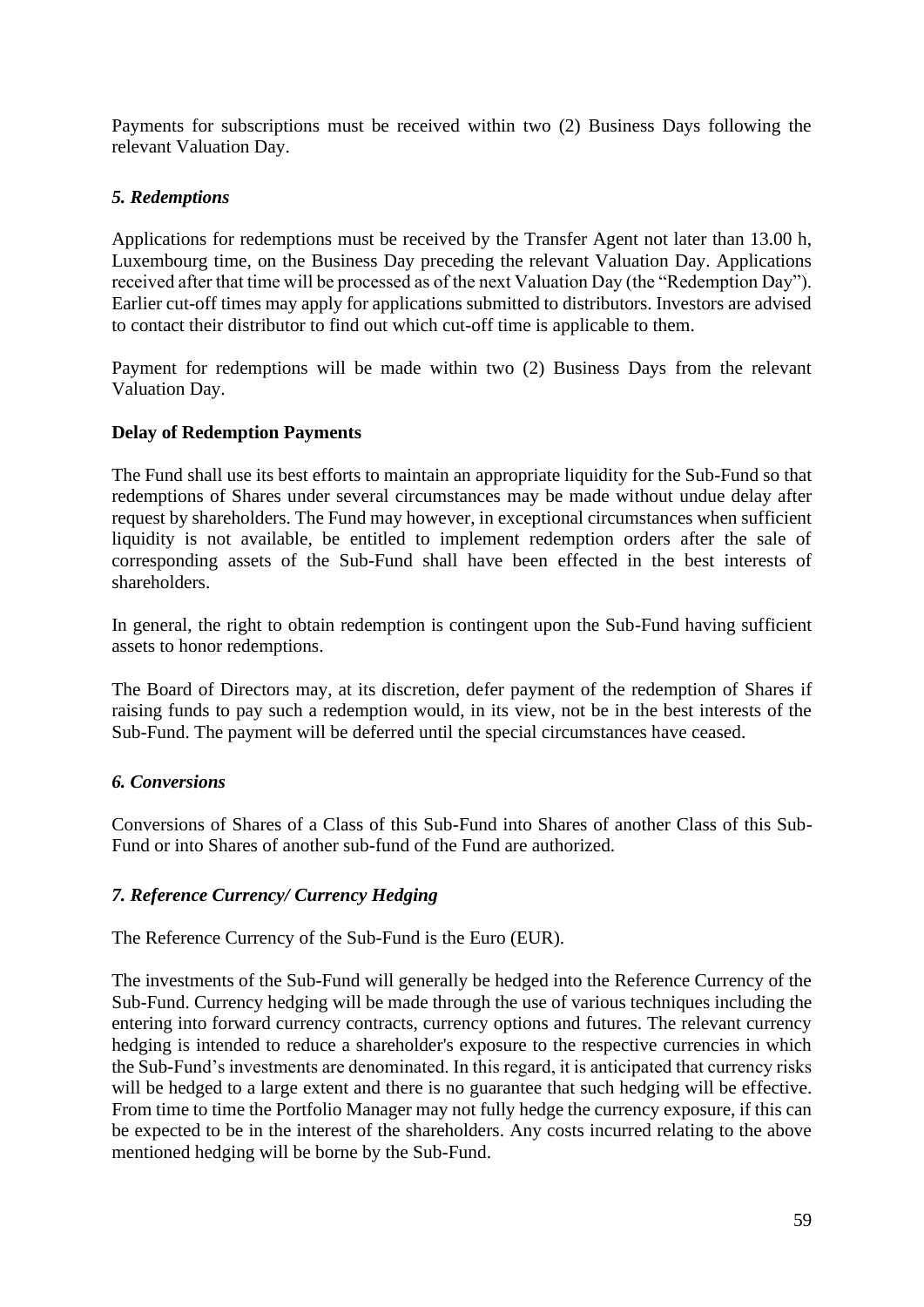# *8. Frequency of the Net Asset Value calculation and Valuation Day*

The Net Asset Value per Share of the Sub-Fund is calculated, under the overall responsibility of the Board of Directors, on each Business Day (the "Valuation Day"). The Net Asset Value per Share of the Sub-Fund will be calculated for the first time as of 26 July 2012.

For this Sub-Fund, the Net Asset Value per Share shall be rounded to the nearest three (3) decimal places.

All references to "Business Day" refer to any day on which banks are open for business in Luxembourg City and Dublin.

## *9. Fees, Costs and expenses*

The Sub-Fund shall pay out of its assets all expenses payable by the Sub-Fund which shall include but not be limited to formation expenses, fees (management fee and performance fee) payable to its AIFM, fees and expenses payable to its Auditors and accountants, Depositary and Paying and Transfer Agent and its correspondents, Administrator, the Global Distributor, any permanent representatives in places of registration, as well as any other agent employed by the Sub-Fund, a pro rata portion of the remuneration of the Directors and officers and their reasonable out-of-pocket expenses, insurance coverage related to their functions vis-à-vis the Sub-Fund, and reasonable traveling costs and other expenses properly incurred in connection with board meetings, fees and expenses for legal and auditing services, any fees and expenses involved in registering and maintaining the registration of the Fund with any governmental agencies in the Grand Duchy of Luxembourg and in any other country, reporting and publishing expenses, including the costs of preparing, printing, advertising and distributing offering documents, explanatory memoranda, periodical reports or registration statements and the costs of any reports to shareholders, all taxes including the subscription tax (taxe d'abonnement), duties, governmental and similar charges, and all other operating expenses, including the cost of buying and selling assets, interest, bank charges and brokerage, postage, telephone and telefax. The Sub-Fund may accrue administrative and other expenses of a regular or recurring nature based on an estimated amount rateably for yearly or other periods.

#### *10. Management Fee*

The AIFM shall be entitled to receive out of the assets of the Sub-Fund an annual fee, accrued daily and payable monthly in arrears at the rate (plus VAT, if any) of up to 1.8% of the Net Asset Value of the Sub-Fund.

The AIFM may, from time to time and its sole discretion, for any Class of shares waive or reduce the accrued amount of the annual fee payable to it.

# *11. AIFM Administration Expenses*

The AIFM shall also be entitled to be repaid all of its administration expenses out of the assets of the Sub-Fund, which include an annual fee, payable monthly in arrears, of an amount of 0.045% of the Net Asset Value of the Sub-Fund for which services are provided (plus VAT, if any) in relation to the provision of performance attribution, performance measurement and risk analyses for the Sub-Fund.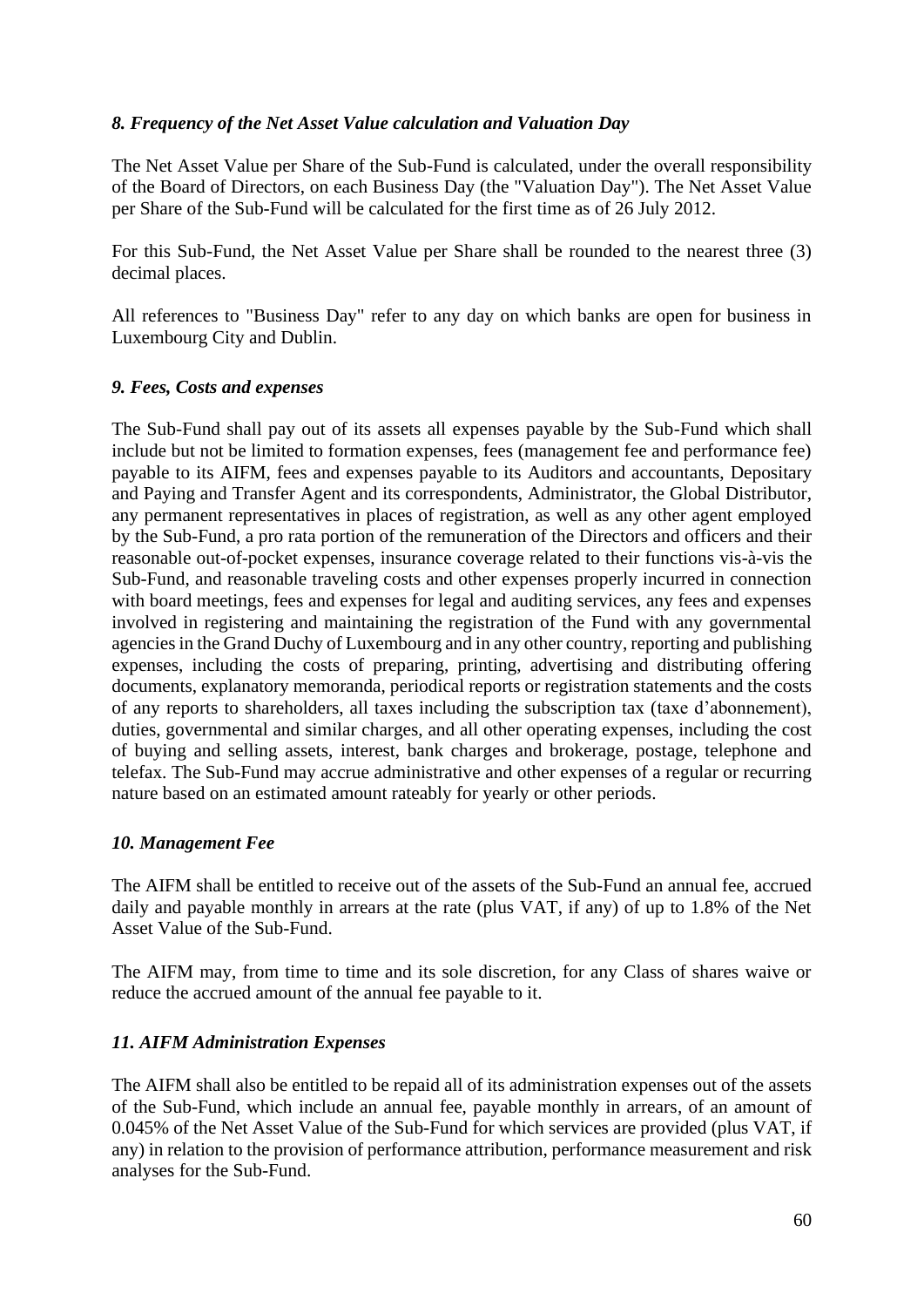The AIFM shall further be entitled to receive out of the assets of the Sub-Fund a part of the securities lending fees.

The AIFM may, from time to time and its sole discretion, for any Class of shares waive or reduce the accrued amount of (i) the annual fee payable to it for administration expense and (ii) part of the securities lending fees.

# *12. Performance Fee*

The AIFM shall be entitled to a performance fee in respect of each Class of Shares in issue at the Valuation Day prior to the Calculation Date equal to a percentage of the amount by which the Net Asset Value per each Class of Shares (before the deduction of the applicable performance fee and adjustment for any distributions) exceeds the Performance Target Value as at the Valuation Day prior to the Calculation Date. Any such performance fee, where payable, will be subject to a cap of 1% of the Net Asset Value of the relevant Class of Shares at the end of the relevant Calculation Period. In any given Calculation Period, the Performance Target Value for each Class of Share is defined as being equal to the high-water mark (the "HWM") increased by the relevant hurdle rate ("Hurdle Rate") for that Calculation Period only. In calculating the Performance Target Value, adjustments will also be made to prevent any distortions due to subscriptions and redemptions. The HWM is described below and the relevant percentage and Hurdle Rate are as indicated in the table below.

The HWM of a Class of Shares will initially be set at either (i) the initial offer price of a Class of Shares on the creation of that Class of Shares or (ii) for an existing Class of Shares, the last Net Asset Value per Share prior to January 2, 2020. The initial HWM will remain unchanged until such time as a performance fee crystallises and becomes payable at the end of a subsequent Calculation Period. Upon such crystallisation and payment of a performance fee, the HWM will be adjusted upwards (i.e. on the outperformance of the Performance Target Value). The adjusted HWM will be equal to the Net Asset Value per Share of the Class of Shares at the end of that Calculation Period for which a performance fee crystallised and became payable. Where the Net Asset Value per Share does not outperform the Performance Target Value as at the Valuation Day prior to the Calculation Date, no performance fee is payable (even where the Net Asset Value per Share of the relevant Class of Shares exceeded the Performance Target Value during the Calculation Period) and the HWM remains unchanged from the end of the previous Calculation Period.

The performance fee is calculated on the first Valuation Day of January of each year (the "Calculation Date"). The Calculation Period is the 12 months period immediately preceding the Calculation Date (the "Calculation Period"). As noted above, either (i) the initial offer price of a Class of Shares on the creation of that Class of Shares or (ii) for an existing Class of Shares, the last Net Asset Value per Share prior to January 2, 2020, shall be used as the HWM for the purposes of the calculation of the performance fee in the first Calculation Period for a Class of Shares. For a new Class of Shares, the first Calculation Period will commence on the final day of the initial offer period for that Class of Shares and will conclude at the end of the first Calculation Period. For an existing Class of Shares, the first Calculation Period will commence on January 2, 2020 and will conclude at the end of the first Calculation Period. The performance fee shall accrue daily and will crystallise and be payable annually in arrears at the end of each Calculation Period. For the calculation of the performance fee, the total Net Asset Value of each Class of Shares in issue is taken into consideration.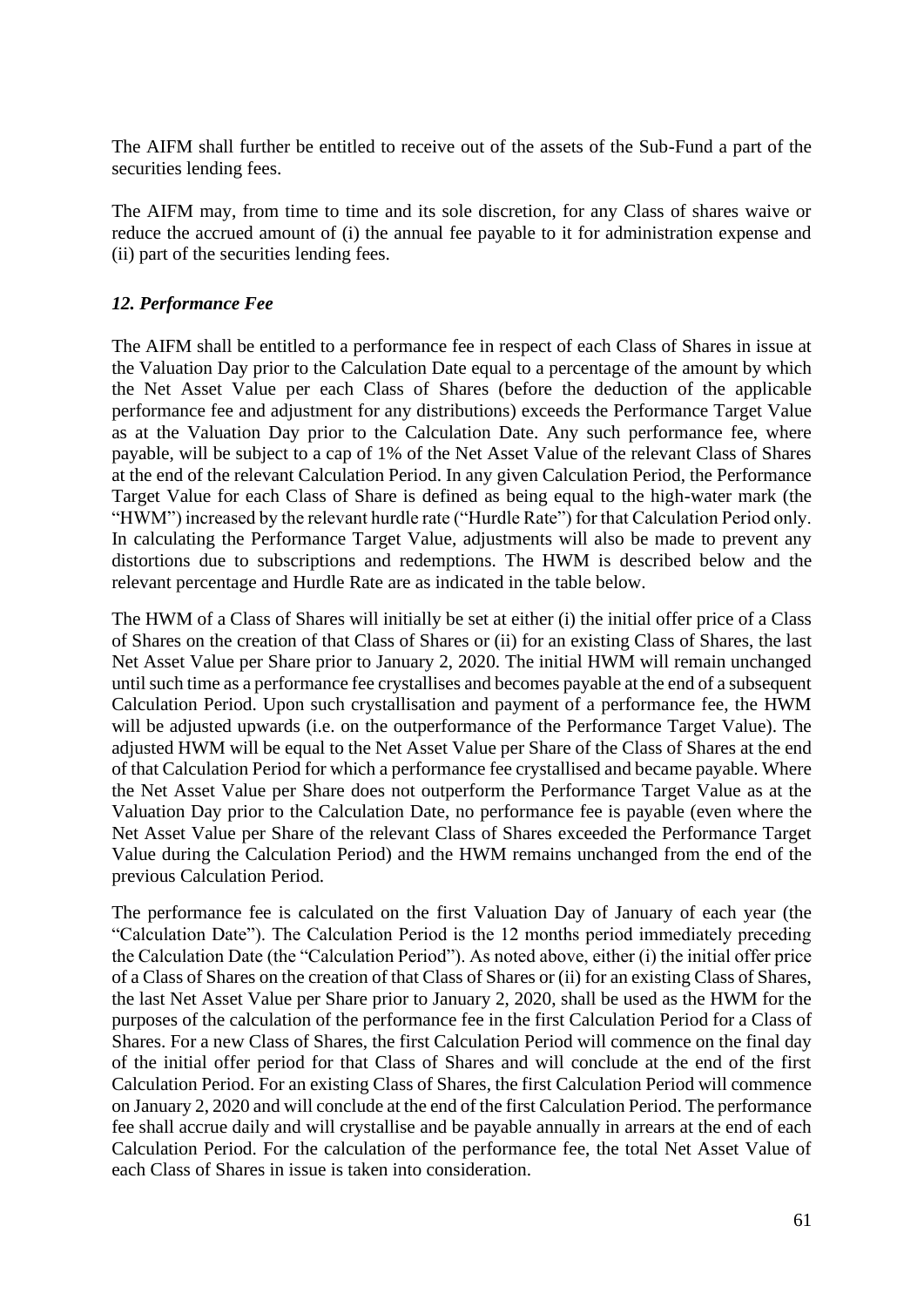The Net Asset Value per Share for a Class of Shares used for subscription or redemption purposes may include an allowance for performance fee accrual, where applicable. For determination of accruals, where applicable, the Calculation Period is defined as the period to the Valuation Day from the previous Calculation Date.

In the event that a shareholders redeems during a Calculation Period, any performance fee accrued up until the time of their redemption will be payable on a pro rata basis. For purpose of the calculation of such performance fee, the Hurdle Rate set out in the table below will be applied on a pro rata basis up until the time of redemption during the Calculation Period.

| <b>Sub-Fund Type</b> | Hurdle Rate* | Percentage to be applied on the<br>amount by which the Net Asset<br>Value per Class of Shares<br>the Performance<br>exceeds<br><b>Target Value</b> |
|----------------------|--------------|----------------------------------------------------------------------------------------------------------------------------------------------------|
| Multi-Asset          | 3%           | 20%                                                                                                                                                |

\*Where a performance fee is not payable at the end of a Calculation Period, the Hurdle Rate for the following Calculation Period will be applicable for that Calculation Period only at the rate set out in the table above and will not be a cumulative rate including the previous Calculation Period in which a performance fee was not payable. For example, if no performance fee is payable at the end of the first Calculation Period, the Hurdle Rate for the following Calculation Period will remain at 3% for that Calculation Period and will not be cumulative of both the first and second Calculation Periods (i.e. 6%).

The AIFM may waive, permanently or temporarily, some or all the performance fee accrued in respect of all or part of the assets under management attributable to the relevant Class(es) of Shares.

The performance fee shall be calculated by the Administrator and shall be due and payable 10 Business Days following the Calculation Date.

*The AIFM is only entitled to and shall only be paid a performance fee if the percentage difference between the Net Asset Value per Class of Shares and the Performance Target Value is a positive figure as at the relevant Valuation Day at the end of the relevant Calculation Period.* 

*Included in that calculation shall be net realised and unrealised capital gains plus net realised and unrealised capital losses as at the relevant Valuation Day at the end of the relevant Calculation Period. As a result, performance fees may be paid on unrealised gains which may subsequently never be realised.*

# *13. Cash Management Fee*

The AIFM shall in its function as Cash Manager be entitled to receive out of the assets of the Sub-Fund an annual fee, accrued daily and payable monthly in arrears of 0.01% of the Net Asset Value of the Sub-Fund (plus VAT, if any).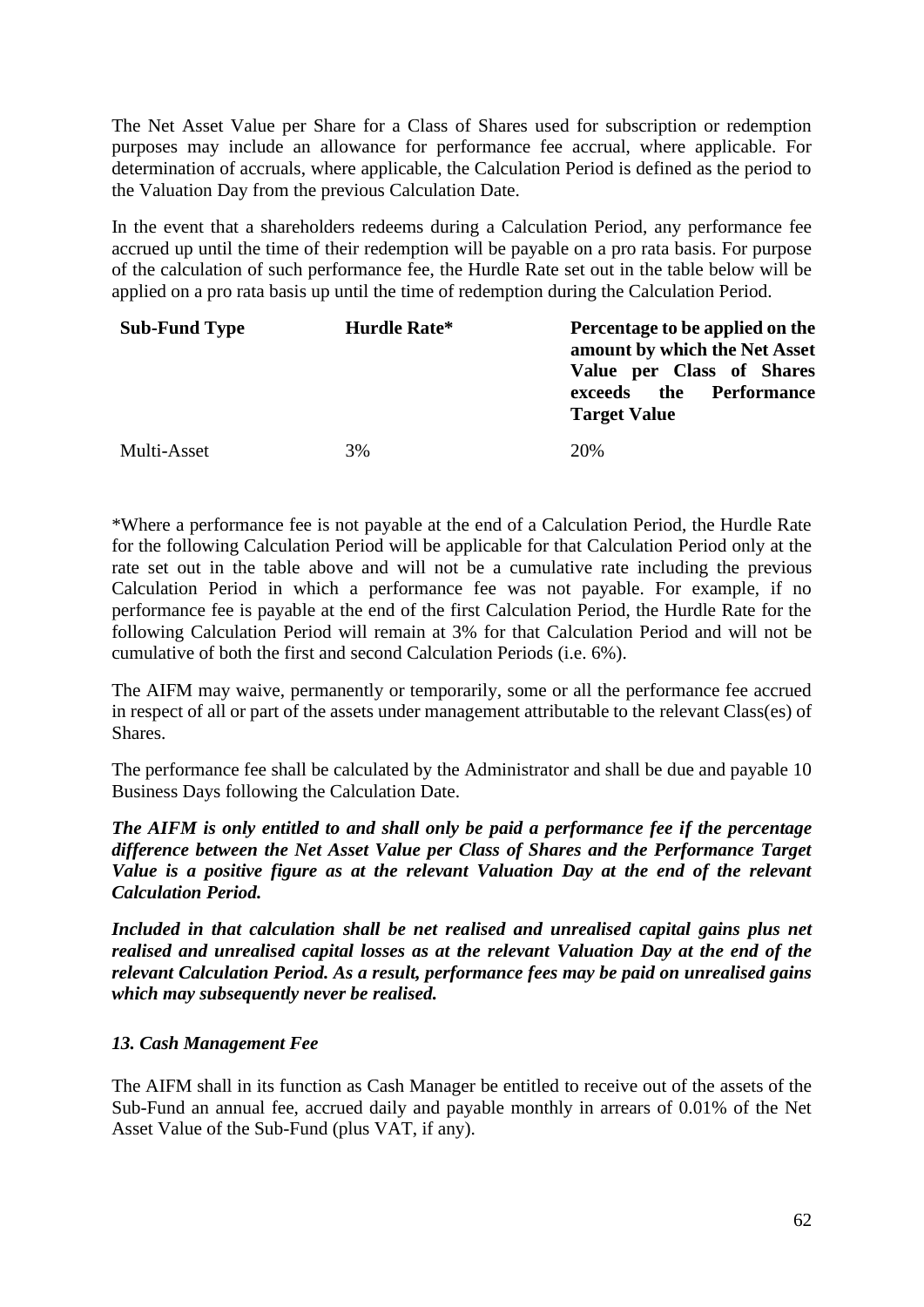The AIFM may, from time to time and its sole discretion, for any Class of shares waive or reduce the accrued amount of the annual fee payable to it as Cash Manager.

## *14. Administration and Depositary Fee*

The Depositary as well as the Administrator are entitled to receive out of the assets of the Sub-Fund the following fees:

(i) Depositary:

The Depositary receives for its services (i) a fix fee amounting to up to 15,000 EUR p.a. (plus any applicable taxes) plus (ii) a variable fee amounting to up to 0.025% p.a. of the Net Asset Value of the Sub-Fund.

(ii) Administrator:

For its administrative agency and fund accounting services, the Administrator receives a fee of 33,000 EUR p.a. (plus any applicable taxes).

In addition, the Administrator receives an annual fee for its services as Transfer Agent amounting to (i) up to 3,300 EUR (maintenance fee for the register on Fund level) plus (ii) up to 2,700 EUR (maintenance fee for the register on Sub-Fund level) plus (iii) up to 1,800 EUR (maintenance fee for the register per Class) plus (iv) a variable amount for transactions depending on the actual number of transactions (each plus any applicable taxes, if any).

For its compliance monitoring services, the Administrator receives an annual fee of up to 6,500 EUR (plus any applicable taxes). Additional fees may be charged in case of investment breaches.

These fees are accrued daily and payable monthly. In addition, these service providers are entitled to be reimbursed by the Fund for their reasonable out-of-pocket expenses (and disbursements and for the charges of any correspondents).

### *15. Listing on the Luxembourg Stock Exchange*

The Shares of the Sub-Fund will not be listed.

#### *16. Availability of the Net Asset Value and of other information*

The Net Asset Value per Share will be available at the registered office of the Fund.

In addition, certain other information provided to the Fund by certain service providers will be available to shareholders at the registered office of the Fund. Such information includes the reports provided by the Portfolio Manager and describing the risks to which the Sub-Fund is exposed.

#### *17. Initial Offer Period*

Shares of Class B may be subscribed from 2 July 2012 up to and including 24 July 2012 (the "Initial Offer Period"), at the latest, or until a first subscription of Shares of Class B is made, at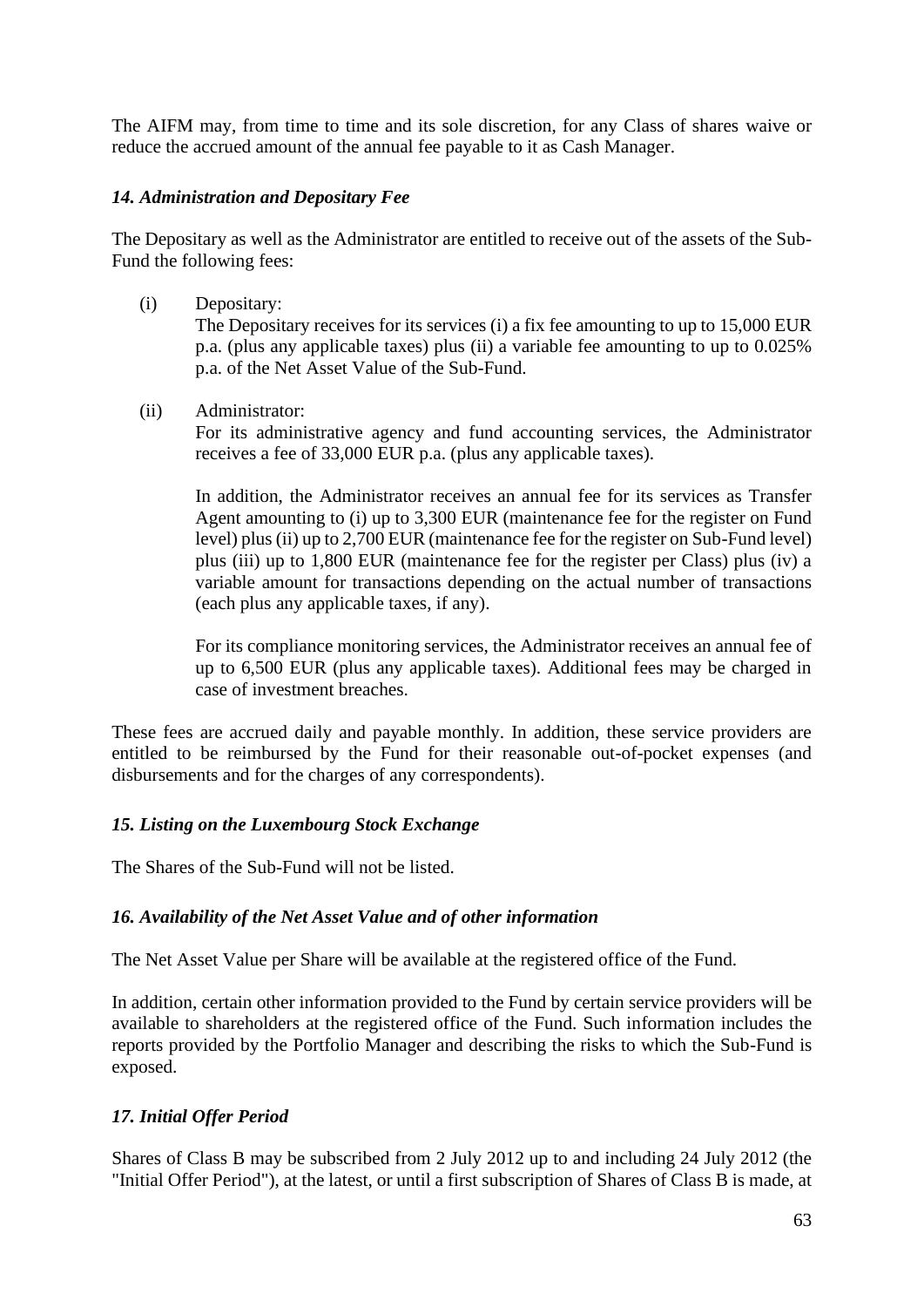a subscription price of 5 EUR, plus the sales charge, if applicable, as set forth above (the "Initial Subscription Price"). Payment of the Initial Subscription Price must be effected no later than 27 July 2012 or, in the case of a premature closing of the Initial Offer Period, three Business Days after such closing date. Furthermore, the Board of Directors has the right to close the Initial Offer Period prematurely and may decide, in relation thereto, at its discretion. In case of a premature closing of the Initial Offer Period, the Board of Directors will communicate the relevant delay for payment of the Initial Subscription Price to investors.

## *18. Risk warnings*

Investors are advised to carefully consider the risks of investing in the Sub-Fund and should refer in relation thereto to the Section "General Risk Considerations" in Part A of this Offering Document.

The Sub-Fund invests a proportion of its assets in derivative instruments in order to achieve its investment objectives. This might include instruments such as futures, options, securities lending transactions, forwards and swaps. Derivative instruments are highly volatile and their market value may be subject to wide fluctuations. When the Sub-Fund enters into derivative transactions, it is subject to potential counterparty risk. In the event of the insolvency or default of the counterparty, the Sub-Fund could suffer a loss.

## *19. Duration*

The Sub-Fund is established for an unlimited duration. The Board of Directors may however decide to liquidate or merge the Sub-Fund prematurely and will inform the investors thereof.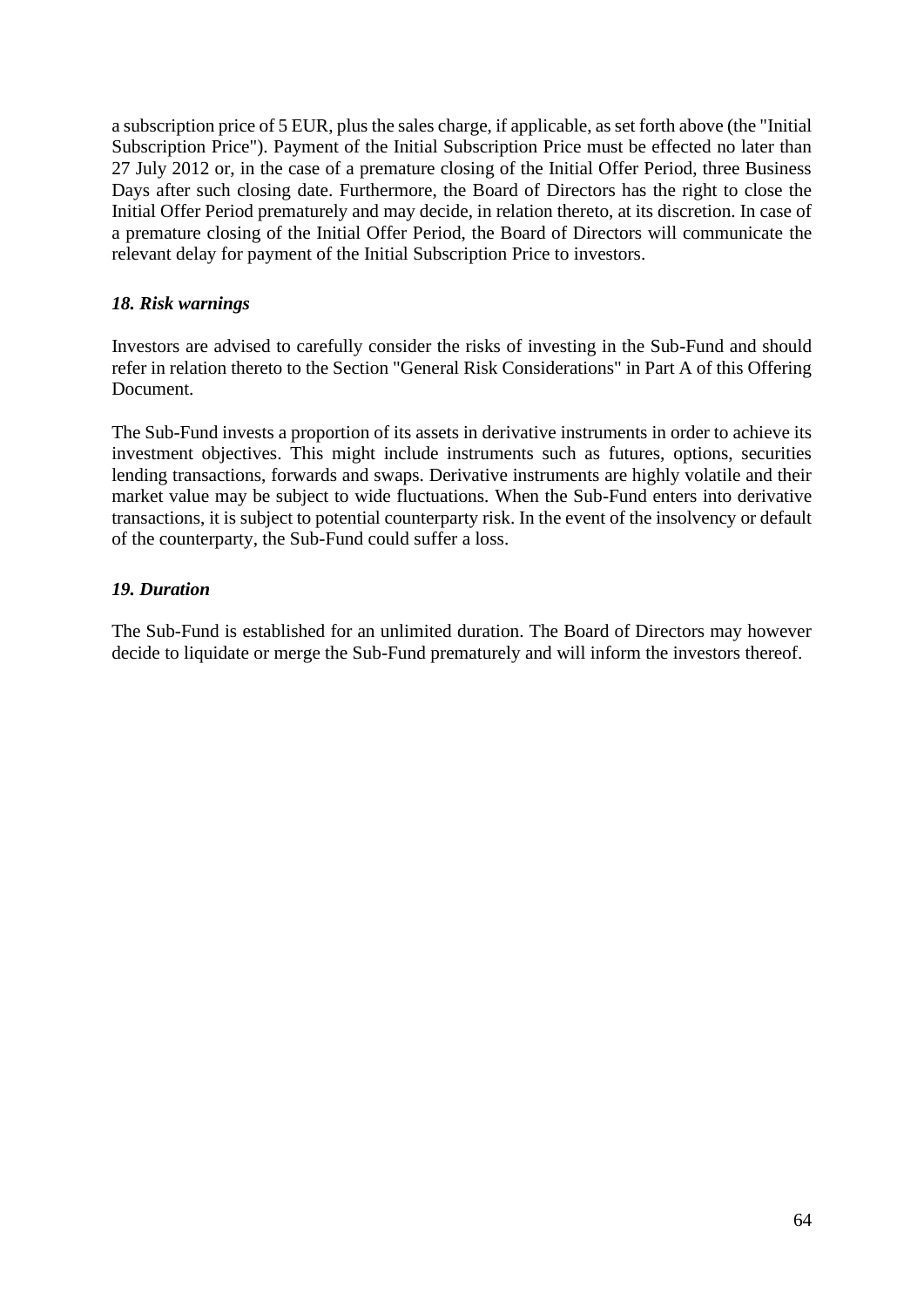# **B. Mediolanum Specialities SICAV-SIF –Diversified Equity Fund**

## *1. Investment Objective and Strategies*

### *1.1 Investment Objective*

The investment objective of Mediolanum Specialities SICAV-SIF – Diversified Equity Fund (the "Sub-Fund") is long term capital appreciation through investment in a diversified portfolio of equity securities, i.e. large, mid and small capitalisation stocks of companies across a broad spectrum of industries listed or traded on regulated markets worldwide (which may or may not include emerging markets). However, in order to maximise capital appreciation, the Sub-Fund may not always be geographically diversified. The Sub-Fund may be invested in one or more countries or continents, which in the opinion of the Portfolio Manager offer the best investment opportunities at any given time. The Sub-Fund may also invest up to 30% of its assets in fixed income securities listed or traded on regulated markets worldwide (which may or may not include emerging markets) and which will be of varying maturities with a rating of above or below investment grade.

The Sub-Fund may invest up to 10% of its net assets in UCITS and/or non-UCITS collective investment schemes. The collective investment schemes invested in by the Sub-Fund will be regulated, will be open-ended, will not be limited to any jurisdiction and may be leveraged and/or unleveraged.

#### *Techniques and Instruments*

In accordance with chapter "Securities Financing Transactions and Total Return Swaps" in Part A of the Offering Document, the Sub-Fund may utilise techniques and instruments which may include, but are not limited to futures, options, swaps (including total return swaps), warrants, securities lending transactions and forward currency contracts. More specifically, the Sub-Fund may purchase and write call and put options on securities (including straddles), securities indices and currencies and enter into interest rate, currency, equity and bond index futures contracts and use options on such futures contracts (including straddles). The Sub-Fund may also enter into swap agreements including, but not limited to, swap agreements on interest rates, currency exchange rates, security indices and specific securities. The Sub-Fund may invest in foreign currency-denominated securities as well as in currency exchange rate swap agreements. The Sub-Fund may also enter into options on swap agreements with respect to currencies, interest rates, and securities indices and may also enter into currency forward contracts. The Sub-Fund's the global exposure will not exceed the total net value of its portfolio.

The Sub-Fund may also enter into securities lending transactions, provided that (i) such transactions are entered into within the framework of a standardised lending system organised by a recognised securities clearing system or a first class financial institution, which is subject to prudential supervision and which specialises in this type of transaction, (ii) the Sub-Fund receives collateral the value of which is, deviating from section "Collateral and reinvestment of collateral" in Part A of the Offering Document, at least equivalent to 90% of the global valuation of the securities lent and (iii) the volume of such transactions is kept at an appropriate level which enables the Sub-Fund at all times to meet its redemption obligations.

The Sub-Fund is also allowed to enter into total return swaps as further described in chapter "Securities Financing Transactions and Total Return Swaps" of Part A of the Offering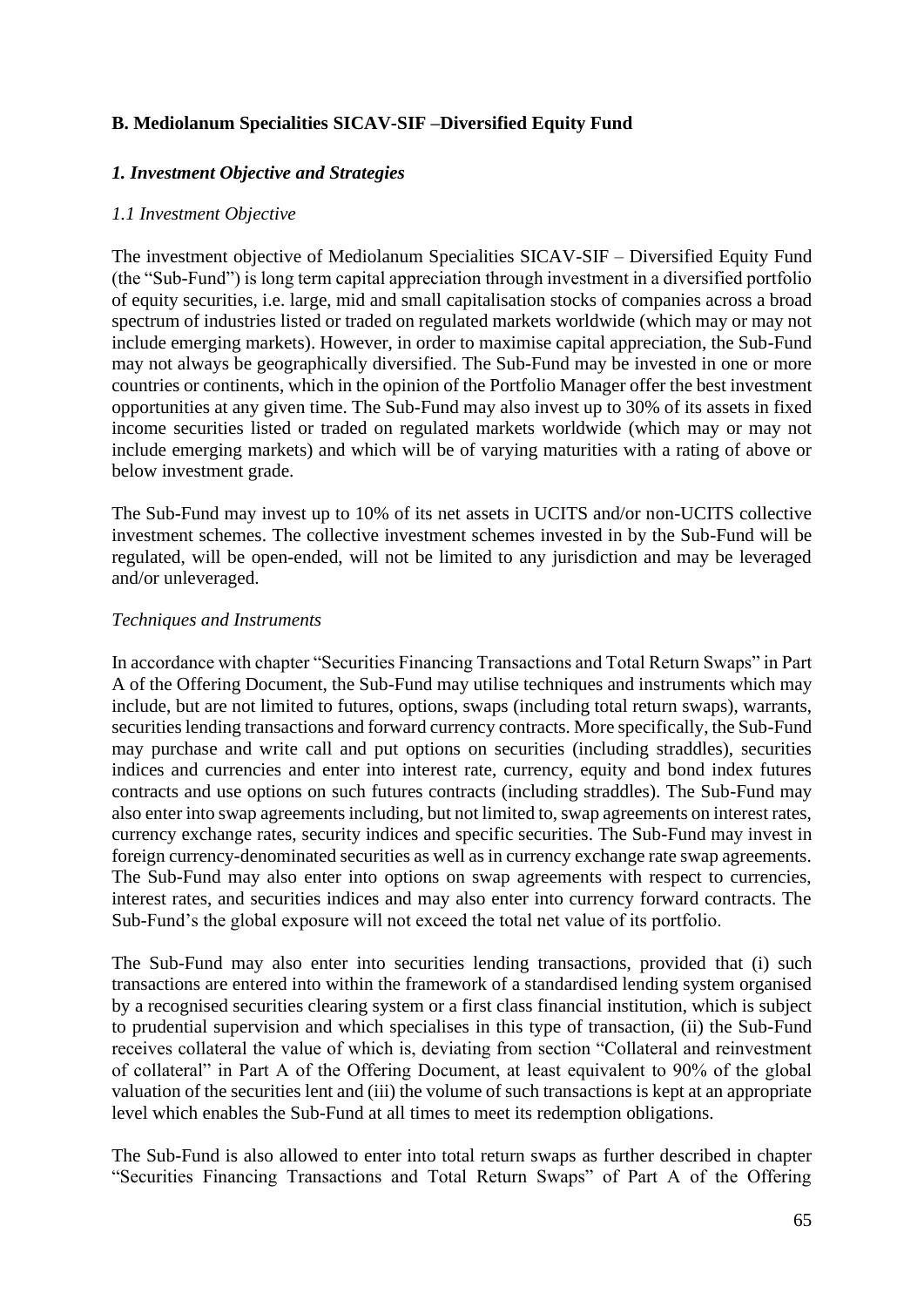Document. Total return swap agreements with respect to equity securities, baskets of equity securities and equity indices can be used.

## *1.2 Investment Restrictions*

The Sub-Fund will comply with the investment restrictions set out in Part A of the Offering Document.

## *2. Share Classes / Distribution policy*

Within this Sub-Fund Shares may be issued within the following Classes:

#### a) Class A Shares

Class A Shares are issued in the Reference Currency of this Sub-Fund and are exclusively issued as capitalisation Shares.

#### b) Class B Shares

Class B Shares are issued in the Reference Currency of this Sub-Fund and are exclusively issued as distribution Shares.

The Board of Directors has the discretion to decide on the dividends distribution rate. Depending on market conditions and portfolio positioning, this rate may be zero.

The dividends are not guaranteed.

The Board of Directors may decide to pay interim dividends. For this Sub-Fund, the Net Asset Value per Share shall be rounded to the nearest three (3) decimal places.

#### *3. Sales and Redemption Charge*

The Offer Price per Share corresponds to the Net Asset Value per Share plus the sales charge as mentioned hereinafter (if any).

The sales charge levied is a maximum of 6 per cent of the Net Asset Value per Share, which shall revert to the agents involved in the placing of the Shares.

The redemption charge levied is a maximum of 5 per cent of the Net Asset Value per Share, which shall revert to the agents involved in the placing of the Shares.

#### *4. Subscriptions*

Applications for subscriptions must be received by the Transfer Agent not later than 1.00 p.m., Luxembourg time, on the Business Day preceding the relevant Valuation Day. Applications received after that time will be processed as of the next Valuation Day. Payments for subscriptions must be received within two (2) Business Days following the relevant Valuation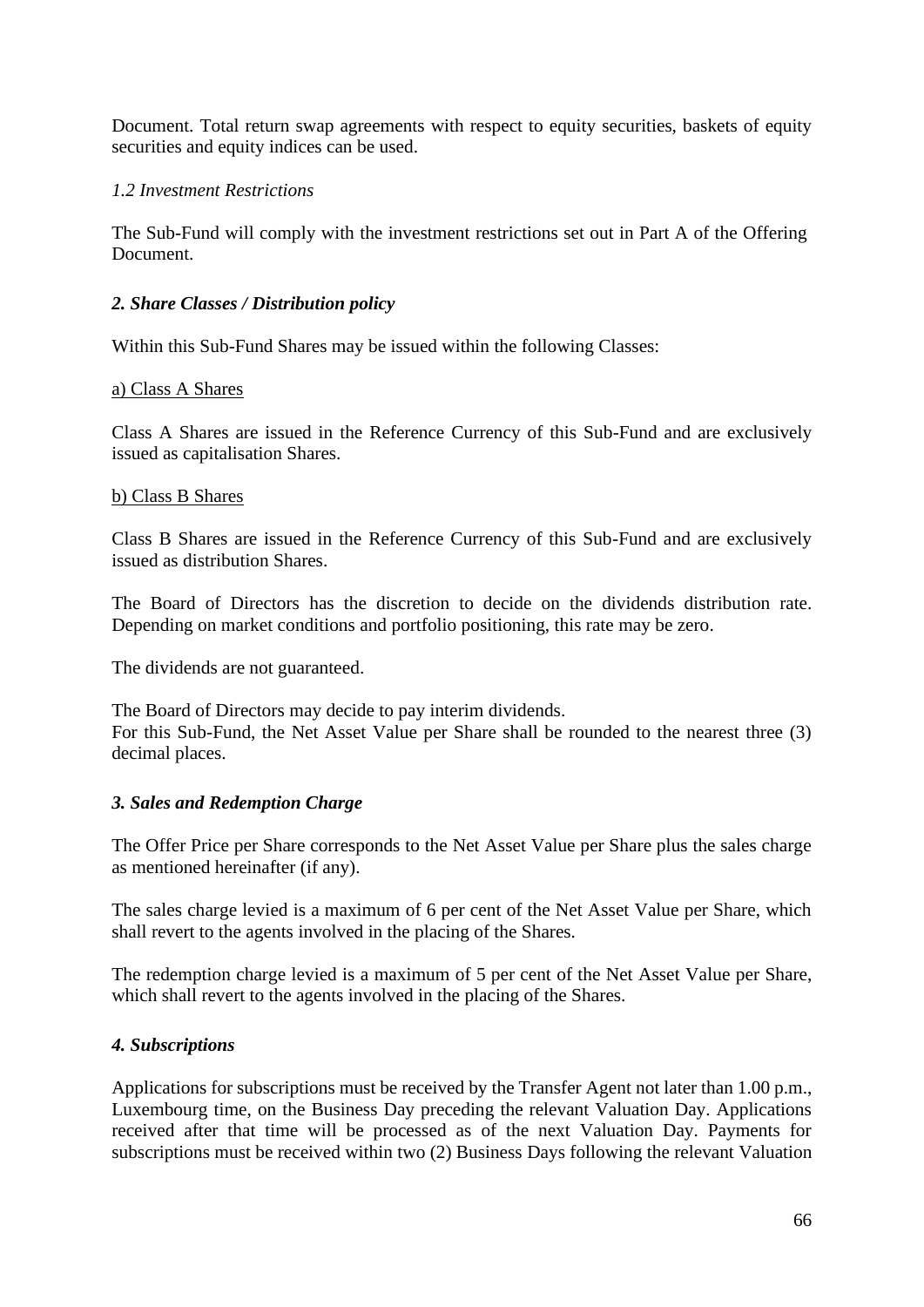Day. Earlier cut-off times may apply for applications submitted to distributors. Investors are advised to contact their distributor to find out which cut-off time is applicable to them.

# *5. Redemptions*

Applications for redemptions must be received by the Transfer Agent not later than 1.00 p.m., Luxembourg time, on the Business Day preceding the relevant Valuation Day. Applications received after that time will be processed as of the next Valuation Day (the "Redemption Day"). Earlier cut-off times may apply for applications submitted to distributors. Investors are advised to contact their distributor to find out which cut-off time is applicable to them.

Payment for redemptions will be made within two (2) Business Days from the relevant Valuation Day.

# **Delay of Redemption Payments**

The Fund shall use its best efforts to maintain an appropriate level of liquidity for the Sub-Fund so that redemptions of Shares under several circumstances may be made without undue delay after request by shareholders. The Fund may however, in exceptional circumstances when sufficient liquidity is not available, be entitled to implement redemption orders after the sale of corresponding assets of the Sub-Fund shall have been effected in the best interests of shareholders.

In general, the right to obtain redemption is contingent upon the Sub-Fund having sufficient assets to honor redemptions.

The Board of Directors may, at its discretion, defer payment of the redemption of Shares if raising funds to pay such a redemption would, in its view, not be in the best interests of the Sub-Fund. The payment will be deferred until the special circumstances have ceased.

# *6. Conversions*

No conversion of Shares in relation to this Sub-Fund is authorized.

# *7. Reference Currency/ Currency Hedging*

The Reference Currency of the Sub-Fund is the Euro (EUR).

The investments of the Sub-Fund may be hedged into the Reference Currency of the Sub-Fund. Currency hedging will be made through the use of various techniques including the entering into forward currency contracts, currency options and futures. The relevant currency hedging is intended to reduce a shareholder's exposure to the respective currencies in which the Sub-Fund's investments are denominated. Any costs incurred relating to the above mentioned hedging will be borne by the Sub-Fund.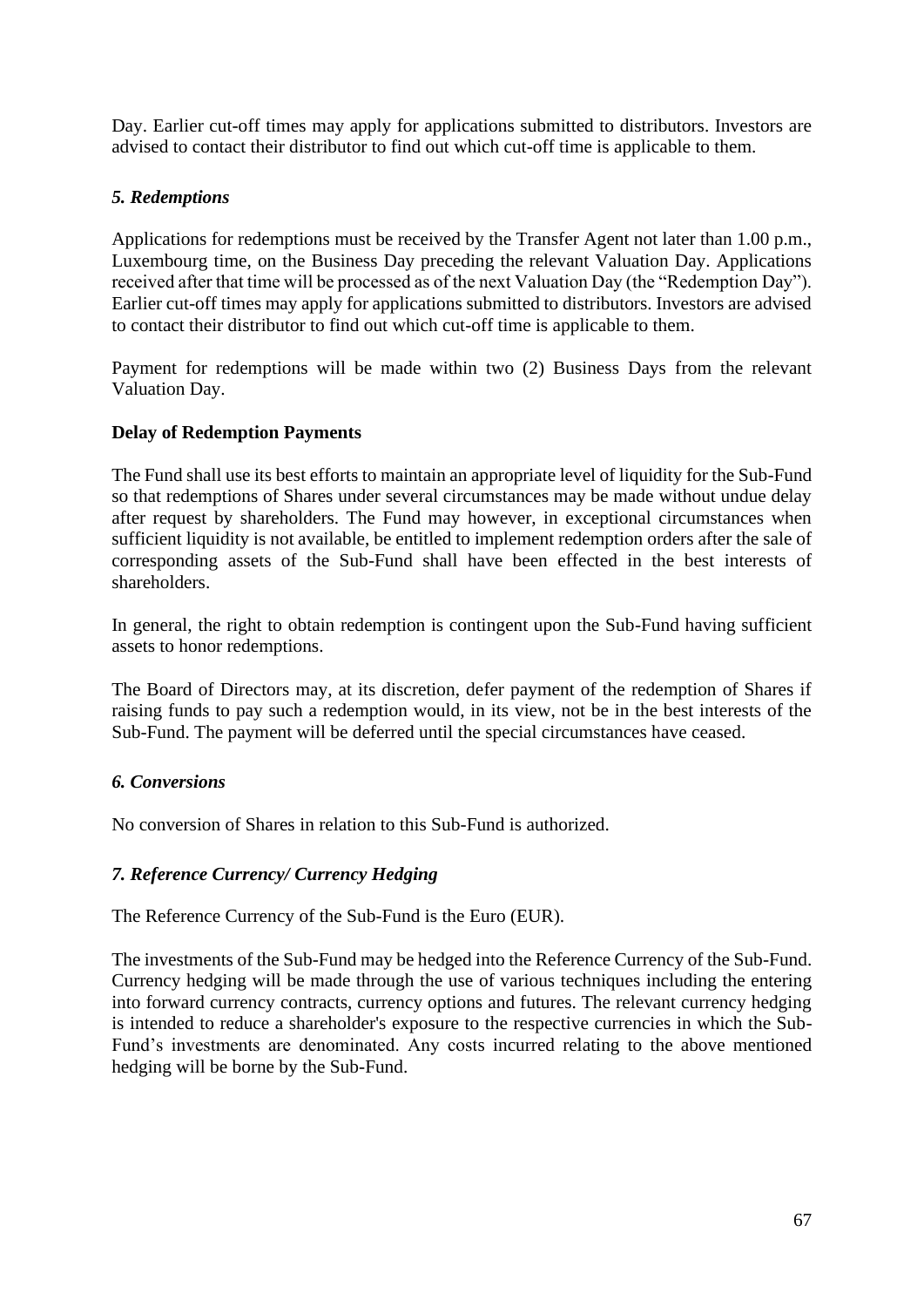# *8. Frequency of the Net Asset Value calculation and Valuation Day*

The Net Asset Value per Share of the Sub-Fund is calculated, under the overall responsibility of the Board of Directors, on each Business Day (the "Valuation Day") and for the first time as of 15 December 2008.

All references to "Business Day" refer to any day on which banks are open for business in Luxembourg City& Dublin.

## *9. Costs and Expenses*

The Sub-Fund shall pay out of its assets all expenses payable by the Sub-Fund which shall include but not be limited to formation expenses, fees (management fee and performance fee) payable to its AIFM, fees and expenses payable to its Auditors and accountants, Depositary and Paying and Transfer Agent and its correspondents, Administrator, the Global Distributor, any permanent representatives in places of registration, as well as any other agent employed by the Sub-Fund, a pro rata portion of the remuneration of the Directors and officers and their reasonable out-of-pocket expenses, insurance coverage related to their functions vis-à-vis the Sub-Fund, and reasonable traveling costs and other expenses properly incurred in connection with board meetings, fees and expenses for legal and auditing services, any fees and expenses involved in registering and maintaining the registration of the Fund with any governmental agencies in the Grand Duchy of Luxembourg and in any other country, reporting and publishing expenses, including the costs of preparing, printing, advertising and distributing offering documents, explanatory memoranda, periodical reports or registration statements and the costs of any reports to shareholders, all taxes including the subscription tax (taxe d'abonnement), duties, governmental and similar charges, and all other operating expenses, including the cost of buying and selling assets, interest, bank charges and brokerage, postage, telephone and telefax. The Sub-Fund may accrue administrative and other expenses of a regular or recurring nature based on an estimated amount rateably for yearly or other periods.

# *10. Management Fee*

The AIFM shall be entitled to receive out of the assets of the Sub-Fund an annual fee, accrued daily and payable monthly in arrears at the rate (plus VAT, if any) of up to 1.6% of the Net Asset Value of the Sub-Fund.

The AIFM may, from time to time and its sole discretion, for any Class of shares waive or reduce the accrued amount of the annual fee payable to it for management services.

#### *11. AIFM Administration Expenses*

The AIFM shall also be entitled to be repaid all of its administration expenses out of the assets of the Sub-Fund, which include an annual fee, payable monthly in arrears, of an amount of 0.045% of the Net Asset Value of the Sub-Fund for which services are provided (plus VAT, if any) in relation to the provision of performance attribution, performance measurement and risk analyses for the Sub-Fund.

The AIFM shall further be entitled to receive out of the assets of the Sub-Fund a part of the securities lending fees.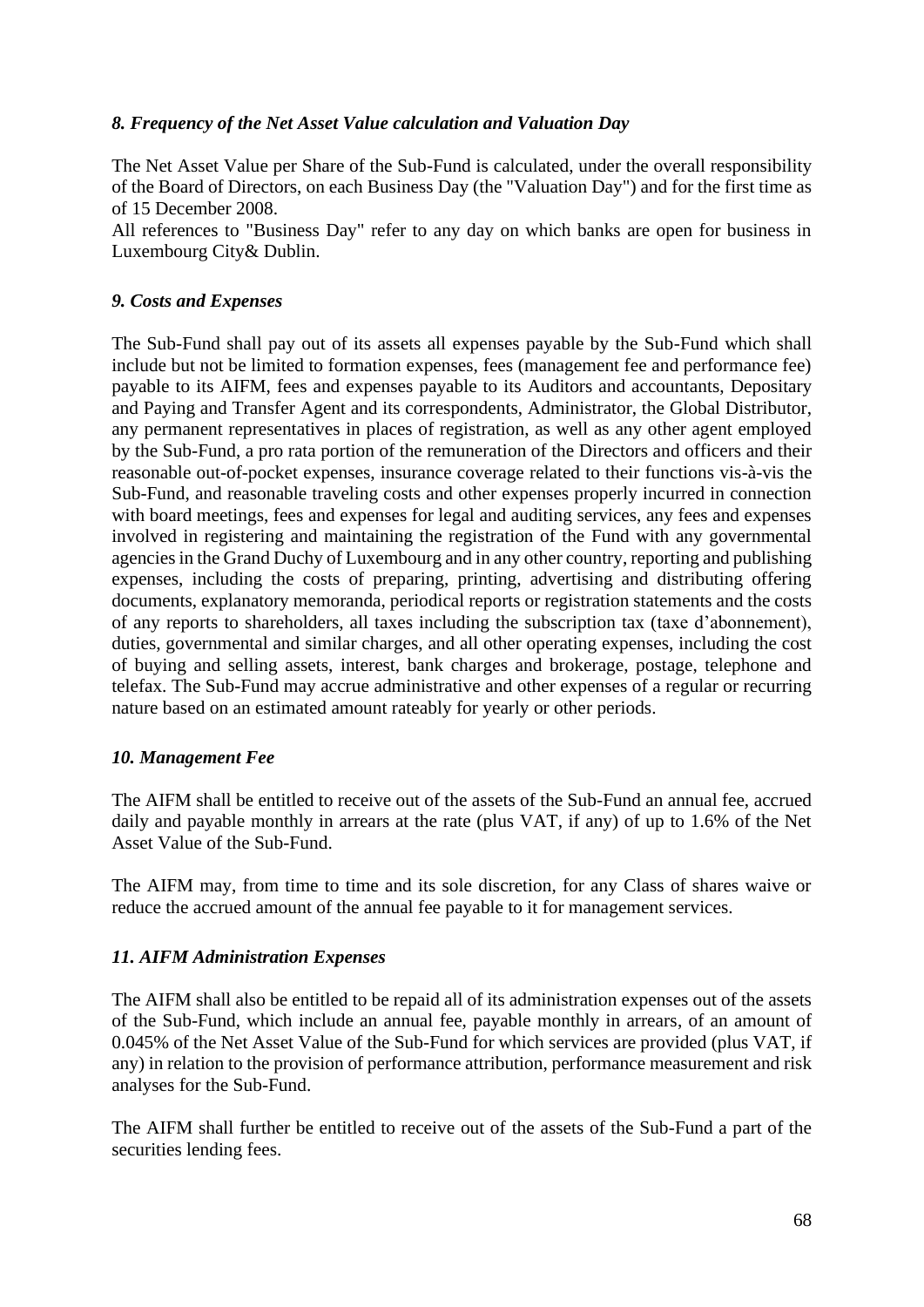The AIFM may, from time to time and its sole discretion, for any Class of shares waive or reduce the accrued amount of (i) the annual fee payable to it for administration expense and (ii) part of the securities lending fees.

## *12. Performance Fee*

The AIFM shall be entitled to a performance fee in respect of each Class of Shares in issue at the Valuation Day prior to the Calculation Date equal to a percentage of the amount by which the Net Asset Value per each Class of Shares (before the deduction of the applicable performance fee and adjustment for any distributions) exceeds the Performance Target Value as at the Valuation Day prior to the Calculation Date. Any such performance fee, where payable, will be subject to a cap of 1% of the Net Asset Value of the relevant Class of Shares at the end of the relevant Calculation Period. In any given Calculation Period, the Performance Target Value for each Class of Share is defined as being equal to the high-water mark (the "HWM") increased by the relevant hurdle rate ("Hurdle Rate") for that Calculation Period only. In calculating the Performance Target Value, adjustments will also be made to prevent any distortions due to subscriptions and redemptions. The HWM is described below and the relevant percentage and Hurdle Rate are as indicated in the table below.

The HWM of a Class of Shares will initially be set at either (i) the initial offer price of a Class of Shares on the creation of that Class of Shares or (ii) for an existing Class of Shares, the last Net Asset Value per Share prior to January 2, 2020. The initial HWM will remain unchanged until such time as a performance fee crystallises and becomes payable at the end of a subsequent Calculation Period. Upon such crystallisation and payment of a performance fee, the HWM will be adjusted upwards (i.e. on the outperformance of the Performance Target Value). The adjusted HWM will be equal to the Net Asset Value per Share of the Class of Shares at the end of that Calculation Period for which a performance fee crystallised and became payable. Where the Net Asset Value per Share does not outperform the Performance Target Value as at the Valuation Day prior to the Calculation Date, no performance fee is payable (even where the Net Asset Value per Share of the relevant Class of Shares exceeded the Performance Target Value during the Calculation Period) and the HWM remains unchanged from the end of the previous Calculation Period.

The performance fee is calculated on the first Valuation Day of January of each year (the "Calculation Date"). The Calculation Period is the 12 months period immediately preceding the Calculation Date (the "Calculation Period"). As noted above, either (i) the initial offer price of a Class of Shares on the creation of that Class of Shares or (ii) for an existing Class of Shares, the last Net Asset Value per Share prior to January 2, 2020, shall be used as the HWM for the purposes of the calculation of the performance fee in the first Calculation Period for a Class of Shares. For a new Class of Shares, the first Calculation Period will commence on the final day of the initial offer period for that Class of Shares and will conclude at the end of the first Calculation Period. For an existing Class of Shares, the first Calculation Period will commence on January 2, 2020 and will conclude at the end of the first Calculation Period. The performance fee shall accrue daily and will crystallise and be payable annually in arrears at the end of each Calculation Period. For the calculation of the performance fee, the total Net Asset Value of each Class of Shares in issue is taken into consideration.

The Net Asset Value per Share for a Class of Shares used for subscription or redemption purposes may include an allowance for performance fee accrual, where applicable. For determination of accruals, where applicable, the Calculation Period is defined as the period to the Valuation Day from the previous Calculation Date.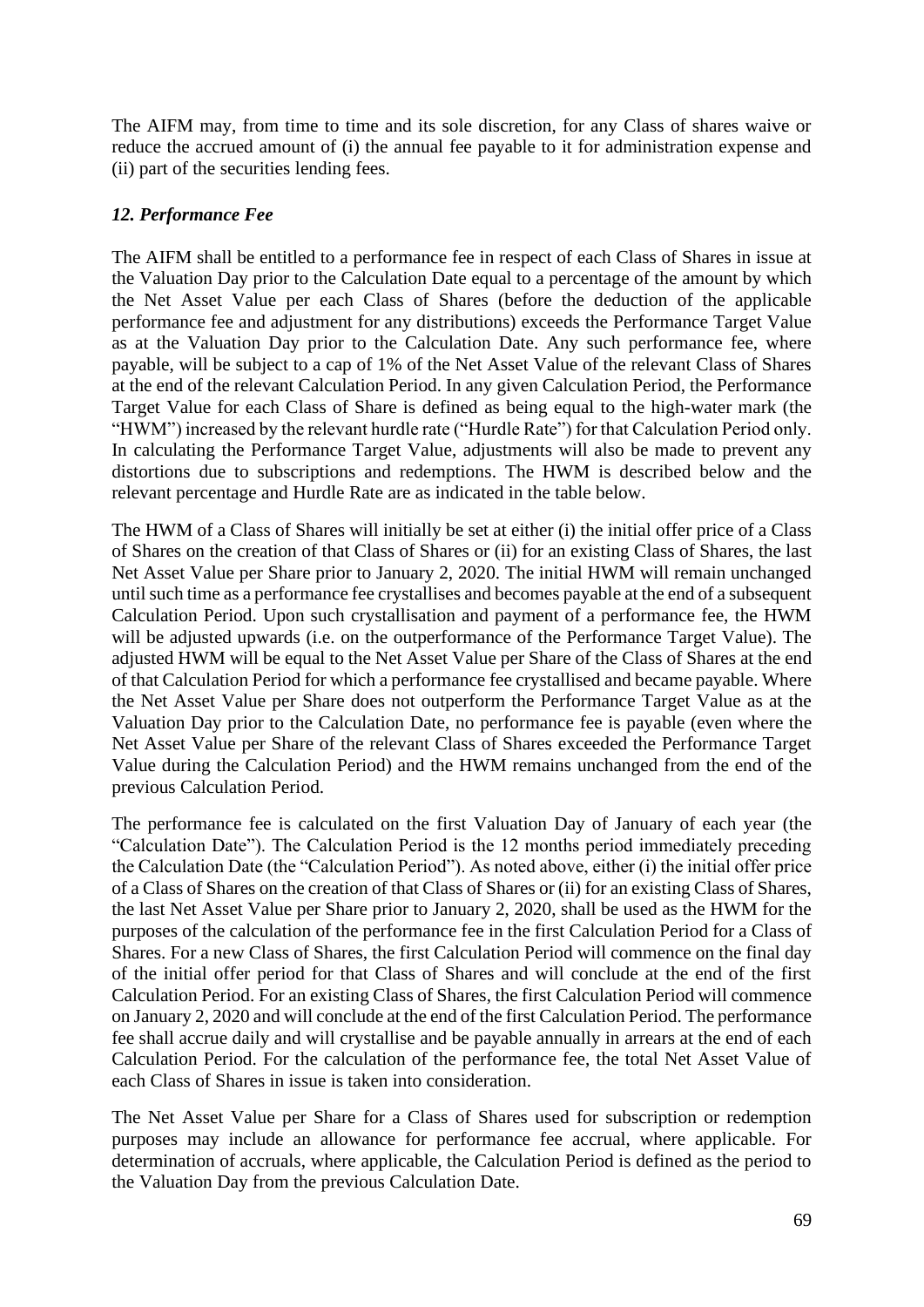In the event that a shareholders redeems during a Calculation Period, any performance fee accrued up until the time of their redemption will be payable on a pro rata basis. For purpose of the calculation of such performance fee, the Hurdle Rate set out in the table below will be applied on a pro rata basis up until the time of redemption during the Calculation Period.

| <b>Sub-Fund Type</b> | Hurdle Rate* | Percentage to be applied on the<br>amount by which the Net Asset<br>Value per Class of Shares<br>the Performance<br>exceeds<br><b>Target Value</b> |
|----------------------|--------------|----------------------------------------------------------------------------------------------------------------------------------------------------|
| Equity               | 5%           | 20%                                                                                                                                                |

\*Where a performance fee is not payable at the end of a Calculation Period, the Hurdle Rate for the following Calculation Period will be applicable for that Calculation Period only at the rate set out in the table above and will not be a cumulative rate including the previous Calculation Period in which a performance fee was not payable. For example, if no performance fee is payable at the end of the first Calculation Period, the Hurdle Rate for the following Calculation Period will remain at 5% for that Calculation Period and will not be cumulative of both the first and second Calculation Periods (i.e. 10%).

The AIFM may waive, permanently or temporarily, some or all the performance fee accrued in respect of all or part of the assets under management attributable to the relevant Class(es) of Shares.

The performance fee shall be calculated by the Administrator and shall be due and payable 10 Business Days following the Calculation Date.

*The AIFM is only entitled to and shall only be paid a performance fee if the percentage difference between the Net Asset Value per Class of Shares and the Performance Target Value is a positive figure as at the relevant Valuation Day at the end of the relevant Calculation Period.* 

*Included in that calculation shall be net realised and unrealised capital gains plus net realised and unrealised capital losses as at the relevant Valuation Day at the end of the relevant Calculation Period. As a result, performance fees may be paid on unrealised gains which may subsequently never be realised.*

# *13. Cash Management Fee*

The AIFM shall in its function as Cash Manager be entitled to receive out of the assets of the Sub-Fund an annual fee, accrued daily and payable monthly in arrears of 0.01% of the Net Asset Value of the Sub-Fund (plus VAT, if any).

The AIFM may, from time to time and its sole discretion, for any Class of shares waive or reduce the accrued amount of the annual fee payable to it as Cash Manager.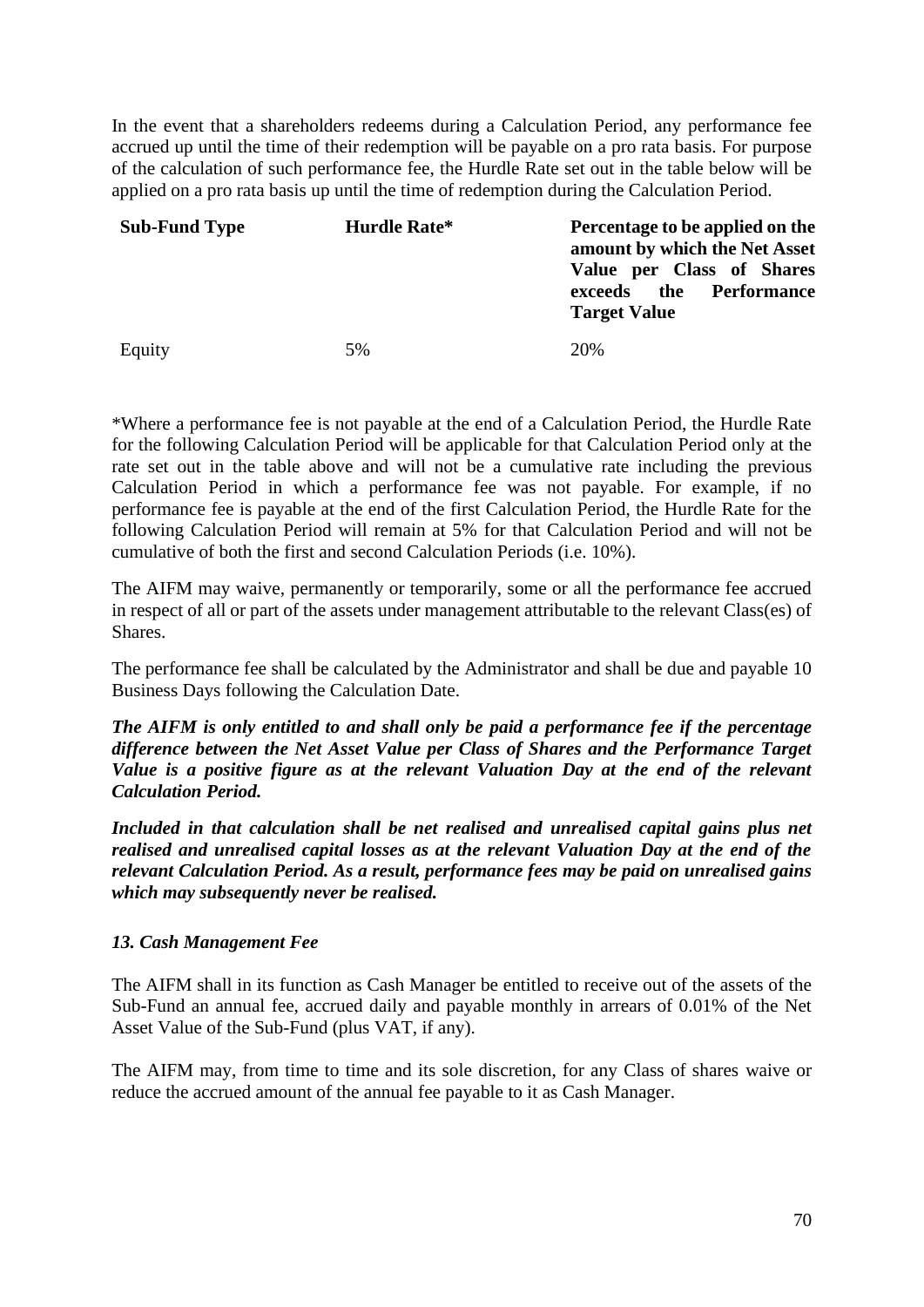## *14. Administration and Depositary Fee*

The Depositary as well as the Administrator are entitled to receive out of the assets of the Sub-Fund the following fees:

(i) Depositary:

The Depositary receives for its services (i) a fix fee amounting to up to 15,000 EUR p.a. (plus any applicable taxes) plus (ii) a variable fee amounting to up to 0.025% p.a. of the Net Asset Value of the Sub-Fund.

(ii) Administrator:

For its administrative agency and fund accounting services, the Administrator receives a fee of 33,000 EUR p.a. (plus any applicable taxes).

In addition, the Administrator receives an annual fee for its services as Transfer Agent amounting to (i) up to 3,300 EUR (maintenance fee for the register on Fund level) plus (ii) up to 2,700 EUR (maintenance fee for the register on Sub-Fund level) plus (iii) up to 1,800 EUR (maintenance fee for the register per Class) plus (iv) a variable amount for transactions depending on the actual number of transactions (each plus any applicable taxes, if any).

For its compliance monitoring services, the Administrator receives an annual fee of up to 6,500 EUR (plus any applicable taxes). Additional fees may be charged in case of investment breaches.

These fees are accrued daily and payable monthly. In addition, these service providers are entitled to be reimbursed by the Fund for their reasonable out-of-pocket expenses (and disbursements and for the charges of any correspondents).

# *15. Listing on the Luxembourg Stock Exchange*

The Shares of the Sub-Fund will not be listed.

# *16. Availability of the Net Asset Value and of other information*

The Net Asset Value per Share will be available at the registered office of the Fund.

In addition, certain other information provided to the Fund by certain service providers will be available to shareholders at the registered office of the Fund. Such information includes the reports provided by the Portfolio Manager and describing the risks to which the Sub-Fund is exposed.

# *17. Subscription Tax*

The subscription tax (taxe d'abonnement) payable in relation to this Sub-Fund will be paid out of the assets of the Sub-Fund.